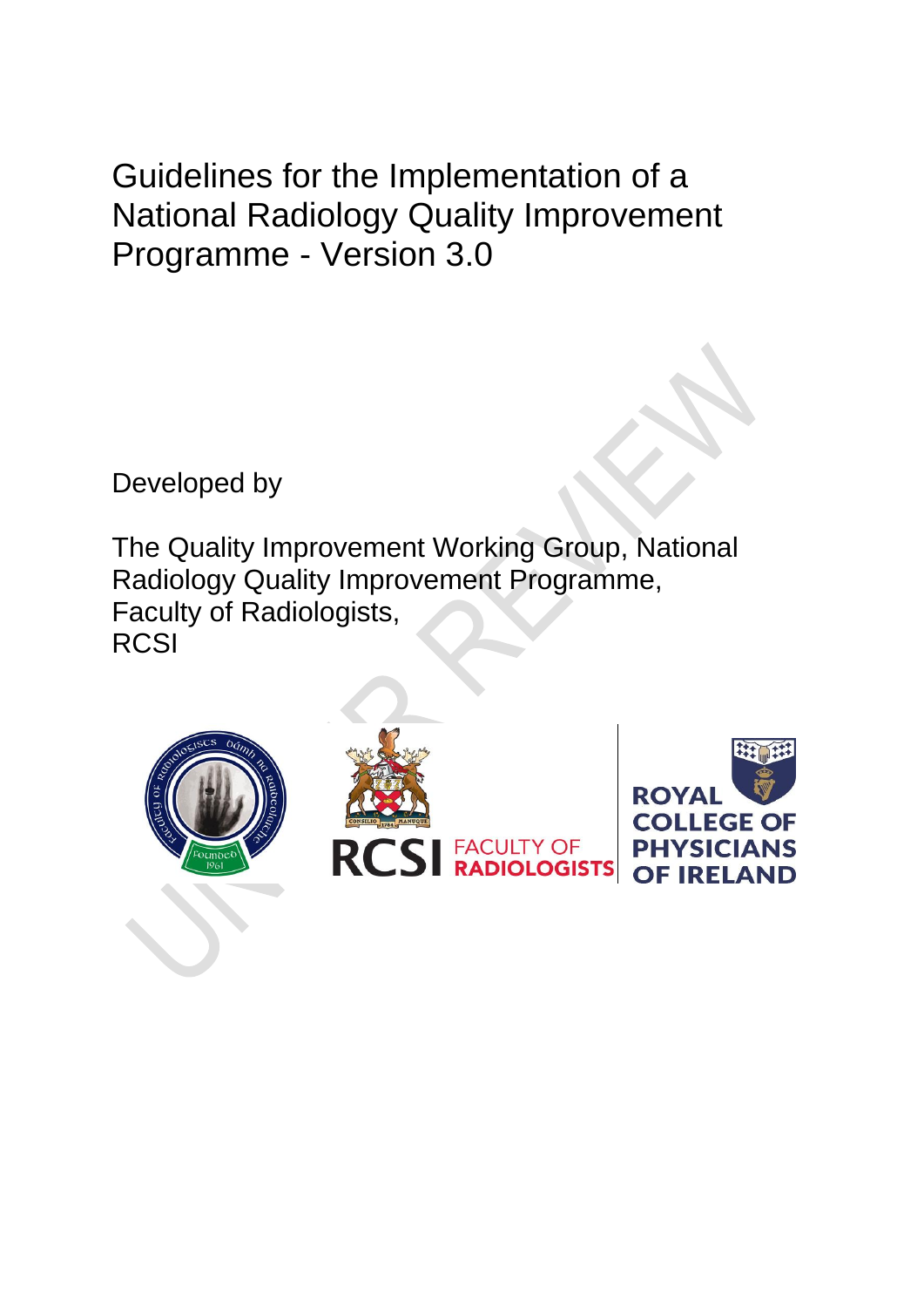# **Contents**

| 1 |         |                                                            |  |  |
|---|---------|------------------------------------------------------------|--|--|
| 2 |         |                                                            |  |  |
| 3 |         |                                                            |  |  |
|   | 3.1     |                                                            |  |  |
|   | 3.1.1   |                                                            |  |  |
|   | 3.1.2   |                                                            |  |  |
|   | 3.1.2.1 |                                                            |  |  |
|   | 3.1.4   |                                                            |  |  |
|   | 3.1.4.1 |                                                            |  |  |
|   | 3.2     |                                                            |  |  |
|   | 3.2.3   |                                                            |  |  |
|   | 3.3     |                                                            |  |  |
|   | 3.3.6   |                                                            |  |  |
|   | 3.4     |                                                            |  |  |
|   | 3.5     |                                                            |  |  |
|   | 3.5.2   |                                                            |  |  |
|   | 3.5.3   |                                                            |  |  |
|   | 3.5.4   |                                                            |  |  |
|   | 3.5.7   |                                                            |  |  |
|   | 3.6     |                                                            |  |  |
|   | 3.6.1   |                                                            |  |  |
|   | 3.7     |                                                            |  |  |
|   | 3.7.3   |                                                            |  |  |
|   | 3.8     |                                                            |  |  |
|   | 3.8.1   |                                                            |  |  |
|   | 3.8.3   |                                                            |  |  |
|   |         |                                                            |  |  |
|   | 4.1     |                                                            |  |  |
|   | 4.2     |                                                            |  |  |
|   | 4.2.1   |                                                            |  |  |
|   | 4.3     |                                                            |  |  |
|   | 4.4     |                                                            |  |  |
|   | 4.5     |                                                            |  |  |
|   | 4.5.1   |                                                            |  |  |
|   | 4.6     |                                                            |  |  |
|   | 4.7     |                                                            |  |  |
|   | 4.7.1   |                                                            |  |  |
|   | 4.8     |                                                            |  |  |
| 5 |         |                                                            |  |  |
| 6 |         |                                                            |  |  |
| 7 |         |                                                            |  |  |
| 8 |         |                                                            |  |  |
|   | 8.1     |                                                            |  |  |
|   | 8.2     | Appendix II: Standarised Feedback Form from RQI Meeting 36 |  |  |
|   | 8.3     |                                                            |  |  |
|   | 8.4     |                                                            |  |  |
|   | 8.5     |                                                            |  |  |
| 9 |         |                                                            |  |  |
|   |         |                                                            |  |  |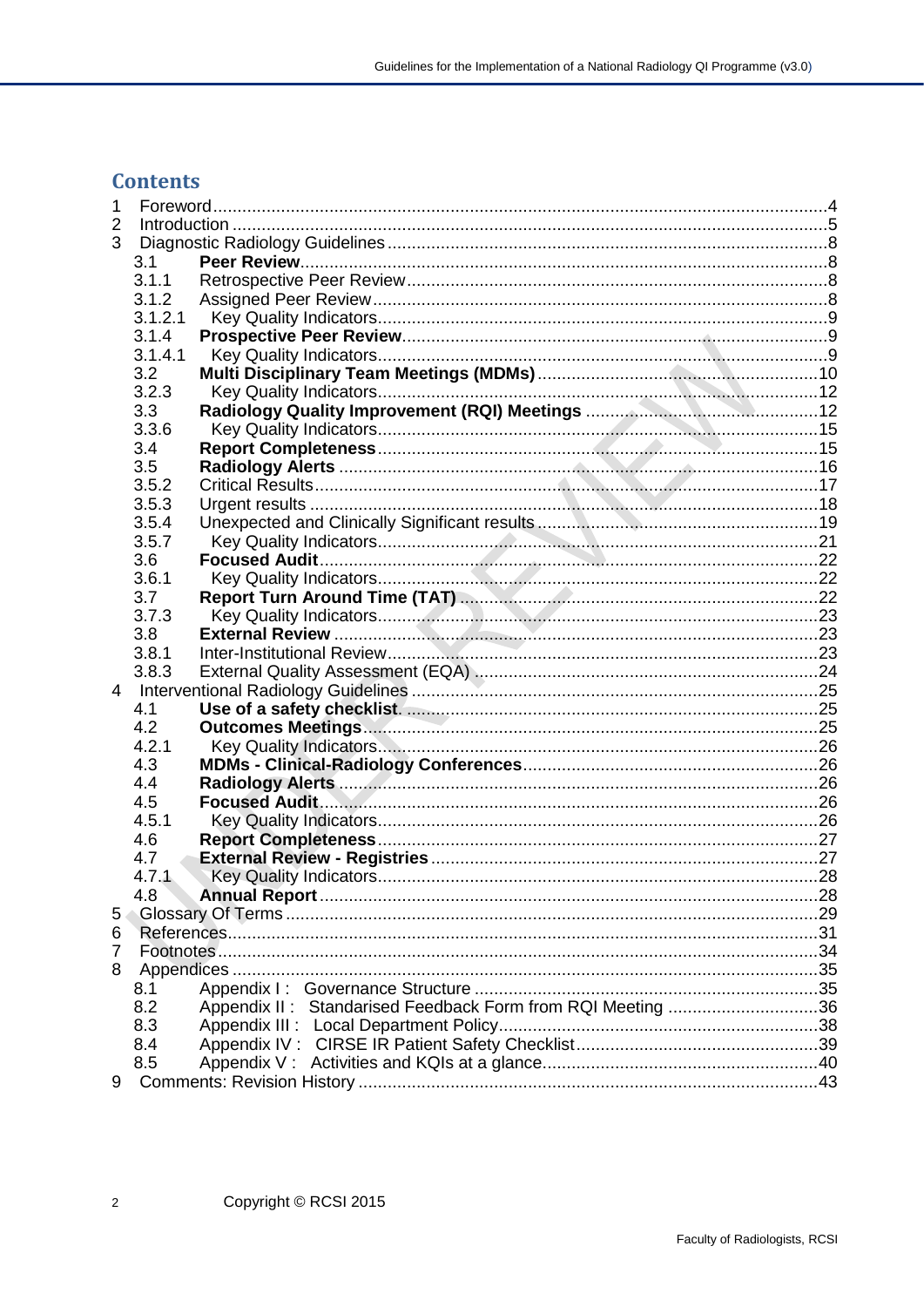#### **Faculty of Radiologists, RCSI, Working Group, National Radiology QI Programme**

The Working Group was originally set up in 2010 with a subgroup to progress ICT for the Programme. All contributions are greatly acknowledged. A new Working Group is currently being assembled. The work of the Project Team in the RCPI Quality Department is also acknowledged with thanks to Louise Casey, Brian Cody, Ciara Moran, Eileen Murray and Stephen Boyle.

| Dr Anthony Ryan (Chair)                                | Consultant Radiologist, University Hospital Waterford (2012-2015)                                                                         |  |  |  |
|--------------------------------------------------------|-------------------------------------------------------------------------------------------------------------------------------------------|--|--|--|
| Dr Max Ryan                                            | Consultant Radiologist, Cork University Hospital (2010-2015)                                                                              |  |  |  |
| Dr Fidelma Flanagan                                    | Consultant Radiologist, Mater Misericordiae University<br>Hospital, Dublin (2010-2015)                                                    |  |  |  |
| Dr Niall Sheehy                                        | Consultant Radiologist, St James's Hospital, Dublin (2010-2015)                                                                           |  |  |  |
| Dr Stephanie Ryan                                      | Consultant Radiologist, The Children's University Hospital (2010-2012)                                                                    |  |  |  |
| Dr Kieran Carroll                                      | Consultant Radiologist, St Luke's Hospital, Kilkenny (2010-2012)                                                                          |  |  |  |
| Dr Adrian Brady                                        | Consultant Radiologist, Mercy University Hospital, Cork (2010-2012)                                                                       |  |  |  |
| Professor Peter McCarthy                               | Consultant Radiologist, Galway University Hospital (2010-2012)                                                                            |  |  |  |
| Dr Barry Kelly                                         | Consultant Radiologist, Royal Victoria Hospital, Belfast (Dean, 2012 - 2014)                                                              |  |  |  |
| Dr Peter Ellis                                         | Consultant Radiologist, Royal Victoria Hospital, Belfast (2010-2012)                                                                      |  |  |  |
| <b>Steering Group, National Radiology QI Programme</b> |                                                                                                                                           |  |  |  |
| Dr Jennifer Martin                                     | HSE, Quality Improvement Division (Chair) (2014 - 2015)                                                                                   |  |  |  |
| Dr Anthony Ryan                                        | Faculty of Radiologists, RCSI Working Group Chair (2012 - 2015)<br>Steering Committee Co-Chair (with Prof Conor O'Keane, Feb - Sept 2015) |  |  |  |
| Dr Mary Hynes                                          | National Cancer Control Programme (2010 - 2014)                                                                                           |  |  |  |
| Ms Kathryn Holly                                       | Independent Hospital Association of Ireland (2010 - 2015)                                                                                 |  |  |  |
| Mr Seamus Butler                                       | Director of Information Systems, HSE Office of the Chief Information<br>Officer (2010 - 2015)                                             |  |  |  |
| Mr Gerry O'Dwyer                                       | CEO, South/South West Hospital Group (2011 - 2014)                                                                                        |  |  |  |
| Professor Dermot Malone                                | Dean, Faculty of Radiologists, RCSI (2014-2016)                                                                                           |  |  |  |
| Dr Barry Kelly                                         | Dean, Faculty of Radiologists, RCSI (2012-2014)                                                                                           |  |  |  |
| Dr Adrian Brady                                        | Dean, Faculty of Radiologists, RCSI(2010-2012)                                                                                            |  |  |  |
| Dr Risteard O'Laoide                                   | Dean, Faculty of Radiologists, RCSI (2008-2010)                                                                                           |  |  |  |
| Dr Deirdre Mulholland                                  | Department of Health (2010 - 2015)                                                                                                        |  |  |  |
| Ms Maire Keogh-O'Sullivan                              | HIQA (Observer) (2010 - 2015)                                                                                                             |  |  |  |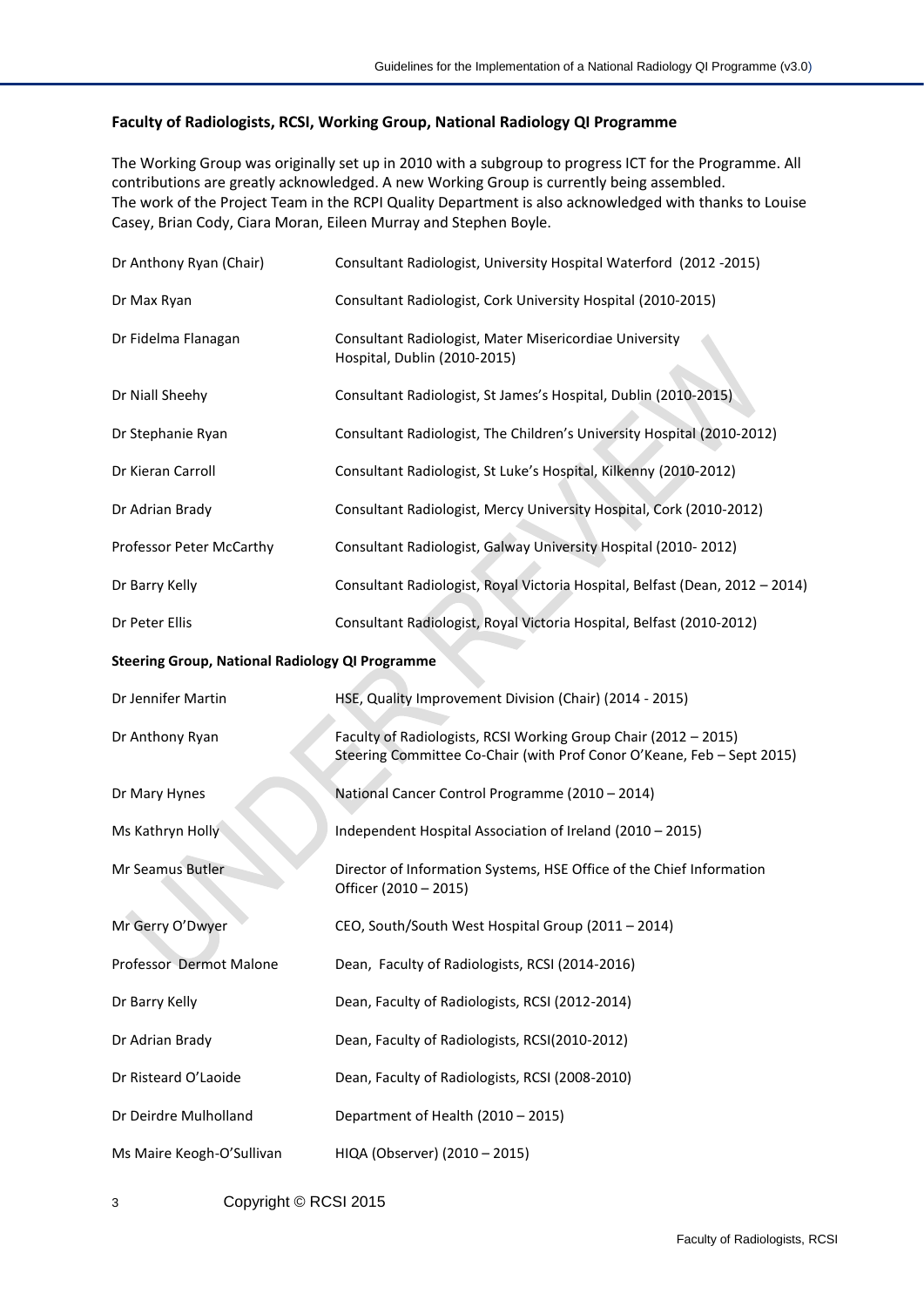## <span id="page-3-0"></span>**1 Foreword**

Recent reported cases of cancer misdiagnoses have reaffirmed the critical role of Quality Improvement (QI) in the delivery of patient care. The highly professional work of all Radiologists in Ireland is commended but the Faculty of Radiologists is cognisant that Radiology, like many diagnostic services, involves decision making under conditions of uncertainty and a certain degree of error is inevitable.

Prior to the initiation of the National Quality Improvement Programme by the Faculty of Radiologists, Royal College of Surgeons in Ireland (RCSI) in collaboration with the National Cancer Control Programme (NCCP), the HSE's Quality and Patient Safety Division and the Royal College of Physicians of Ireland (RCPI) in 2010, there were no formal measures in place to reassure the public that error was being kept to an absolute minimum. To this day, few national targets for key aspects of diagnostic services are currently in place to measure performance.

In 2015 the National Quality Assurance Programme was renamed the National Radiology Quality Improvement Programme and is now led by the Faculty of Radiologists in collaboration with the HSE Quality Improvement Division and the programme managed by the RCPI. The aim and operation of the programme remains the same. The focus is on ensuring patient safety and raising standards in Radiology services (diagnostic and interventional) through the application of a systems-based approach to quality improvement.

Initially, this involves the identification and promotion of good and exemplary practice and the reduction of poor practices to a minimum. It is not possible to legislate for all aspects of practice and thus, as a starting point, a limited number of aspects of practice have been chosen. As the programme matures, it is expected to sample a wider range of activities. For the activities selected, the programme provides guidelines for practical and implementable measures, which, in conjunction with existing local quality systems, will improve patient safety by enabling each hospital to monitor and evaluate their own performance. These guidelines have been developed following consultation with Radiologists within the Faculty and in consultation with a wider group of Radiologists from a range of Irish hospital types. International QI standards and guidelines have been reviewed and incorporated. The Faculty has made a number of recommendations within the guidelines and are assisting in their phased implementation. These recommendations include the definition of the activities that should be carried out and guidance for their performance.

"That which is measured improves. That which is measured and reported improves exponentially." (Pearson's law), thus key quality indicators have been identified in order to generate local and national data which will be collated centrally. As this data matures, each hospital will be able to monitor its own performance and compare it to the aggregate national performance. In time, this will permit the Faculty to set intelligent targets. The data collected will provide key evidence of the quality and completeness of the programme and provide support for its continuance.

The Faculty of Radiologists accepts that this programme is in evolution and that this document will require regular review, likely on an annual or biannual basis by the working group, to be approved by the Faculty and the Steering Group.

The views of the funding body, HSE QID, have not influenced the content of the guidelines and the guideline development working or steering group members have no conflicts of interest.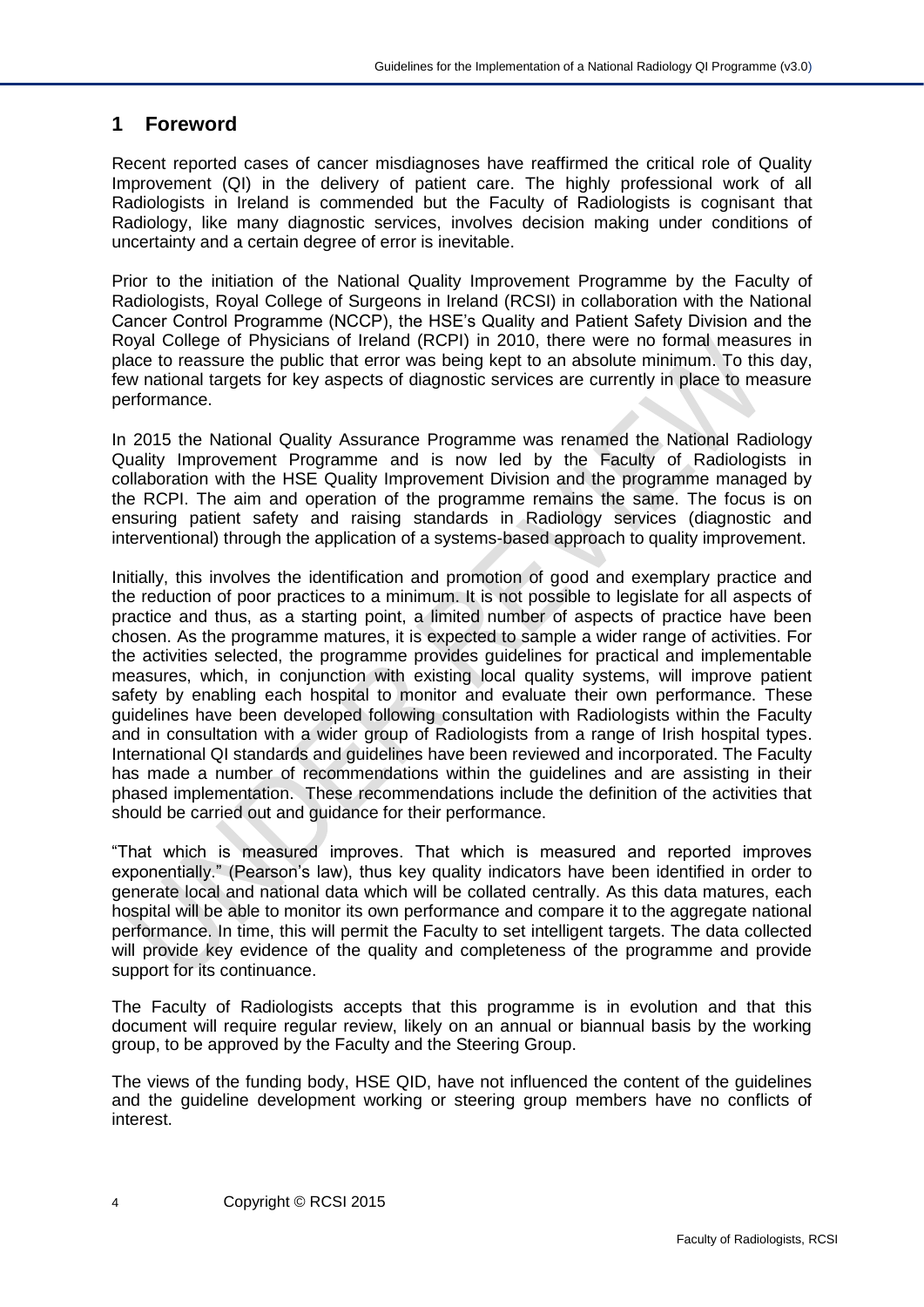## <span id="page-4-0"></span>**2 Introduction**

The fundamental objective of this Programme is to promote patient safety and the enhancement of patient care with accurate, timely and complete Radiology diagnoses and reports. All patients require access to diagnostic and interventional radiology services, therefore the benefits due to improvements in patient safety through this QI programme will be for all population age and gender groupings.

This document provides guidance to Radiologists on the implementation of a QI programme in Radiology. Outlined within is a set of key quality activities and associated quality performance indicators. It is focused on the work of the Radiologist and the collective radiologist work of the department, and by using it, each Radiology Department can monitor its own performance, compare it to national aggregate data and, where necessary, initiate improvement. It will provide recommendations for how to perform and measure each activity.

Local Quality Management Systems (QMS) should be in place to monitor, control and improve quality. A Quality Committee should be established within each Radiology Department to ensure routine review of quality data and to initiate improvements where required for both diagnostic and interventional radiology. This Quality Committee should work also with the Hospital Quality Structure.

## **2.1 Context of the QI Guidelines**

The scope of this programme has been defined within the context of other patient-safety focused reports and initiatives (e.g. *instigated by the HSE and more recently the Directorate of Quality and Clinical Care: Report of the Commission on Patient Safety and Quality, Safety and Risk Management Framework*). These QI guidelines will improve safety and effectiveness of patient care, using performance indicators to support system quality initiatives, based initially on the work of Radiologists and the Radiology department as a whole.

There are currently other programmes planned by different bodies which focus on quality and clinical care in radiology outside of this QI Programme which include:

- Incident Reporting; Medical Exposure Radiation Unit under SI 478
- European Commission Guidelines on Clinical Audit for Medical Radiological Practices 2009 (all aspects of Radiology services)
- Requirements for Clinical Audit in Medical Radiological Practices (Diagnostic Radiology, Radiotherapy and Nuclear Medicine); HSE and Faculty of **Radiologists**
- National Clinical Care Programme in Radiology, HSE Clinical Strategy and Programmes (CSP) in conjunction with the Faculty of Radiologists encompassing clinical care pathways
- "Discrepancies and Errors" paper developed by the Faculty of Radiologists, RCSI, in conjunction with the National Incident Management Team of the HSE, the Dept. of Health & Children and Health Information and Quality Authority (HIQA). This is a separate initiative aimed at developing procedures for addressing radiological quality issues as and when they arise. The Faculty's QI programme is designed, among other functions, to minimise the likelihood and impact of quality issues on patient care*.*
- The Implementation Committee of the Hayes Report Review of Radiology Reporting and the Management of GP referral letters at Tallaght Hospital November 2010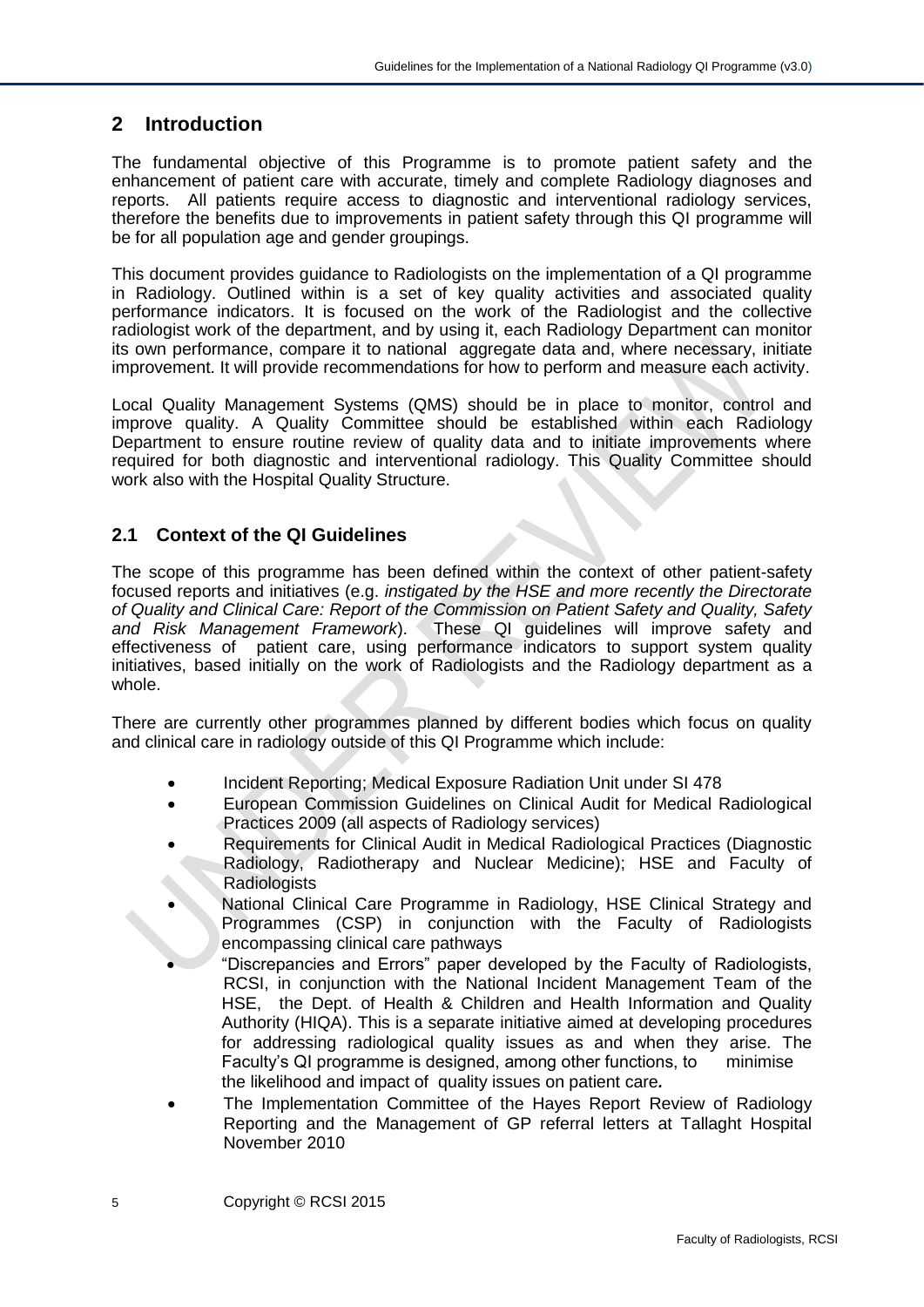The Faculty recognises that there are other key components of a Radiology Department QI Programme, such as quality of radiographic studies, appropriateness of examinations, equipment maintenance programmes and protocols. The Faculty is, through its Radiation Protection and Research committees considering these and related issues. The PeerVue QICS software facilitates the referral of cases to Radiographic Quality Improvement meetings. The Faculty will address how best to incorporate the other elements at a later date.

#### **2.2 Professional Competence Scheme**

A fundamental element of a QI programme is that all Consultant Radiologists providing services in the Irish healthcare environment should be on the Specialist Register of The Medical Council, Since May 2011, the Medical Council stipulates that, as required by Section 11 of the Medical Practitioner Act 2007, to remain on the medical register, all medical practitioners must enroll in the professional competence scheme of their appropriate postgraduate training body and demonstrate their engagement in defined activities.

While these statutory requirements are not specifically included in this QI programme, they form a foundation upon which the programme is built. The programme provides recommendations for Quality Improvement activities (QIA), in addition to (but not replacing) each individual's responsibility to manage their own continuing medical education and professional development.

The Faculty has developed a separate document on the Professional Competence Scheme which is available on the Faculty website [http://www.radiology.ie/professional-competence](http://www.radiology.ie/professional-competence-scheme/)[scheme/](http://www.radiology.ie/professional-competence-scheme/).

### **2.3 Clinical Audit**

As part of the enactment of Section 11 of the Medical Practitioner Act 2007, participation in clinical audit is now required for all registered medical practitioners. It is proposed in the Act that all Doctors should engage in clinical audit, and at a minimum participate in one audit exercise pertaining to their personal practice annually. The Act recommends that doctors spend a minimum of one hour per month in audit activity.

The Faculty of Radiologists has facilitated the integration of audit into Radiology practice by:

- a) Including audit training and regular audit activity as part of the Radiology Specialist Registrar Training Programme
- b) Encouraging health service providers to resource the audit process with both personnel and time
- c) Encouraging Radiology departments to undertake standard radiology audit cycle annually (e.g. Royal College of Radiologists Audit Live) and
- d) Organising national audits as necessary

Clinical audit is a quality improvement process and this document recommends a number of clinical audit activities in which a Radiology Department should engage.

### **2.4 Open Disclosure**

The Open disclosure standard is specified in the HIQA Standards for Safer Better healthcare 2012, and the national policy document on Open Disclosure was launched by the HSE and State Claims Agency in 2013.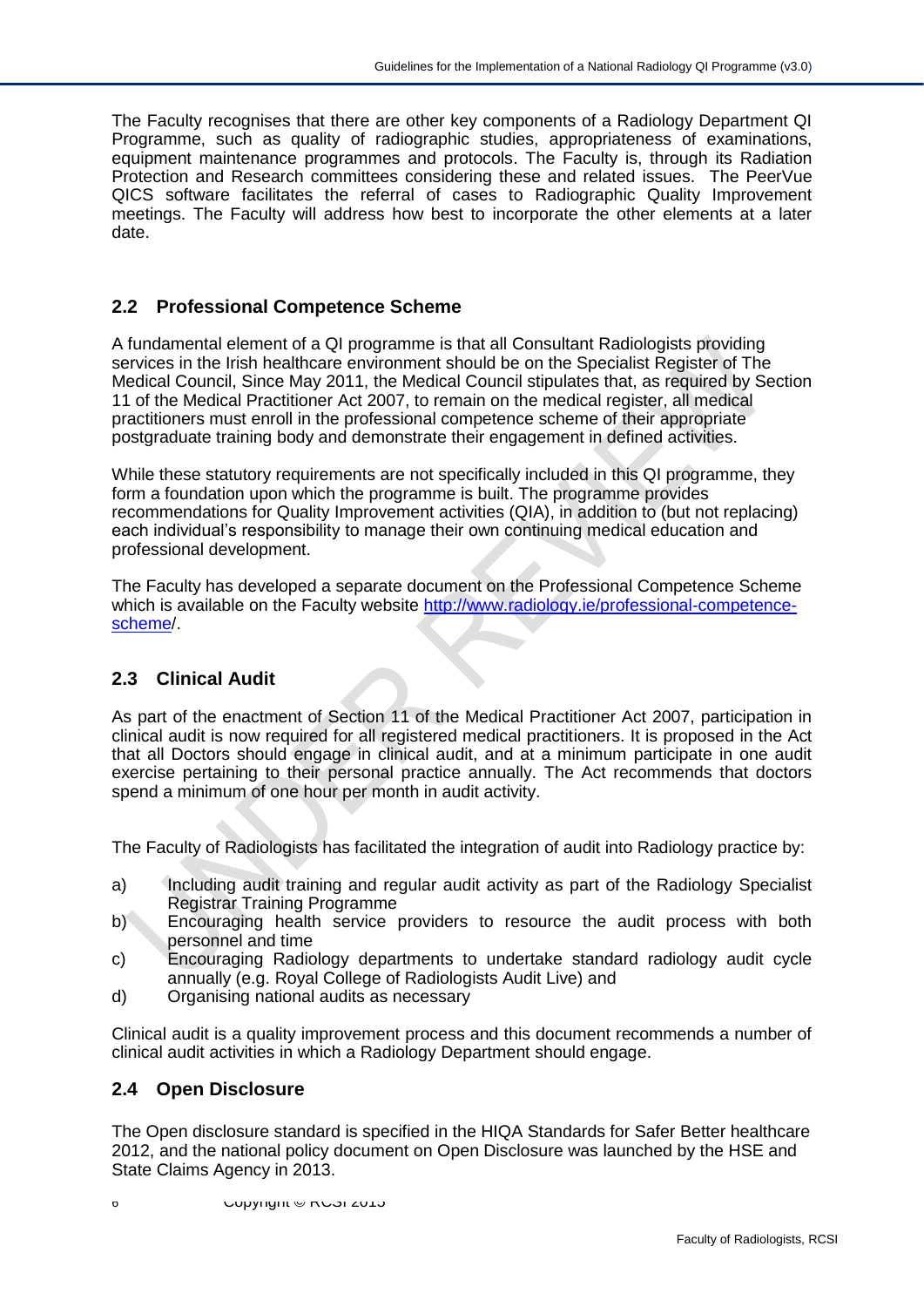Open Disclosure implies an open, consistent approach to communicating with patients and their relatives when they have suffered an adverse healthcare-related event that may have caused them harm. There should be a prompt acknowledgement that an adverse event has occurred, an apology for what has happened, and an outline of the steps taken to prevent such an adverse event from reoccurring.

Where issues come to light through the activities of the Programme, for instance as a result of Peer Review, the details of the issue should be communicated to the original reporting radiologist whenever possible. Submission of cases to the Radiology Quality Improvement Meeting implies the requirements of Open Disclosure have been met. The specific obligations of the radiologist are detailed in the Faculty of Radiologists Open Disclosure document 2015.

### **2.5 Time and Resources**

While the value of QI must be acknowledged, it is inevitable that this process will result in the loss of some clinical activity. At the time of writing, Ireland has a shortage of consultant radiologists, with just over half of the European average number of radiologists per capita (Ireland has 5.0 radiologists per 100,000 population Vs 7.8 in Germany or 11.3 in France). This has led to high clinical workloads for Irish radiologists when compared with their peers in other countries. The HSE continually tries to balance waiting lists, reporting delays and service quality. This has, at different times, proved impossible in all of these three categories within the structures and resources currently in existence. Understaffing is, in itself, a risk factor for reduced safety and quality and the HSE is strongly recommended to consider Radiology Department staffing levels in comparison to the EU average within the risk matrices and registers for the new Hospital Groups.

Nevertheless, it is strongly recommended that adequate resourcing be made available by hospital management to ensure successful implementation of this QI programme at the local level beyond ICT. Each department should establish a QI committee and should identify a Quality Coordinator and administrative support. The Quality Coordinator and the Radiology Directors should work consistently with the hospital administrative and directorate structures to ensure that the agreed QI processes are appropriately resourced. The Faculty and the National QI Steering Group will continue to raise the issue of the necessity to provide for non-reporting / non-procedural time in the working week of Consultant Radiologists. It is noted that in other jurisdictions, it is the norm for practice plans to have at least 10-20% of service time devoted to administrative, QI and educational activities.

In order to ensure the success of these activities, the service time issue needs to be incorporated into consultant practice plans as without this, in the long-term, there is the potential to seriously undermine the QI initiative regardless of hardware and ICT investment levels. It is encouraging to learn that the National Radiology Programme (co-chaired by Drs. Niall Sheehy and Peter Kavanagh) are now only considering approval of new consultant radiologist posts where there is a component devoted to QI as part of job specification of, typically, ~0.15 WTE/month or 1.5 hr/week .

Within the current restrictions, the Faculty, supported by HSE OCIO (Office of the Chief Information Officer), has developed an Information and communications technology (ICT) solution which will assist the recording, collation, analysis and reporting of data pertaining to these guidelines in a manner which minimises the impact on service delivery. This ICT solution, co-ordinated with a Faculty appointed Working Group, has been designed to satisfy the needs of as many participating departments as possible, integrating fully with existing and emerging ICT systems.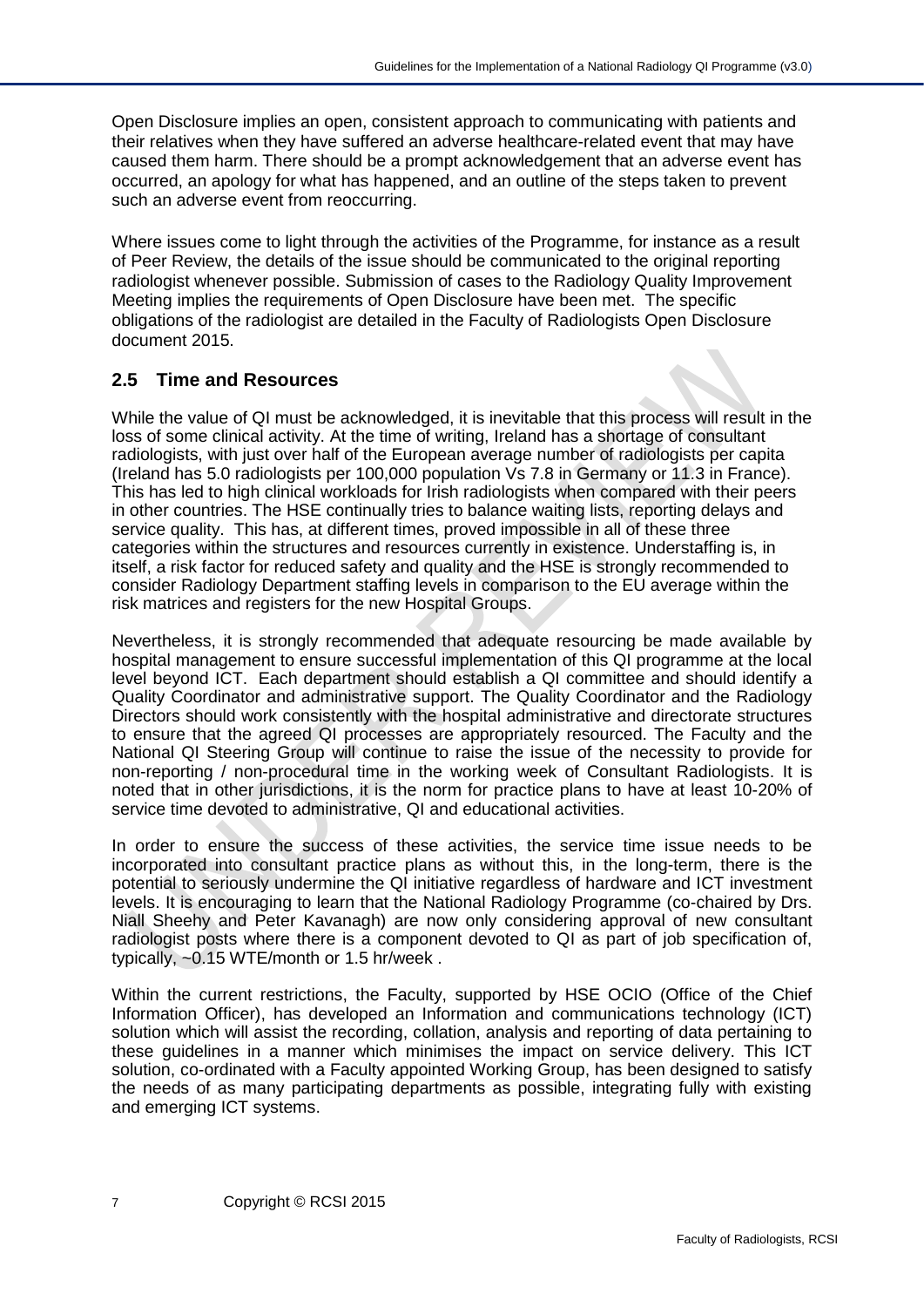## <span id="page-7-0"></span>**3 Diagnostic Radiology Guidelines**

## <span id="page-7-1"></span>**3.1 Peer Review**

Accuracy of image interpretation by Radiologists is crucial to patient management. Peer review is a recognised mechanism for evaluating the diagnostic accuracy and completeness of Radiologists' reports. As Medical Registration requires that a doctor's performance be continuously assessed in as objective a way as possible, the practice of peer review is being promoted to maintain safe, high quality patient care.

## <span id="page-7-2"></span>**3.1.1 Retrospective Peer Review**

This is the process of evaluating the diagnostic accuracy of a previously authorised report. During the interpretation of an examination, when previous examinations are available for comparison, the interpreting Radiologist forms an opinion of the previous interpretation. Such evaluations of another Radiologist's interpretations can also occur during routine preparation of cases for discussion at MDM. Where potential quality issues arise, the details of the case should be communicated to the original reporting radiologist whenever possible.

- If an opinion is formed on the previous report, a retrospective peer review event has occurred. The reviewing Radiologist should record the level of agreement with the original reporting Radiologist's report, using the scale shown in Table 1 (Peer Review Outcome Table).
- RadPeer scoring is no longer used, as its highly precise numeric output gives a false impression of accuracy and the data derived have been shown to be highly subjective, inaccurate, and thus prone to sampling bias and under / over reporting.
- Departments should aim to Peer-Review a representative number of cases across a range of modalities.
- Focused Peer Review: These are retrospective reviews of experience commonly performed Radiology academic exercises that attempt to assess local diagnostic performance. For example, a department might review 5 years experience with cancer diagnosis using CT colonography (using a reference standard of colonoscopy results or patient outcome) to derive local sensitivities and specificities and compare them with the international literature and standards.

## <span id="page-7-3"></span>**3.1.2 Assigned Peer Review**

- The purpose of Assigned Peer Review is to make contemporary cases available to Radiologists for review. Only cases reviewed, as a percentage of total cases, are counted (not the percentage of cases reviewed out of those assigned).
	- Where an ICT system is capable (e.g. peerVue), Radiologists are assigned 5 randomly selected cases for Assigned Peer Review on a weekly basis.
- These cases will sample from a range of modalities; Radiologists should be provided with cases to review across a spectrum representative of their usual practice. If the Radiologist does not practice the subspecialty assigned to them they can choose to reject the case and not complete the Peer Review.
- The reviewing Radiologist should record the level of agreement with the original reporting Radiologist's report using the scale shown in Table 1.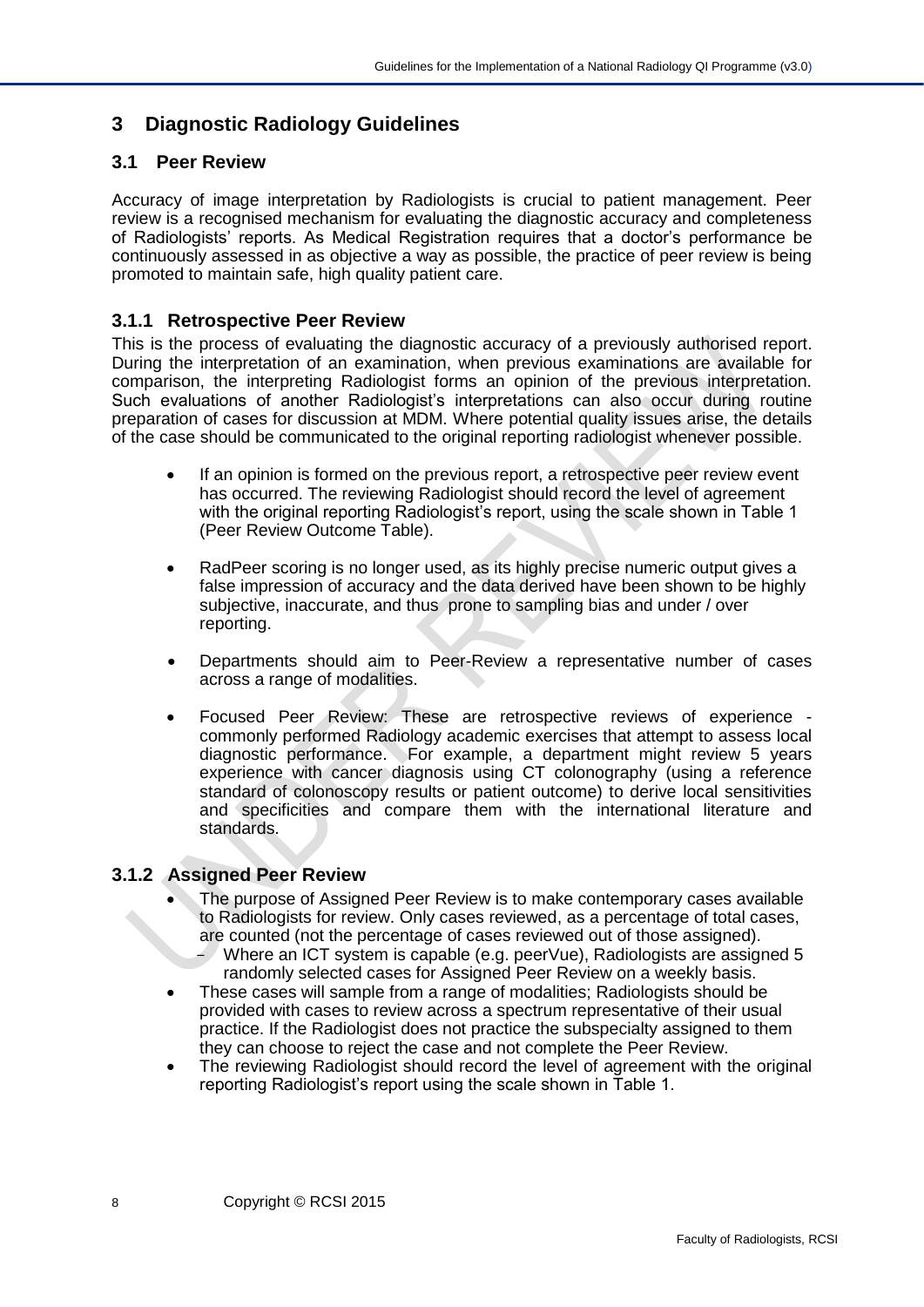#### **Table 1: Retrospective Peer Review Outcome Table**

| <b>Outcome</b>                                   |
|--------------------------------------------------|
| • Concur with the interpretation                 |
| • Minor discrepancy – no further action required |
| • Consider for RQI Meeting                       |

Note: Studies are submitted to RQI meetings as shared learning exercises and such studies will therefore comprise examples of both best practice and learning opportunities for improvement.

### <span id="page-8-0"></span>**3.1.2.1 Key Quality Indicators**

- Number of accession numbers reviewed (expressed for each modality and accession number type and as a % of total accession numbers for each modality)
- Number of accession numbers referred for consideration at radiology quality improvement meetings (expressed as a % of total cases reviewed, by modality.)

#### **3.1.3 Communication of Outcome**

- Clinically significant quality issues should be submitted to the local radiology quality improvement meeting for departmental learning.
- Local policies and procedures should be in place to deal immediately with significant disagreements in peer review findings (cf Open Disclosure requirements above), including confidential feedback to the original reporter whenever possible.

#### <span id="page-8-1"></span>**3.1.4 Prospective Peer Review**

- Prospective Peer Review is where a Radiologist seeks a second opinion from another Radiologist on a particular case prior to authorisation.
- Prospective review currently includes both double reporting (routine double-read) and ad hoc prospective reviews (consultation).
- Generally, a Radiologist should seek a second opinion if there is any doubt about the correct diagnosis. Radiologists should record the involvement of colleagues, with their agreement, in the Radiology report.

#### <span id="page-8-2"></span>**3.1.4.1 Key Quality Indicators**

• Number of accession numbers with prospective peer review (expressed for each modality and as a % of total accession numbers for each modality)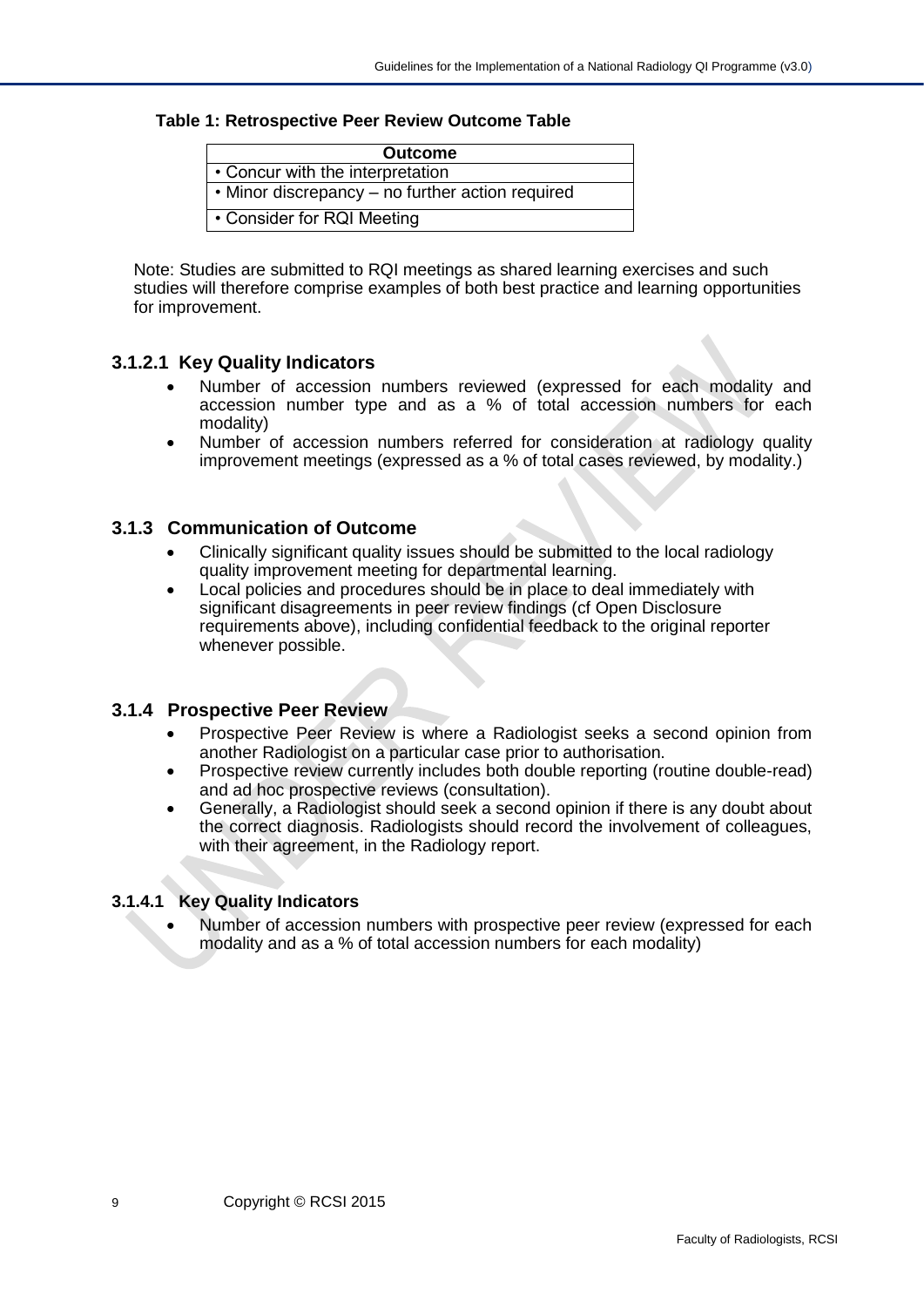## <span id="page-9-0"></span>**3.2 Multi Disciplinary Team Meetings (MDMs)**

Multi Disciplinary Team Meetings (MDMs) have become a fundamental part of cancer care in many countries, including Ireland. They are focused on a particular type of cancer eg breast, lung, prostate etc. The Multi Disciplinary Team comprises an organiser, specialist surgical oncologists, medical oncologists and radiation oncologists who meet with sub specialist radiologists and pathologists so that all aspects of a patients care; diagnosis and staging to multistage treatment and follow up and management of relapse can be comprehensively evaluated. Improved outcomes have been shown to come from the establishment of MDMs.

With respect to non-cancer care, Clinico-Radiological meetings serve the same function (with occasional Pathologist input). Radiologists with a sub specialty interest meet with clinicians with a sub specialty interest and discuss current inpatients and out patients. Some, but not all, patients names and ID numbers will have been provided to Radiology in advance, for pre-conference preparation. This type of conference enables a consensus opinion to be generated by a number of subspecialists, integrating the clinical and Radiological information.

As practice has evolved since 2010, many conferences now occur involving the Radiology Department including, as follows:

- 1. Meetings between radiology and other clinical services
	- Multi Disciplinary Team Meetings (MDMs), as above.
	- Clinical / Radiology Conferences CRCs) as above.
	- Care Pathway Committees
- 2. Meetings within the Radiology Department
	- Quality Improvement Rounds: addressing learning opportunities arising from a department's practice.
	- CPD rounds: this would include presentation of interesting cases, journal club, didactic lectures and teaching points encountered in clinical practice.

It is recognised that the Consultant Radiologist time required to plan and prepare for such meetings can be significant. Time for such preparation should be allowed on the Radiology Department rota during normal working hours. If a 'Conference Report' is entered on the RIS for each case presented, the Conference/ MDM workload will be measurable, represented in Departmental statistics and available for workforce planning estimations.

## **3.2.1 MDM / Imaging Conference Coordinator**

A key role is played by the coordinators of these meetings. It is recognised that such resources are not in place in most hospitals in Ireland at present for non-NCCP meetings and that clinicians working in clinical-radiologic conferences are frequently working under considerable time and resource constraints. The meeting coordinator should be a person of sufficient stature and clinical experience to perform a high quality liaison role within the group, and will need to be assisted by a clerical infrastructure which may, for large subspecialist groups, require a designated secretary.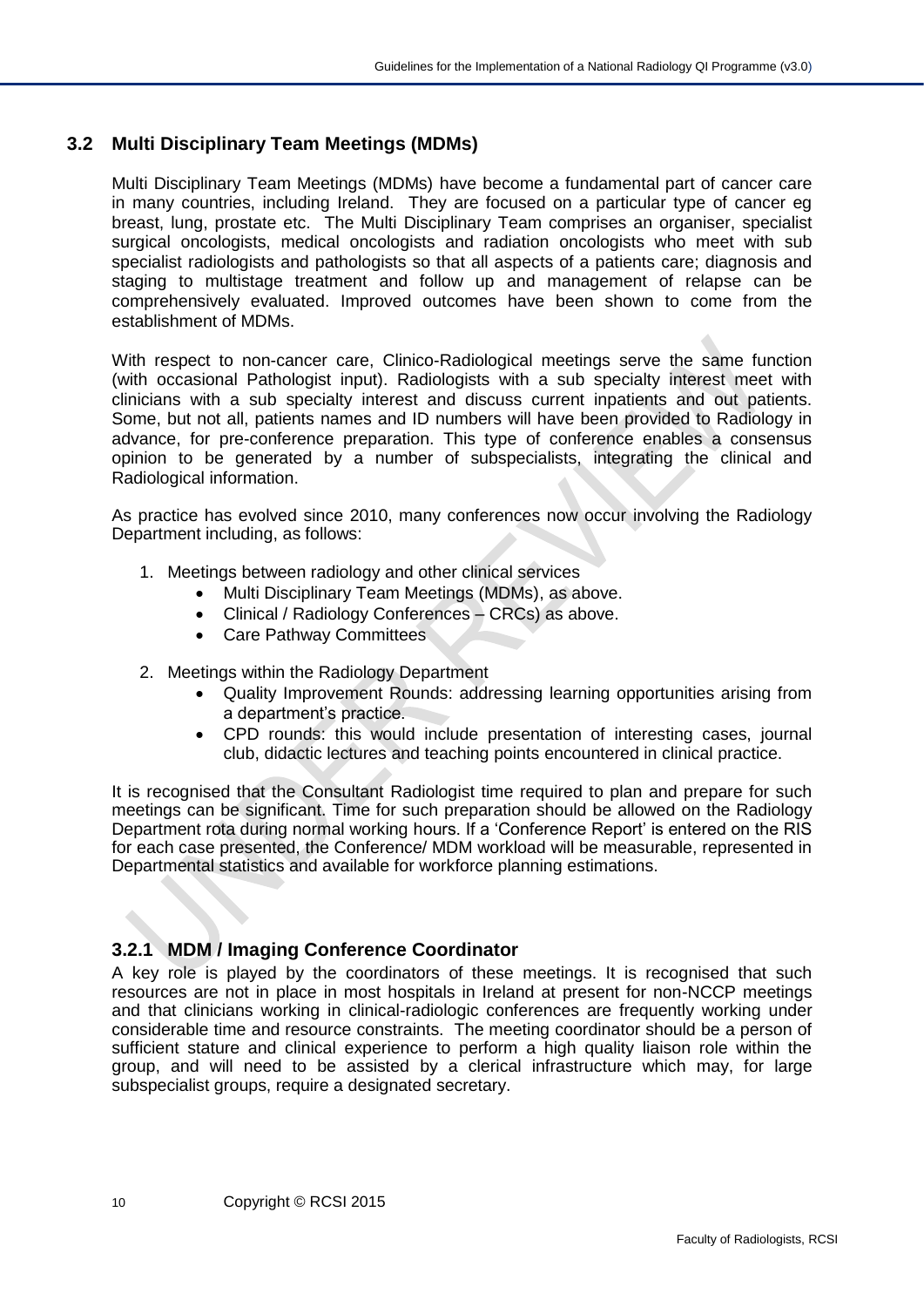#### **Responsibilities:**

- To organise meetings and determine cases for review.
- To prepare and disseminate all images and reports to the named lead Radiologist in a timely fashion at agreed intervals prior to the meeting. In the interest of case review quality, a Radiologist may reasonably refuse to perform ad hoc reviews of nonemergency imaging outside of the locally agreed interval.
- To record the clinical decisions made at MDM, whether this is done in note form or electronically and the record of all meetings kept and distributed to all members of the group within a timely period after the meeting has been completed.

#### **3.2.2 Process**

- In each department providing Imaging Conference and Multidisciplinary Team Meetings, and in particular disciplines, a lead Consultant Radiologist and, depending on Radiologist numbers, a team of Radiologists or, at a minimum, a deputy Consultant Radiologist, all of whom have significant interest and experience in the discipline, should be named. It is hoped that the lead Radiologists would have the primary interest in the imaging discipline within their own departments. A lead, deputy or team Radiologist should be scheduled to take each meeting. This Radiologist will perform a prior review of all the appropriate imaging and then attend and provide a formal radiological opinion at the meeting. If he/ she notes any discrepancies while preparing the meeting, these should be managed according to the Faculty guide to Open Disclosure in Radiology, 2015.
- The review of a case by the designated meeting Radiologist will be performed with respect to the specific issue being discussed at the meeting and not other issues raised by the reporting Radiologist in the initial report.
- The named Consultant Radiologist is not responsible for clinical follow-up.
- The original reporting Radiologist has primary responsibility for the full report of the study.
- It is recognised that differences of opinion between the lead Radiologist in the MDM and the original reporting Radiologist may arise due to additional information becoming available at the time of the MDM which is subsequent to the initial imaging. Examples of this could be re-interpretation of the most likely diagnosis, or change in TNM tumour staging/ resectability status. Many of these differences of opinion arise because the MDM Radiologist is a subspecialist who is in possession of the entire clinical facts, for example, additional supportive reports, studies and pathology reports, relating to the patient care, In the Faculty guide to Open Disclosure in Radiology, 2015, this circumstance is referred to as 'refinement of diagnosis' and it is not be considered an error on the part of the original reporting Radiologist.
- The Faculty guide to Open Disclosure in Radiology, 2015 should be considered in the management of all discrepancies etc identified at clinical-radiologic meetings. The meeting is a good place to decide the clinical importance of discrepancies in the overall clinical context. The decision and plan should be included in the record of the meeting.
- For the below KQI, (captured under the 'patients referred to RQI meeting" Key Quality Indicator), a 'referral' can be as an example of best practice as well as a learning opportunity for improvement.
- In planning clinical-radiologic meetings, it is considered appropriate practice that:
	- (i) There are an agreed number of cases to be discussed, allowing for an adequate amount of time committed to each case.
	- (ii) The reason and purpose for presenting a case is specified. The specific imaging studies on which the clinican wishes to focus discussion should be identified.
	- (iii) Whether the case has been discussed previously is confirmed, yes or no.
- 11 Copyright © RCSI 2015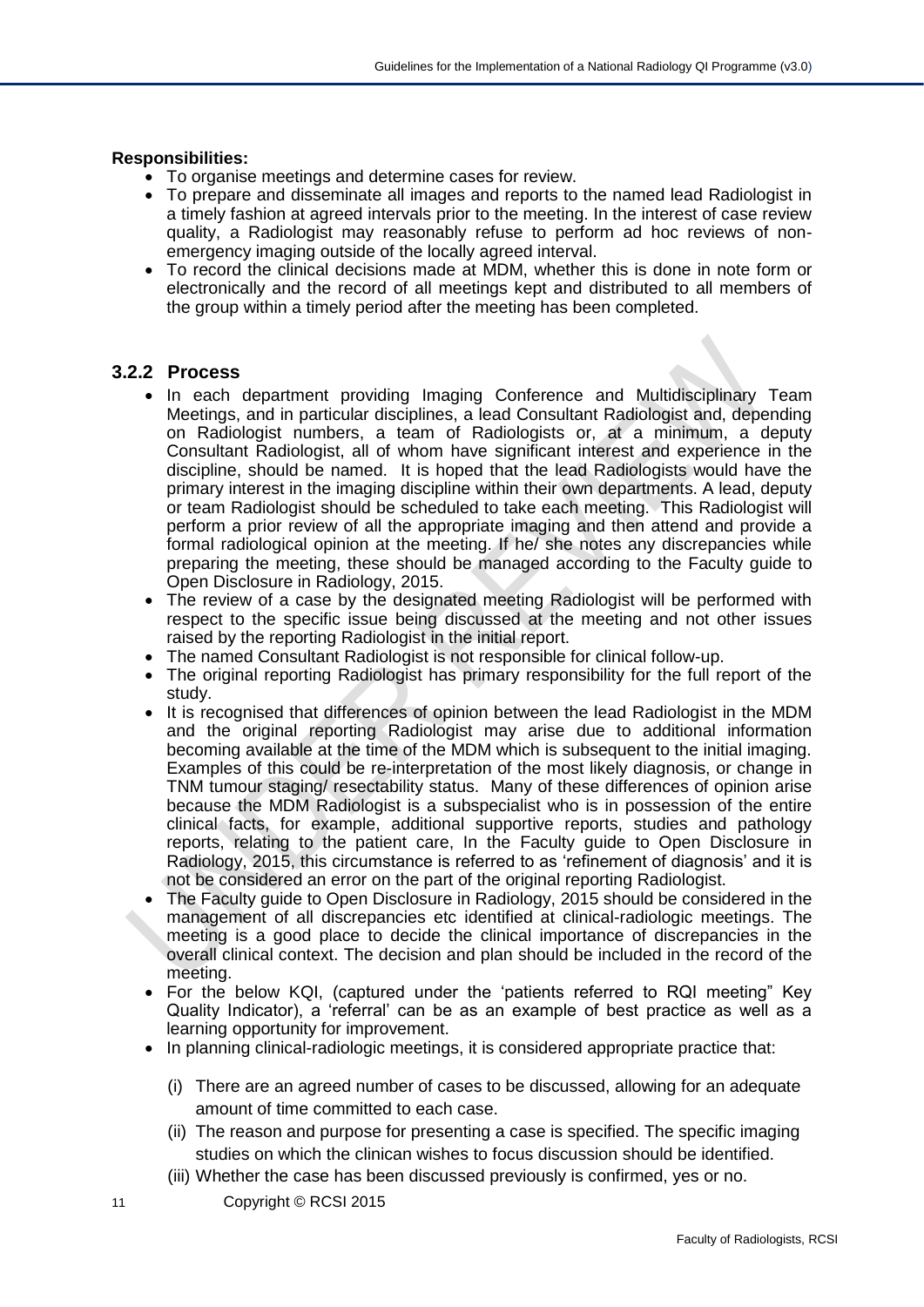- (iv) All images and reports are available for review.
- (v) Reports and images are formally submitted for review and non-emergency cases are not reviewed on an ad-hoc basis.
- (vi) There is an agreed timeframe whereby lists of patients for review are finalised and communicated to Radiology in advance. This will allow for appropriate preparation time. The images and reports needed for review should be made available within that timeframe.

### <span id="page-11-0"></span>**3.2.3 Key Quality Indicators**

- Number of MDMs / Clinico-Radiological Meetings held
- Number of patients reviewed at these MDMs / Clinico-Radiological Meetings (expressed as a % of total patients)
- Number of patients referred to a Radiology Quality Improvement Meeting (expressed as a % of total patients reviewed at MDM / Clinico-Radiological Meeting).

## <span id="page-11-1"></span>**3.3 Radiology Quality Improvement (RQI) Meetings**

Cases are discussed in the RQI meeting on the understanding that all extant clinical issues are being / have been resolved. By the same token, cases should only be discussed at the Radiology Quality Improvement Meeting when the Open Disclosure standard has been met. This copper-fastens the primary purpose of these meetings as the facilitatation of collective learning from identified quality issues (including good practice) thereby improving patient safety by preventing future occurrences of poor practice and / or promoting good exceptional practice. In line with the creation of a "just culture" within departments, the process should be seen as educational and never as an opportunity for denigration of another's performance. It must be recognised by all involved that accession numbers discussed in RQI meetings do not form a statistically significant sample, and represent only a small part of any individual's practice.

During or after the discussion, the RQI convenor records the consensus opinion according to the options in Table 2 overleaf. The RQI categories emphasise the learning and expertisesharing intention of the meeting.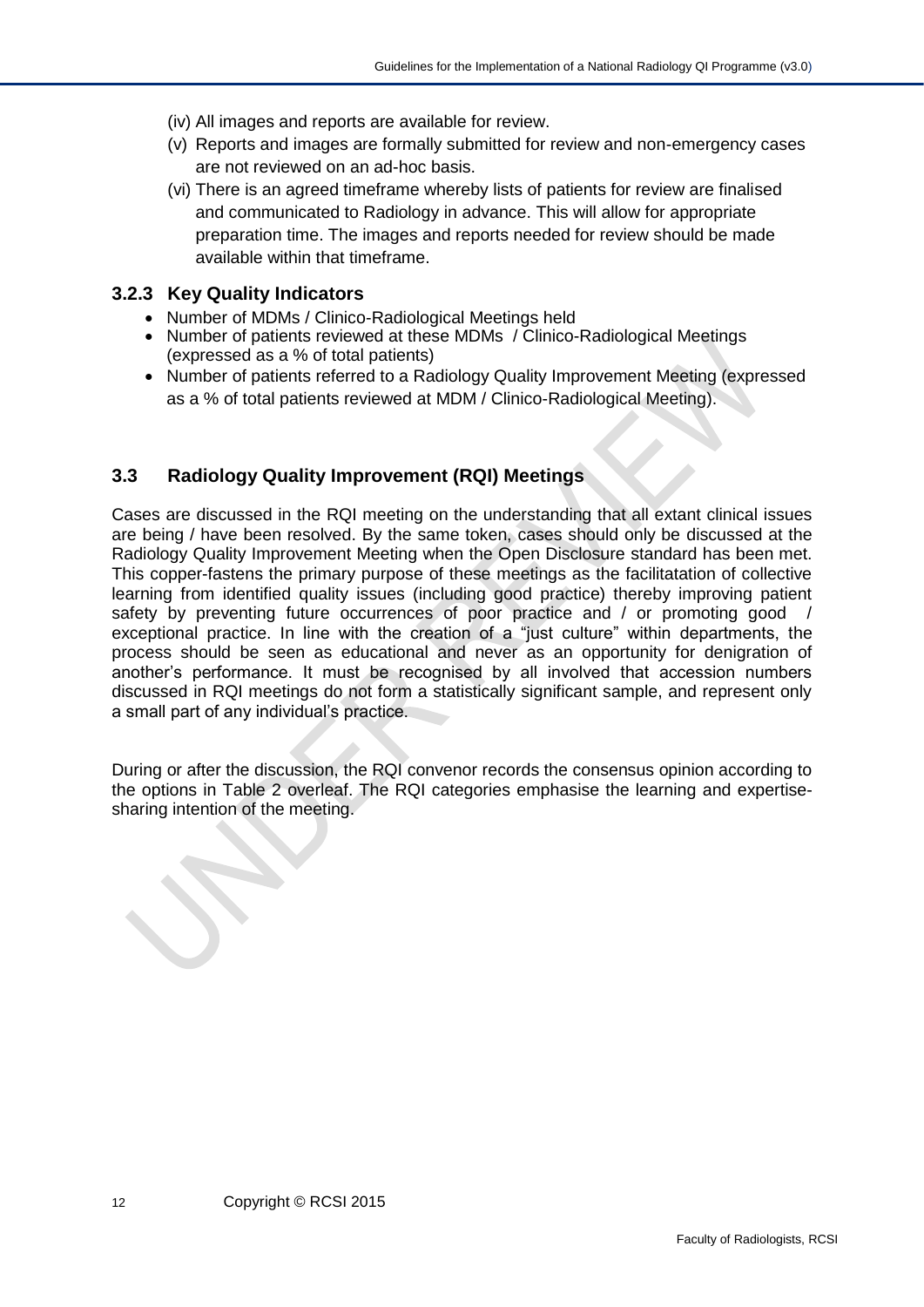| <b>Meaning</b>                       | <b>Description</b>                                  |
|--------------------------------------|-----------------------------------------------------|
| Observation                          | The quality issue is that the reporting radiologist |
|                                      | over-stated or under-stated the significance of an  |
|                                      | observed feature or failed to observe something     |
|                                      | in the initial report that may have had an impact   |
|                                      | of the patient's episode of care.                   |
| Interpretation                       | The Reviewing Radiologist's interpretation of the   |
|                                      | report differed from the reporting radiologist's.   |
|                                      | This includes 'Refinement of Diagnosis.'            |
| Misleading patient data              | Reviewing Radiologist referred the case to a RQI    |
|                                      | Meeting as they believed there was inadequate       |
|                                      | or ambiguous patient data upon which the            |
|                                      | original report was based.                          |
| <b>Report Completeness</b>           | A Reviewing Radiologist referred a report for       |
|                                      | consideration at a RQI Meeting, as they believed    |
|                                      | the initial report was incomplete and the missing   |
|                                      | information may have been material to the           |
|                                      | patient's episode of care.                          |
| Inter-observer Variability           | A difference in interpretation and/or perception of |
|                                      | clinical relevance of the same finding between      |
|                                      | two/or more Radiologists.                           |
| Information and educational feedback | Feedback which could be provided to Reporting       |
|                                      | Radiologist providing them with information to      |
|                                      | make more informed judgments in the future.         |
| Compliment                           | Reviewing Radiologist submits a case to an RQI      |
|                                      | Meeting highlighting quality work<br>by the         |
|                                      | Reporting Radiologist and wants that work to be     |
|                                      | recognised as such and shared for learning.         |
| Technical                            | The case was referred to a RQI Meeting for          |
|                                      | review as the Reviewing Radiologist could not       |
|                                      | form an opinion due to the poor technical quality   |
|                                      | image(s)<br>the<br>used<br>by the Reporting<br>οf   |
|                                      | Radiologist in the preparation of the report.       |
| Other                                | The "Other" category can be used if the             |
|                                      | outcomes do not fall into one of the reasons        |
|                                      | above.                                              |

**Table 2:** Radiology Quality Improvement meeting review outcomes

## **3.3.1 General Guidance**

- There should be a supportive process within departments if concerns are raised about repeated lapses in performance, such that the individual has the opportunity to discuss these, and take appropriate corrective steps.
- There have to be mechanisms within the employing authority to ensure that when errors are consequent upon process or system problems, the will and the resources exist to rectify the causative factors.
- Outwith the RQI forum, there must be a robust process for critical incident reporting.

## **3.3.2 RQI Convenor**

- The RQI Convenor should be selected by, and have the confidence of his/her peers. There should be a formal process for Convenor selection, for a fixed term. The convenor should have sessional time available to collect cases and prepare reports.
- The convenor needs to foster a "just culture" (as opposed to blame) and stress the mutual learning aspect of meetings. They should also ensure the anonymity of the original reporter and the submitting radiologist.
- 13 Copyright © RCSI 2015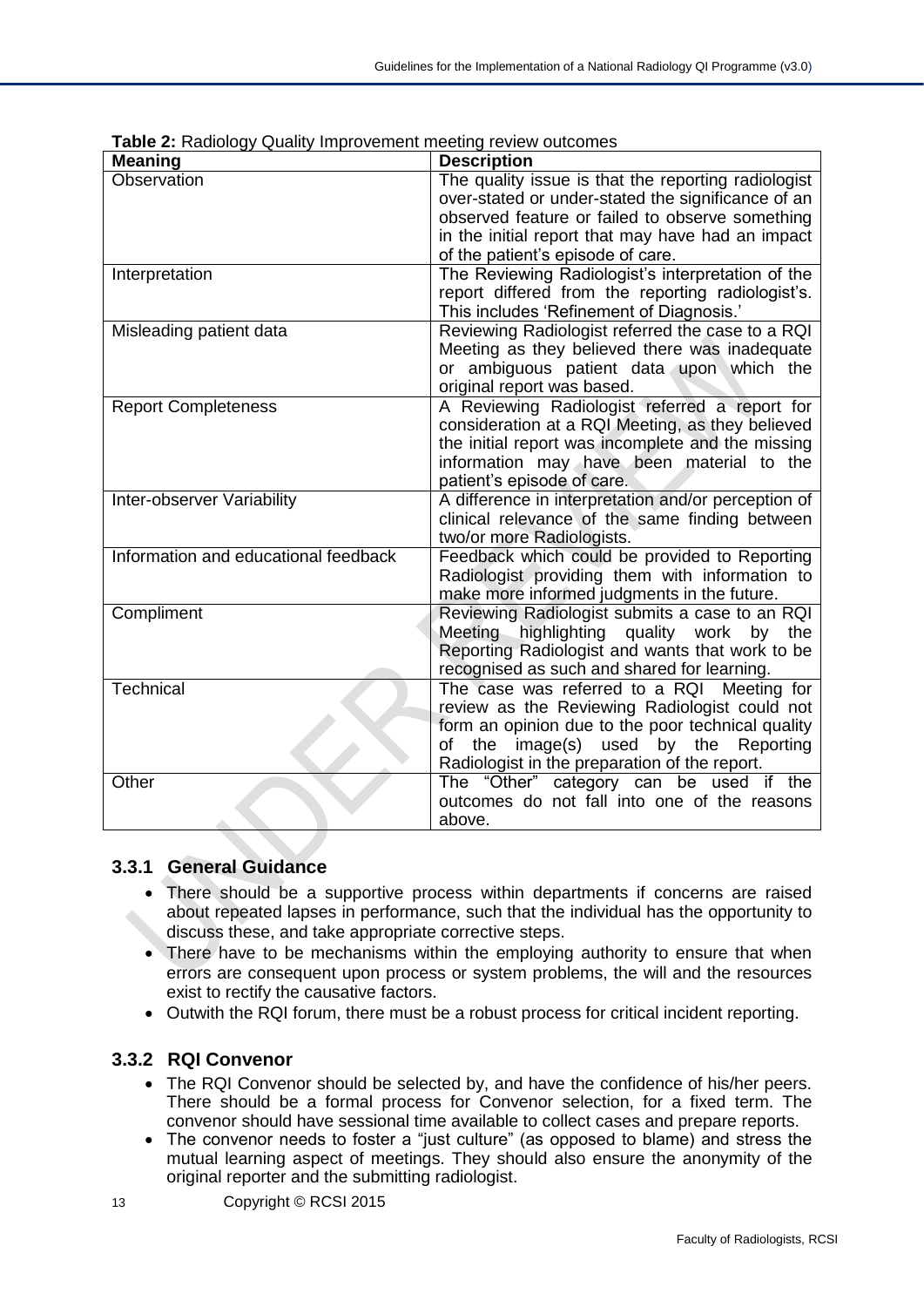**Responsibility**- (hospital management to be informed):

The Convenor acts as a facilitator of an educational activity only and has no clinical responsibility for any case, this resting with the original reporter and / or reviewer if appropriate, in the normal clinical pathway. The local RQI meeting is a teaching and learning forum for quality assurance and has no direct link with the clinical management of a particular patient or the Open Disclosure process. Radiology departments should ensure that procedures are in place that ensure that any quality issue is dealt with by the original Reporting Radiologist immediately on being discovered and that the appropriate clinicians are informed as dictated by the clinical situation.

### **3.3.3 Case collection:**

- It should be easy for individuals to submit cases.
- A rationale and description of the case should be provided with the submission. This is anonymous in the ICT system PeerVue. Where the latter is not available, a locked box for paper submission (with standard case submission form) is a reasonable alternative.
- A centrally-placed "quality improvement book" is not advisable because of confidentiality concerns.
- Non-Radiologist clinicians should also be able to submit cases directly to the Convenor
- Quality issues discovered as part of MDMs, peer review processes and audits may be submitted for review at RQI meetings.

#### **3.3.4 Process:**

- For the purpose of statistics (captured under the % Attendance Key Quality Indicator), 'Attendance' is defined as the number of attendees at an RQI Meeting divided by the number of Radiologists.
- Minimum frequency should be at least every two months.
- Bias<sup>i</sup> is inherent in this process and steps should be taken when possible to reduce this.
- The convenor should present images with only the original request details and images available to the original reporter and where possible patient and consultant ID should be anonymous.
- Attendees may be asked to commit their opinion on paper (this can be timeconsuming), or honest, consensus-aimed discussion can be fostered.
- All attendees should contribute as much as possible, and attendance should be mandatory for all departmental radiologists.
- Having additional clinical information, if available, will facilitate further discussion.
- Consensus should be arrived at, where possible, as to whether an error has occurred and on the associated learning.
- Learning points and action points (if any) for each case should be discussed and agreed, and formally recorded.
- Meeting records should also include all "missed" diagnoses on images that, for whatever reason, were not reported at all.
- Meeting records and outcomes should not be subject to legal discovery. Note: This is in accordance with the 2008 Patient Safety Commission Report – Dr Deirdre Madden Recommendations. The National Quality Improvement Programme Steering Committee is seeking this protection within the new Health Information Bill. It is not yet known when this will become law. The Minister for Health has made specific comments recently (early 2015) regarding Open Disclosure in particular.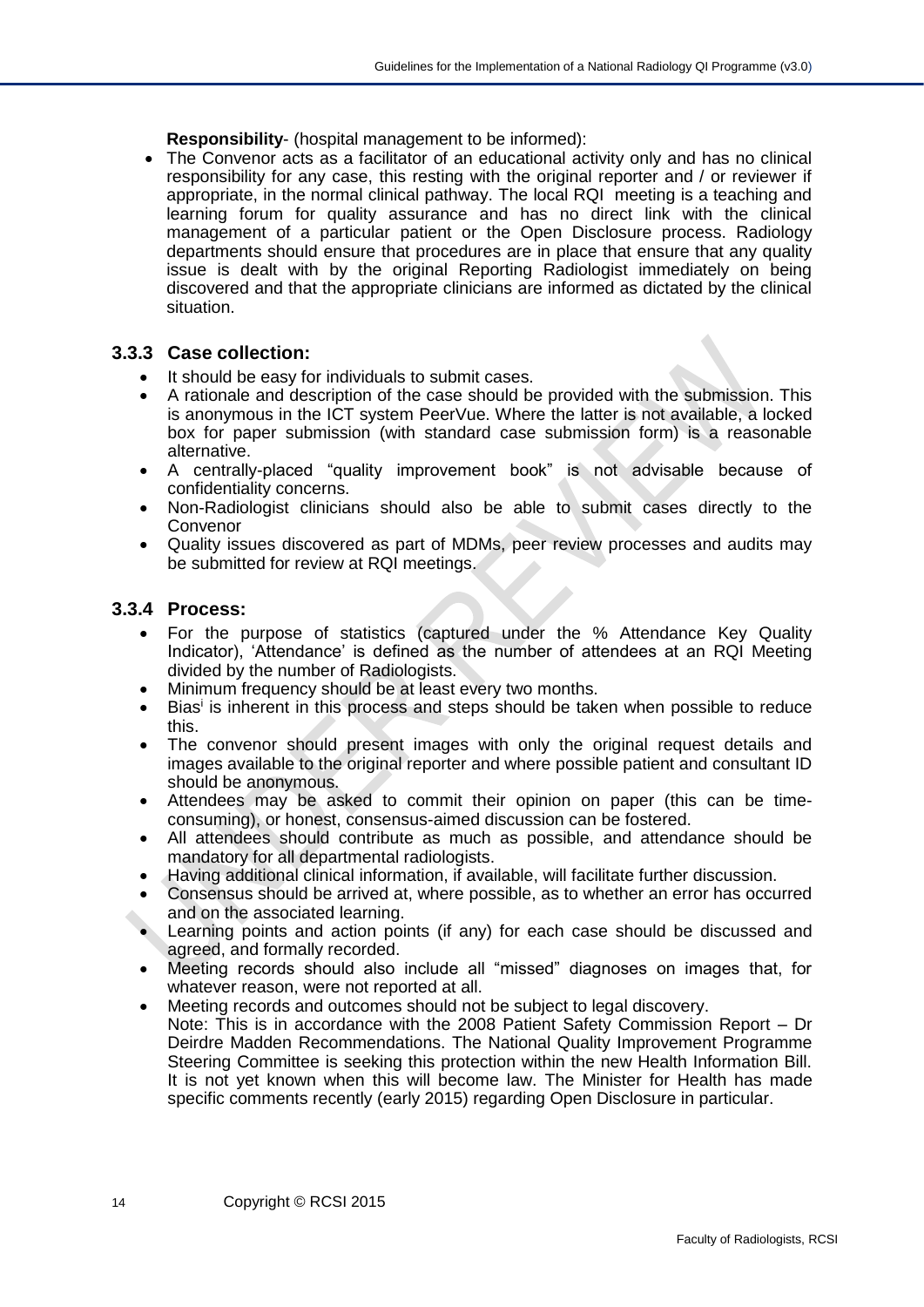### **3.3.5 Communication of outcome:**

- Confidential feedback to the original reporter (even if the individual does not work in the hospital, e.g. rotating SpR, teleradiologist) should be provided, whenever possible, by the Convenor on a standardised feedback form (refer to appendix II), if an error has occurred, with a summary of the discussion at the meeting.
- Dissemination of lessons learnt **–**
	- o Summarised agreed learning points from the meeting should be circulated to all in the Radiology department to ensure information sharing and learning.
	- o Where technical issues have been identified, Senior Radiographers in the relevant areas of the Radiology Departments should be informed of the details of these cases and the consensus opinion reached at RQI rounds. These cases can then be scheduled for discussion at Radiography Improvement Meetings.
	- o Nationwide dissemination of specific lessons learnt at a national level could be channeled through the QI Programme and Faculty office.

#### <span id="page-14-0"></span>**3.3.6 Key Quality Indicators**

- % Attendance
- Number of accession numbers reviewed at RQI meeting (expressed as a percentage of total workload)
- Number of accession numbers reviewed at RQI meeting by source: Peer Review, MDM (to include Clinico-Radiological conferences), other
- Number of accession numbers reviewed at RQI meeting with outcome of: (expressed as a percentage of total workload)
	- a) Observation
	- b) Interpretation
	- c) Misleading patient data
	- d) Report Completeness
	- e) Inter-observer Variability
	- f) Information and educational feedback
	- g) Compliment
	- h) Technical
	- i) Other

### <span id="page-14-1"></span>**3.4 Report Completeness**

Measuring the completeness of Diagnostic Radiology reporting is an important component of a department Quality Improvement plan. Studies have shown that standardised reporting forms, including synoptic reports or checklists, are effective in improving report adequacy, particularly for cancer reporting, and help work towards a consistent approach for reporting.

The ability to audit report completeness in a meaningful way on a national level is dependent on the availability of nationally recognised minimum datasets. The Faculty acknowledges that the development and implementation of minimum datasets in Radiology is a recently evolving practice which will see many advances in coming years. The Faculty ultimately intends to develop National Standards in line with international guidelines. The RQI meeting provides a department with a good opportunity to discuss local standards of report completeness.

Many existing standards are available including minimum data sets for Staging, [RECIST,](http://www.recist.com/) NCCP Symptomatic Breast Reporting and [CT Colonography](http://radiology.rsna.org/content/236/1/3.full) which could assist in the development of local standards.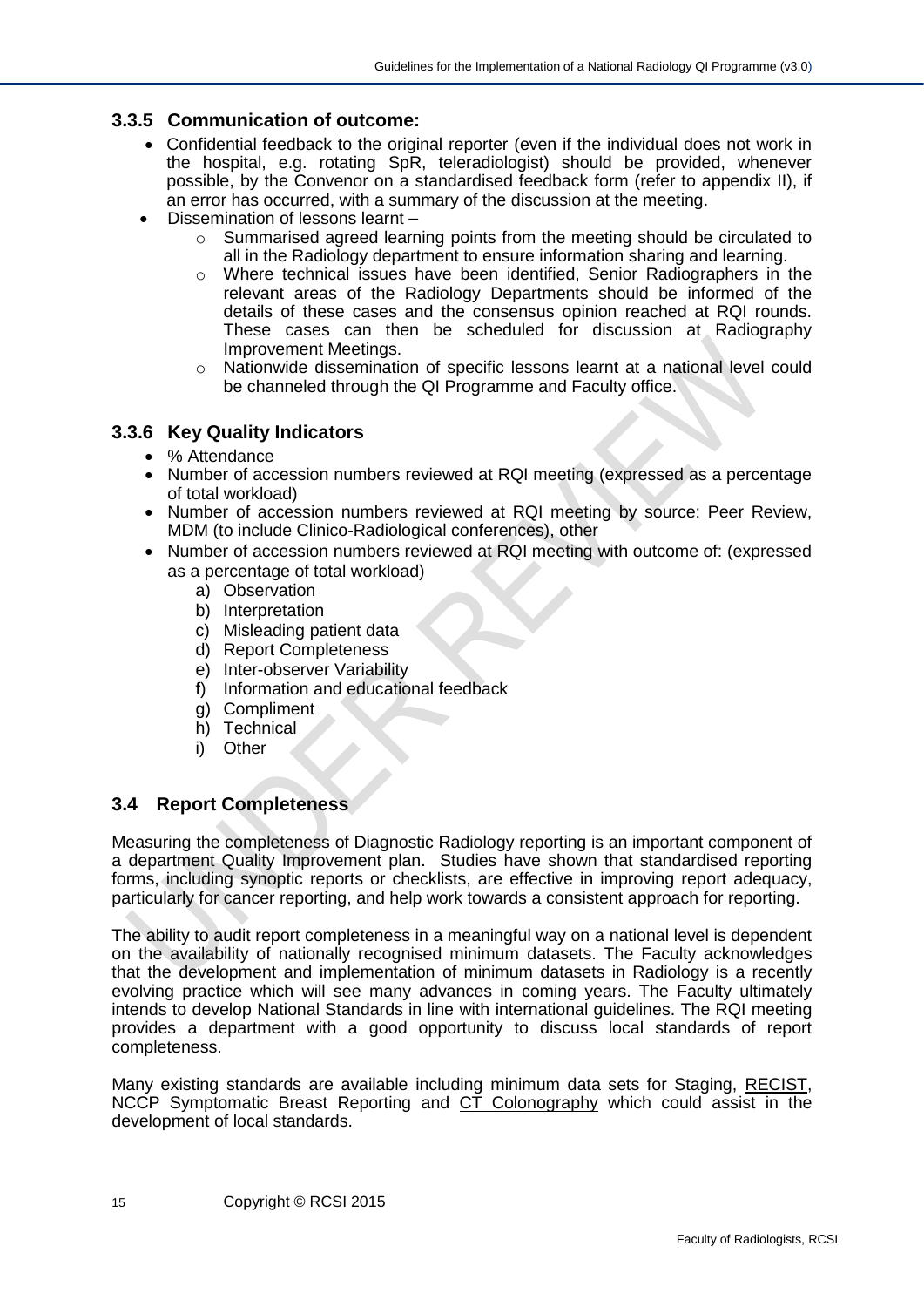The value of this activity is likely to be increasingly recognised and its implementation, initially targeting common cancers and drawing on existing national and international standards, is encouraged. Radiologists are referred to the sub-specialty societies who regularly publish reporting standards across the breadth of radiology practice.

Currently the monitoring, by a Key Quality Indicator, of Report Completeness within the QI Programme is to be carried out as part of the RQI meeting categorisation. Until such time as minimum data sets can be developed it is challenging to measure.

In addition, the following guidance is offered:

#### **3.4.1 General Guidance**

- Target the common cancers initially
- Audit the completeness of a report against standard minimum datasets where available. It is suggested that the completeness of a report could be reviewed at the same time as a peer review is conducted.
- In addition, structured yearly audits for particular diseases with agreed local minimum datasets should be conducted to evaluate the completeness of previous reports.

### <span id="page-15-0"></span>**3.5 Radiology Alerts**

Communication of Critical, Urgent and Unexpected and Clinically Significant radiological findings is an important patient safety issue. For the purposes of the QI Programme the term "Radiology Alerts" refers to a critical, urgent, or Unexpected and Clinically Significant finding which must be communicated to, and an acknowledgement received from, the referring clinician (identified in peerVue as the "Attending Clinician".) It is recommended that a clear pathway for communicating these findings between Radiology departments and referring clinicians is defined. It is recognised that the processes for communication will be different in each hospital depending on the ICT infrastructure and communication systems. It is recommended that each hospital / radiology department, in conjunction with the referring clinicians and hospital management, establish a local policy that clearly defines the processes for communication, and the responsibilities of the radiologists, the referring clinicians and hospital management. The policy will need regular updating as communication and ICT structures evolve.

An escalation process should be in place to ensure that, all **critical, urgent and, unexpected and clinically significant** findings seen on radiological studies by a Radiologist are brought to the attention of the referring Consultant / GP as soon as possible.

It is recommended that hospitals should have an alerts management system in place with administrative support. It is also recommended that outstanding unacknowledged alerts should be actively managed and followed up on by the radiology administrative staff. The alerts support staff should be identified and aware of their responsibilities. The importance of resourcing the department with these administrative staff cannot be overstated.

Sample policies and procedures for Alerts can be found on the RQI ICT project documentation site - https://docs.healthatlasireland.ie/nqais-radiology. See Appendix III for outline of department policies.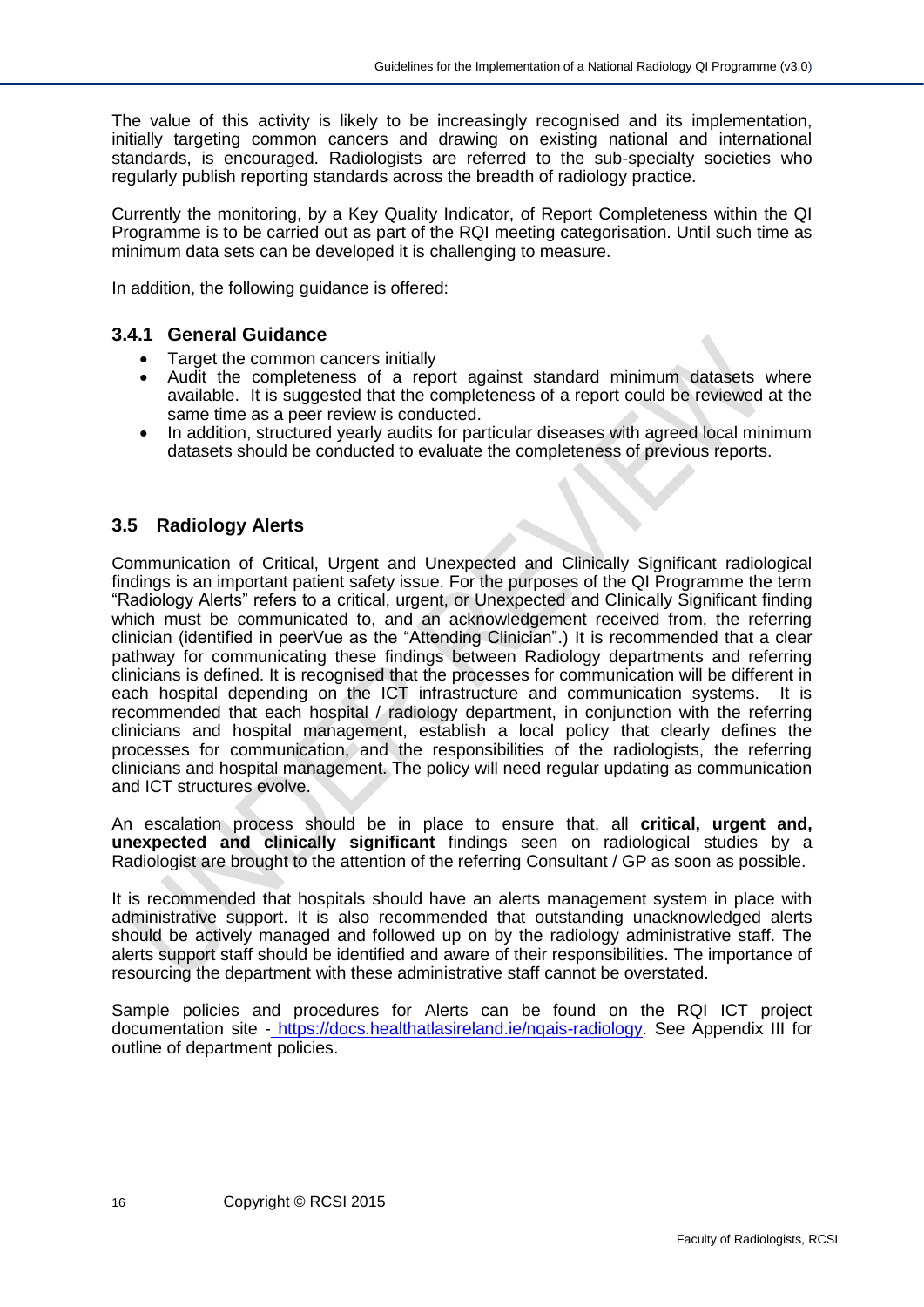## **3.5.1 Definitions**

The following are recommended definitions. It will be a matter of local policy and professional judgment on the part of the reporting Radiologist when additional steps need to be taken to supplement the normal systems of reporting to referrers.

- Radiology Alert Refers to the communication of a high priority message from one health professional to another. It requires acknowledgement from the appropriate recipient of the message. Acknowledgement by the referring clinician indicates that the receiver is aware that high priority information is available, is aware of the urgency and will follow-up on the radiology alert as appropriate.
- Critical findings Where emergency action is required immediately.
- Urgent findings Where medical evaluation is required within 24 hours.
- Unexpected and Clinically significant findings These are cases where the reporting Radiologist identifies an unexpected finding (in the current presentation) that is / will be clinically significant for the patient e.g. a lung nodule requiring follow-up by Fleischner criteria. The decision to issue an alert requires professional judgement on the part of the Radiologist and should be made in conjunction with the clinical details on the request.The more detailed definitions for the communication of Critical, Urgent and Unexpected and Clinically Significant results are set out below. The Faculty QI Guidelines set these out on the basis as recommendations for local policies.

## <span id="page-16-0"></span>**3.5.2 Critical Results**

#### **A. Definition**

Critical Results are any new or unexpected findings on an imaging study that suggest conditions that are life-threatening or would require an immediate change in patient management. The following six findings are always defined as Critical Results:

- Tension pneumothorax
- Evidence of ischemic bowel.
- Intracerebral haemorrhage
- Leaking or ruptured aortic aneurysm
- Significantly misplaced tubes or catheters
- Unstable spine fracture

#### **B. Requirements for Communication**

Critical Results require immediate, interruptive communication with the ordering clinician, a covering clinician or other care team member who can initiate the appropriate clinical action for the patient. Additional details are as follows:

- the communication must be made via a live conversation within 60 minutes of the time that the finding was noted
- the communication must be from the radiologist to either the referring clinician or delegate.
- If the primary contact cannot be reached in a timely fashion, a defined escalation process must be in place to assure that the communication occurs within 60 minutes

When the interpreting radiologist has specific knowledge that a clinician or other licensed caregiver who is responsible for the patient is aware of the Critical Results (either by prior communication with the responsible physician, or by identification of a note by the responsible clinician regarding the imaging findings) the communication protocols outlined in Sections A, B and C need not be followed. In such a case, the reporting radiologist documents the acknowledgement in the ICT system, PeerVue where available or other local system, and documents in the final radiology report the name of the clinician or licensed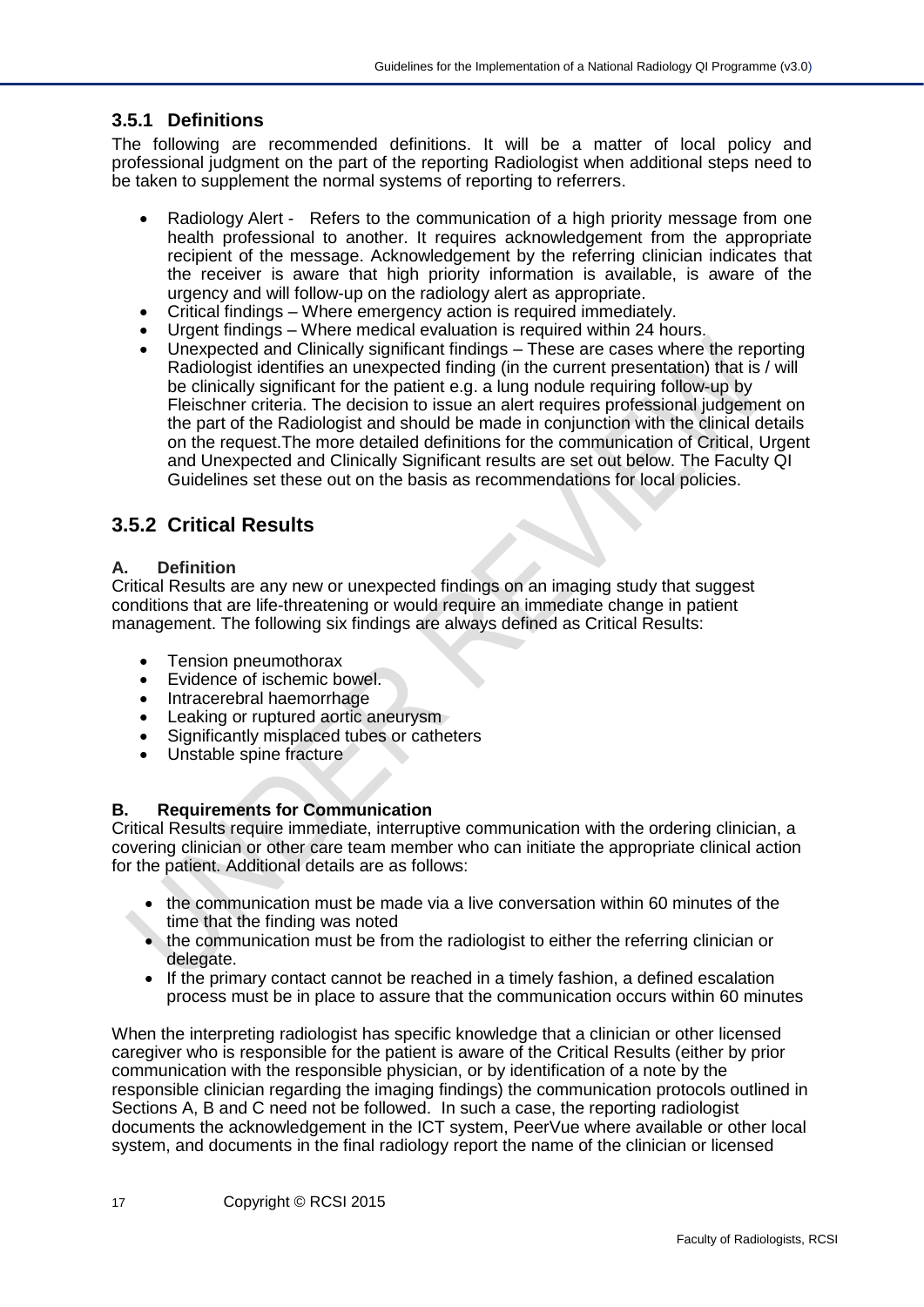caregiver who was aware of the Critical Results, the manner in which he/she became aware and the time of communication.

#### **C. Requirements for Documentation**

The details of the communication of Critical Results should be clearly documented in the final radiology report, including:

- date and time of the communication
- name of the individual who communicated the Critical Results
- name of the individual who received the Critical Results
- method of communication

A sample statement might read: "These findings were communicated by telephone by Dr. [Full name] to Dr. [Full name] at 3:15 PM on Monday, February 2, 2015".

Documentation of Critical Results communication in the final radiology report, or another auditable medium, should be constructed so that it is possible to determine the amount of time that elapsed between the observation of the Critical Results and communication of the Critical Results to the responsible caregiver.

#### **D. Monitoring and Compliance**

Each Radiology department will monitor and measure compliance with the standards for non-routine communication of Critical Results.

As a suggestion, this may be audited by reviewing the equivalent of one full (non-weekend) day's worth of final Radiology reports each quarter. The review should be completed by the Department Chairperson, Division Heads, or their designees. The results of this review, which will include the KQIs, should be reported to Radiology Departments, and should include the following:

- the total number of reports reviewed
- the number of reports that included Critical Results
- the number of reports in which Critical Results were included where communication was handled and documented according to the standards described in this document.

An escalation procedure should be in place locally where unanswered communications of alerts within agreed defined timelines should be in place. This escalation procedure should involve the radiology department list of alerts review by the department chair and managed by a designated person within the department at all times. The department should take appropriate actions to assure adherence to the standards.

## <span id="page-17-0"></span>**3.5.3 Urgent results**

#### **A. Definition**

Urgent Results are any new or unexpected findings on an imaging study that suggest conditions that could result in mortality or significant morbidity if not appropriately treated urgently (within 2-3 days).

Examples of Urgent Results include:

- a new or unexpected intra-abdominal abscess
- an impending pathological hip fracture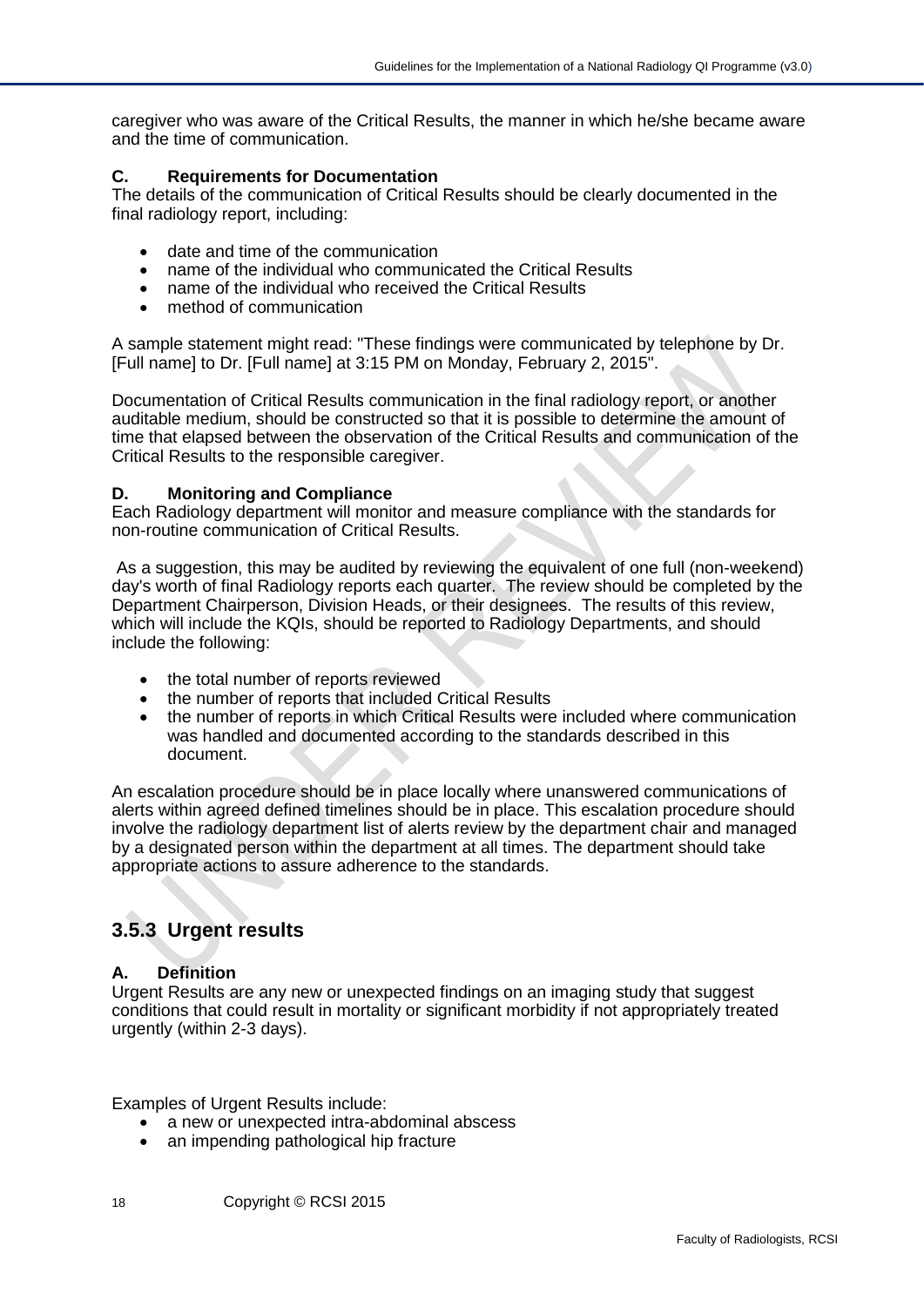## **B. Requirements for Communication**

Urgent Results require notification of the ordering clinician or other licensed caregiver who can initiate the appropriate clinical action for the patient.

- the communication must be made within 24 hours of the time that the finding was noted
- the communication must be directly from the radiologist to either a responsible physician or other licensed caregiver
- if communication via a live conversation is not possible, it should be via an alternative method that is approved by the institution and that permits accurate documentation and auditing
- if the primary contact cannot be reached in a timely fashion, a defined escalation process must be in place to assure that the communication occurs within 24 hours

When the reporting radiologist has specific knowledge that a clinician or other licensed caregiver who is responsible for the patient is aware of the Urgent Results (either by prior communication with the responsible physician, by use of an alternative communication method that complies with institutional policies and procedures, or by identification of a note by the responsible clinician regarding the imaging findings) the communication protocols outlined in Sections A, B and C need not be followed. In such a case, the reporting radiologist documents the acknowledgement via PeerVue where available, or a local ICT system, and should document in the final radiology report the name of the clinician or licensed caregiver who was aware of the Significant and Unexpected Results, and the manner in which he/she was made aware.

### **C. Requirements for Documentation**

The details of the communication of Urgent Results must be clearly documented in the final radiology report or another auditable medium including PeerVue.

Documentation should include:

- date and time of the communication
- name of the individual who communicated the Urgent Results
- name of the individual who received the Urgent Results

## <span id="page-18-0"></span>**3.5.4 Unexpected and Clinically Significant results**

### **A. Definition**

Unexpected and Clinically Significant Results are any new or unexpected findings on an imaging study that suggest conditions that could result in significant morbidity if not appropriately treated, but are not immediately life-threatening.

Examples of Unexpected and Clinically Significant results include:

• a lung nodule or a solid renal mass suspicious for a new carcinoma.

### **B. Requirements for Communication**

Unexpected and Clinically Significant Results require notification of the referring clinician who can initiate the appropriate clinical action for the patient.

- the communication must be made within 6 days of the time that the finding was noted
- the communication must be from the radiologist to either a responsible clinician or other licensed caregiver
- the dictated report must specify the concern in question. For example 'A new 1.0 cm coin lesion is noted in the right mid-zone and follow-up is recommended' is not adequate. This example report should read 'A new 1.0 cm coin lesion is noted in the right mid-zone and follow-up is recommended as it may represent an early lung carcinoma.'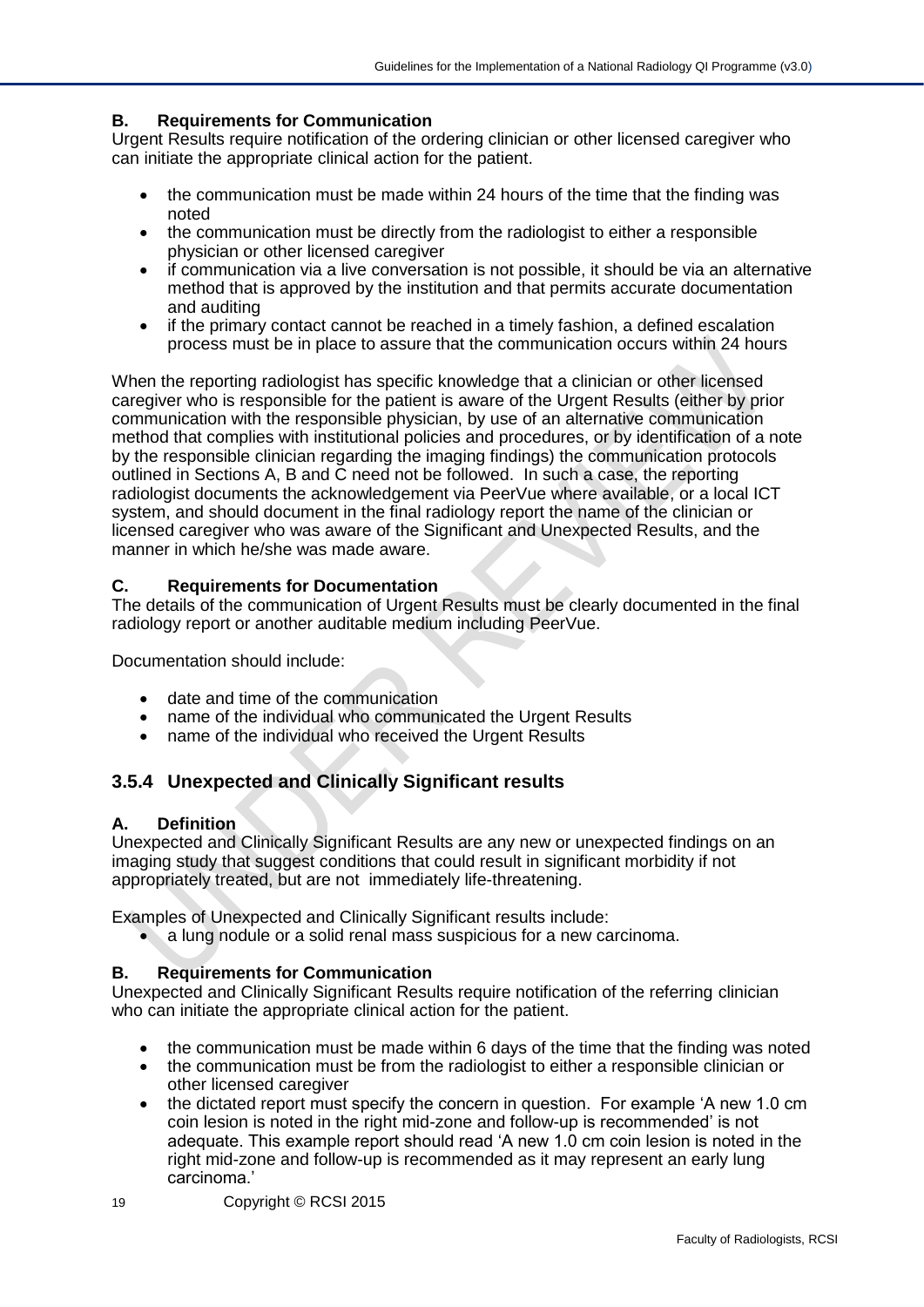- if the communication is not via a live conversation, it should be via an alternative method that is approved by the institution and that permits accurate documentation and auditing
- if the primary contact cannot be reached in a timely fashion, a defined escalation process must be in place to assure that the communication occurs within 6 days

When the interpreting radiologist has specific knowledge that a clinician or other licensed caregiver who is responsible for the patient is aware of the Critical, Urgent or Unexpected and Clinically Significant Result (either by prior communication with the responsible physician, by use of an alternative communication method that complies with institutional policies and procedures, or by identification of a note by the responsible clinician regarding the imaging findings) the communication protocols outlined in Sections A, B and C need not be followed. In such a case, the reporting radiologist must document in the final radiology report the name of the clinician or licensed caregiver who was aware of the Unexpected and Clinically Significant Result, and the manner in which he/she was made aware.

#### **C. Requirements for Documentation**

The details of the communication of Unexpected and Clinically Significant Results must be clearly documented in the final radiology report or another auditable medium. Documentation should include:

- date and time of the communication
- name of the individual who communicated the Unexpected and Clinically Significant **Results**
- name of the individual who received the Unexpected and Clinically Significant **Results**

#### **3.5.5 Process**

- Define acceptable mechanisms of communication based on the degree of urgency of the findings and the local resources. For critical findings, typically a direct vocal communication of results may be required. For less urgent reports individual hospitals may permit other mechanisms of reporting, for example electronic mail, fax or a 'flagging' mechanism on an electronic patient record. The mechanism chosen must ensure that the clinician is informed in a timely manner. The process should make it clear to the Radiologists what mechanism of communication is to be used in each degree of urgency.
- Identify clearly the responsibilities of personnel, other than Radiologists, who may be integral to the communication process.
- Define a mechanism whereby both the sending of the critical, urgent or unexpected and clinically significant report and the acknowledgement of its receipt is recorded (closing the loop). This system should highlight reports that have not been reviewed within their agreed timeframes as per local policy.
- The mechanism should contain an appropriate escalation policy if it is not possible to notify the referring clinician within the timeframe determined by the hospital policy. For example, if a given consultant has failed to respond within a timeline, the Radiologist should inform his/her Clinical Director.
- Should be clear. transparent and subject to audit.

### **3.5.6 Responsibilities**

#### **Consultant Medical Staff:**

- Consultant medical staff are responsible for ensuring that team members are aware of the hospital/radiology communication policy and that it is implemented appropriately.
- 20 Copyright © RCSI 2015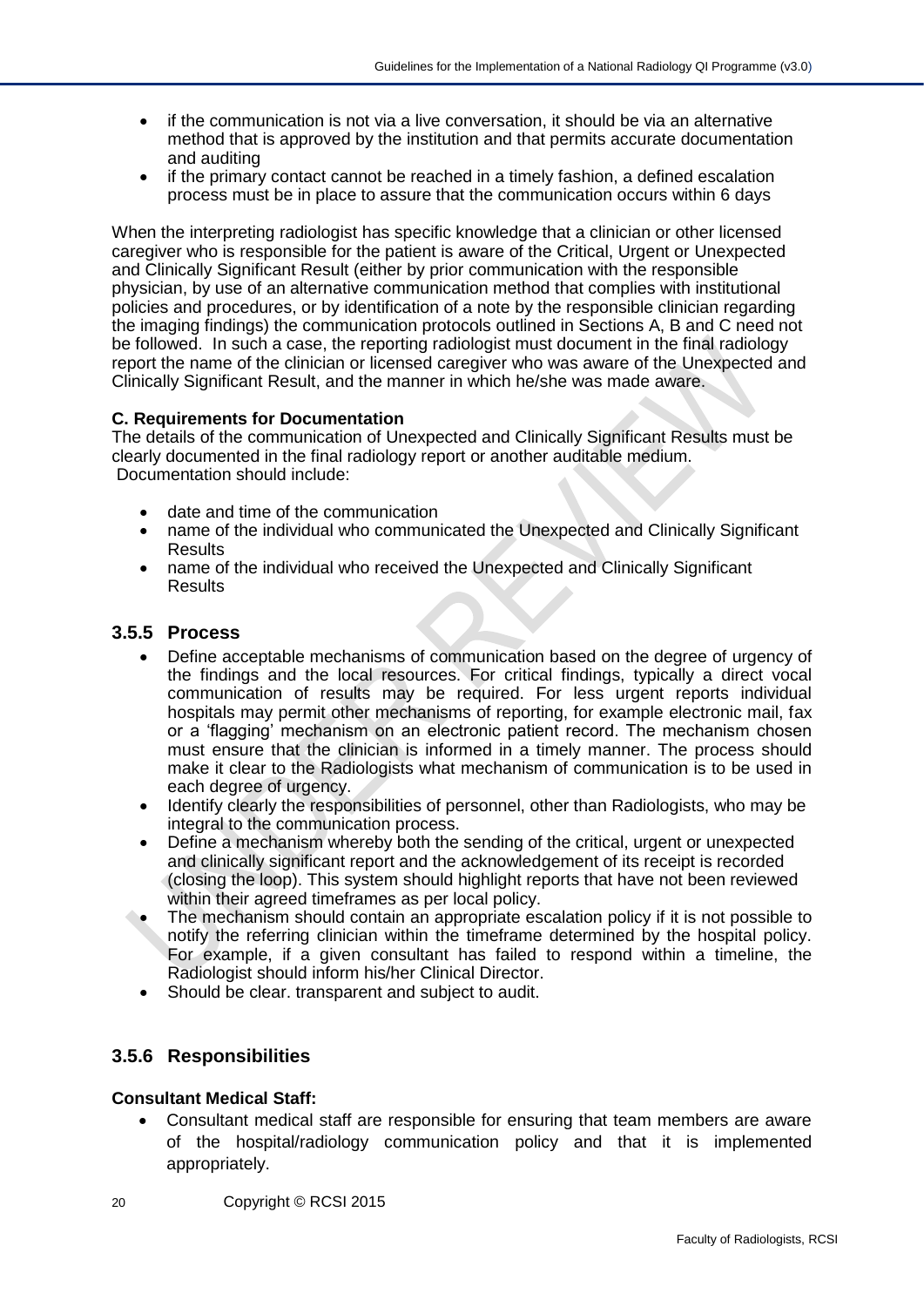#### **Referring Clinicians:**

- Maintain the responsibility to read and act upon all radiology reports for investigations which they generate. A recognised procedure to ensure all results are checked should be included in the protocol.
- Must ensure their contact details are clearly identified on the request form
- Are responsible for adhering to the procedural steps of the policy
- Ensure that they are ready at all times to receive critical, urgent and unexpected and clinically significant communications, by the mechanisms agreed with by the clinicians and the hospital or to delegate this responsibility to their clinical team, SHO grade or above, or medical secretary.
- Only a fully registered medical practitioner, SHO grade or above, may acknowledge the alert to the reporting radiologist. If defined in local policies, the communication of this acknowledgement may reasonably be delegated to a medical secretary by the fully registered practitioner.
- All critical, urgent and unexpected and clinically significant finding reports must be notified by the team member(s) to the consultant.

#### **Reporting Radiologists:**

- Maintain responsibility for ensuring that critical, urgent and unexpected and clinically significant radiological findings are reported and available to the referring consultant or delegate in the stated timeframe.
- Confirmation must be received e.g. if the communication is by voice mail, e-mail or sms, the communication is not legally deemed to have occurred until an acknowledgement is received. This should be done in a timely fashion as determined by the agreed protocol.
- The protocol should include the documentation of a register of cases and close out confirmation.
- It is acknowledged that the support of the referring clinicians is required and the Faculty recommends that individual Radiology departments consult with the referring clinicians for the protocol.

#### **Hospital Management:**

- Should ensure appropriate resources are in place to achieve compliance with the policy. This may need the development and provision of appropriate IT support.
- Should ensure appropriate resources are in place to ensure audit of the policy.
- Should ensure governance structures are in place to allow development and review of the policies.

### <span id="page-20-0"></span>**3.5.7 Key Quality Indicators**

- Number of radiology alerts where the acknowledgement was received within the guideline acknowledgement time (expressed as a % of the number of radiology alerts)
- Number of radiology alerts for each urgency level (expressed as % of total cases)
- Number of acknowledged communicated cases of unexpected and clinically significant radiological findings (expressed as % of total cases)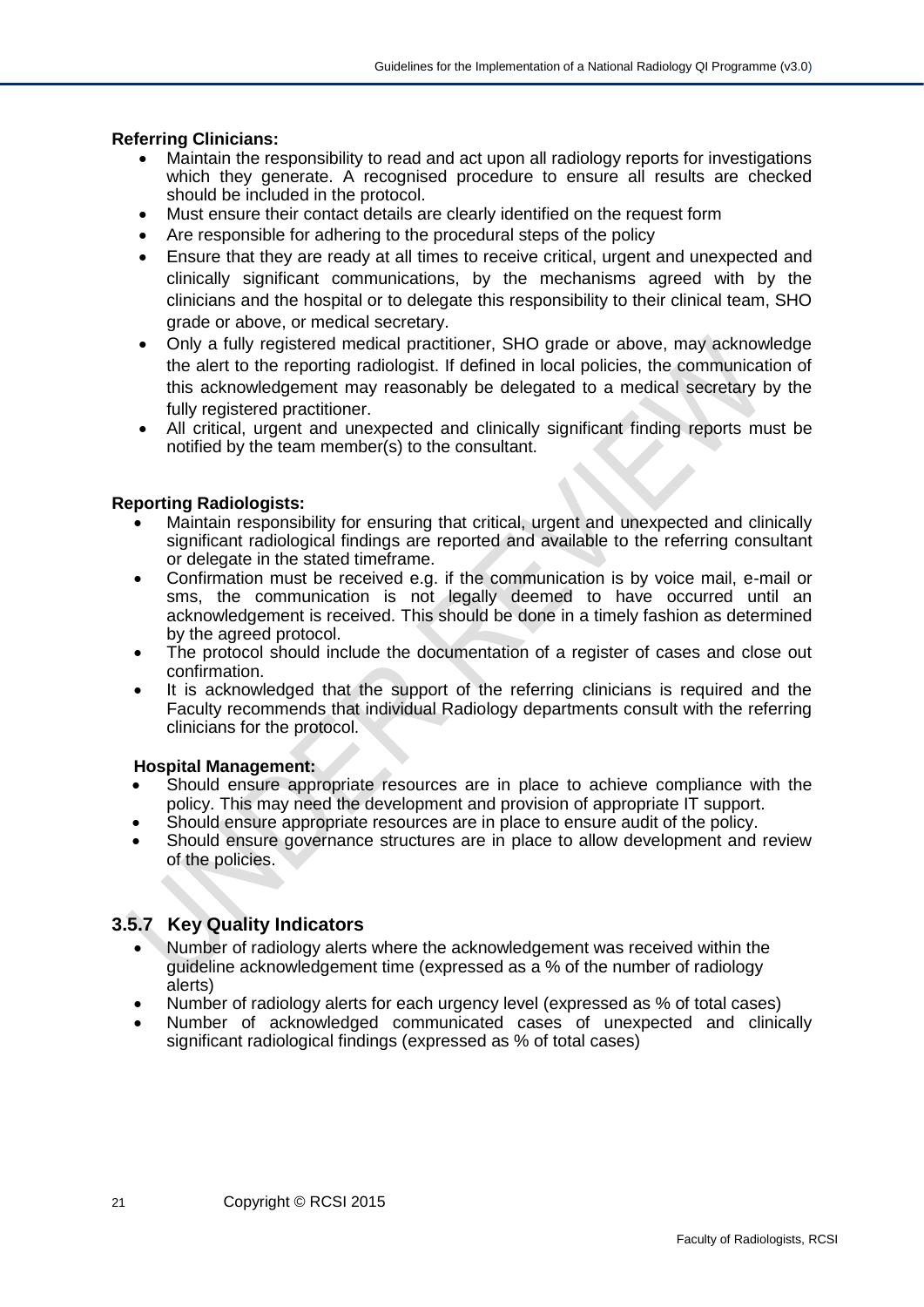## <span id="page-21-0"></span>**3.6 Focused Audit**

Currently ad hoc audit is a frequent activity in many Radiology Departments but may not be recorded in a formalised manner or credit given for participation. As part of the enactment of Section 11 of the Medical Practioner Act 2007, participation in clinical audit is now required for all registered medical practitioners. Clinical audit should be conducted in all aspects of Radiology services covering structure, process and outcomes. Routine focused audit of report turnaround time and report completeness should be conducted. Local protocol will determine what other audit(s) to conduct, frequency of audit(s) and number of cases to be considered. As far as possible the audit cycle<sup>ii</sup> should be completed through the implementation of change and the assessment of improvements made.

The Royal College of Radiologists (UK) has an extensive list of audit recipes which could assist radiology departments in the selection of audits [www.rcr.ac.uk/clinical-radiology/audit](http://www.rcr.ac.uk/clinical-radiology/audit-and-qi/auditlive)[and-qi/auditlive.](http://www.rcr.ac.uk/clinical-radiology/audit-and-qi/auditlive) Similarly, a range of Practice Quality Improvement project outlines are available from the American College of Radiology (ACR) [http://www.acr.org/Quality-](http://www.acr.org/Quality-Safety/Quality-Measurement/Quality-in-Practice/PQI-Projects)[Safety/Quality-Measurement/Quality-in-Practice/PQI-Projects.](http://www.acr.org/Quality-Safety/Quality-Measurement/Quality-in-Practice/PQI-Projects)

## <span id="page-21-1"></span>**3.6.1 Key Quality Indicators**

- Number of Audits Commenced
- Audit Type Individual can be divided into the following categories:
	- o Structure
	- o Process
	- o Outcome
- % of Audits with Audit Cycle complete
- % of Audits cancelled

## <span id="page-21-2"></span>**3.7 Report Turn Around Time (TAT)**

Although Turnaround Time is not a marker of the accuracy or quality of an individual report, it is reflective of the value of the report in a patient care episode, particularly in time critical clinical circumstances. The most meaningful definition of turnaround is from the time of request to final report; however, for the purposes of these guidelines, and focusing on the work of the Radiologist and that which is in their control, turnaround time refers to the time from exam completion and presentation to the radiologist, to the final report. Report turnaround time can justifiably be considered a reflection of a department's quality because of the potential impact of a delayed diagnosis on patient management. Individual radiologists clearly have an important role in ensuring the timely reporting of studies; however, prolonged turnaround times are more likely to reflect an inadequate number of radiologists within a department for the number of examinations being performed. Many other factors also have an impact e.g. the adequacy of clerical staffing, staff efficiency, voice recognition effectiveness, case complexity and IT infrastructure.

### **3.7.1 Definition**

• Report Turn Around Time (TAT) is the time from when the exam is complete and the image made available for interpretation to the Radiologist, to the time the report is finalised.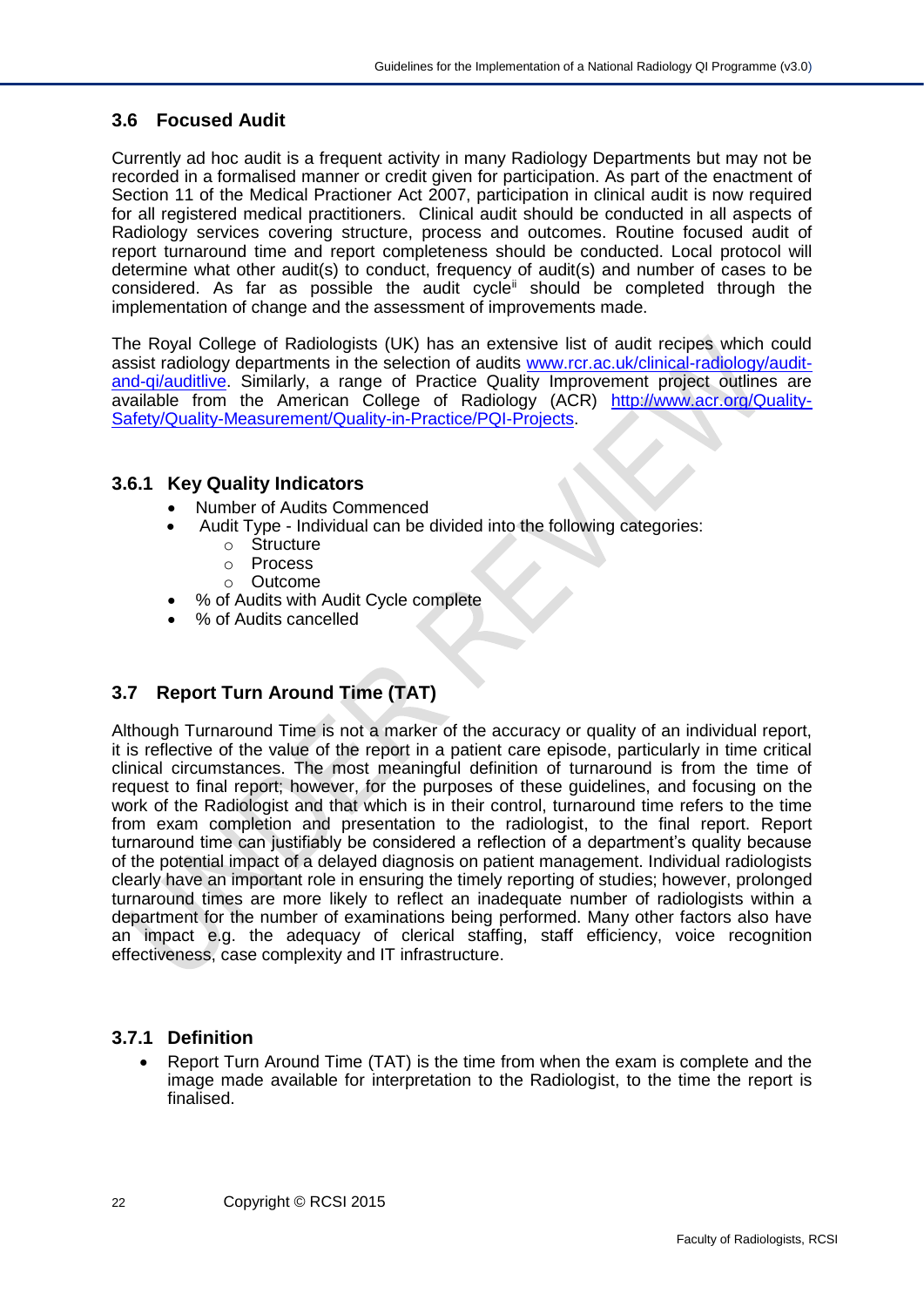### **3.7.2 Process**

- Typically, a report is dictated at the completion of a radiologic examination. This is increasingly via voice recognition software, with final sign-off at completion of dictation, but in departments without this software, the dictation requires transcription and subsequent entry into a computer network or printing, after which it is verified and signed by the radiologist.
- As a minimum, departments are recommended to monitor overall report turnaround time.
- Overall Report turnaround time is calculated from the time the imaging is made available to the Radiologist to the time the report is sent to the requesting clinician. Turnaround time calculation is based on working days and does not include weekends or bank holidays.
- It is recommended that departments collate all cases into the following recommended subgroups, measure and analyse TAT, and report by subgroup classification. Subgroups could be formed on the basis of case turnaround time priority e.g.
	- $\circ$  {Subgroup A} {In-patients}
	- $\circ$  {Subgroup B} {GP studies}
	- $\circ$  {Subgroup C} {OPD studies}
	- o {Subgroup D} Other cases
- Each department is responsible for improving and maintaining report TAT. To this end TAT targets can be set locally for each of the above subgroups until intelligent National Targets are made available.
- Subsequently the overall TAT can be broken down into its constituent processes to identify key rate limiting steps within the overall process. Inefficiencies may be directly attributable to the Radiologist, the department or hospital management.
- It is recognised that in order to enable the routine review of report turnaround time adequate IT capabilities should be in place.

#### <span id="page-22-0"></span>**3.7.3 Key Quality Indicators**

• The % of cases with Report Turnaround Times within either 8hrs, 24hrs or 72hrs for all and by referral source and modality.

### <span id="page-22-1"></span>**3.8 External Review**

#### <span id="page-22-2"></span>**3.8.1 Inter-Institutional Review**

Inter institutional case review provides a necessary unbiased mechanism for evaluating diagnostic accuracy at the original institution. It is a very useful form of peer review.

#### **Process**

- Occurs prospectively when a Radiologist seeks a second opinion from a radiologist in another hospital prior to authorisation of the final report.
- Occurs retrospectively when a patient's treatment is transferred to another institution and a review of original diagnosis is requested. It can also occur when a clinician requests a review of original diagnosis by an external institution.
- It is the responsibility of the referring institution to ensure all images, reports and relevant clinical information is disseminated to the reviewing Radiologist in a timely fashion. A full record is deemed to include images and reports and one without the other is incomplete.
- The reviewing Radiologist forms an opinion of the previous interpretation of the original Radiologist.
- The reviewing Radiologist should record the level of agreement with the original reporting Radiologist's diagnosis, see Table 1.
- 23 Copyright © RCSI 2015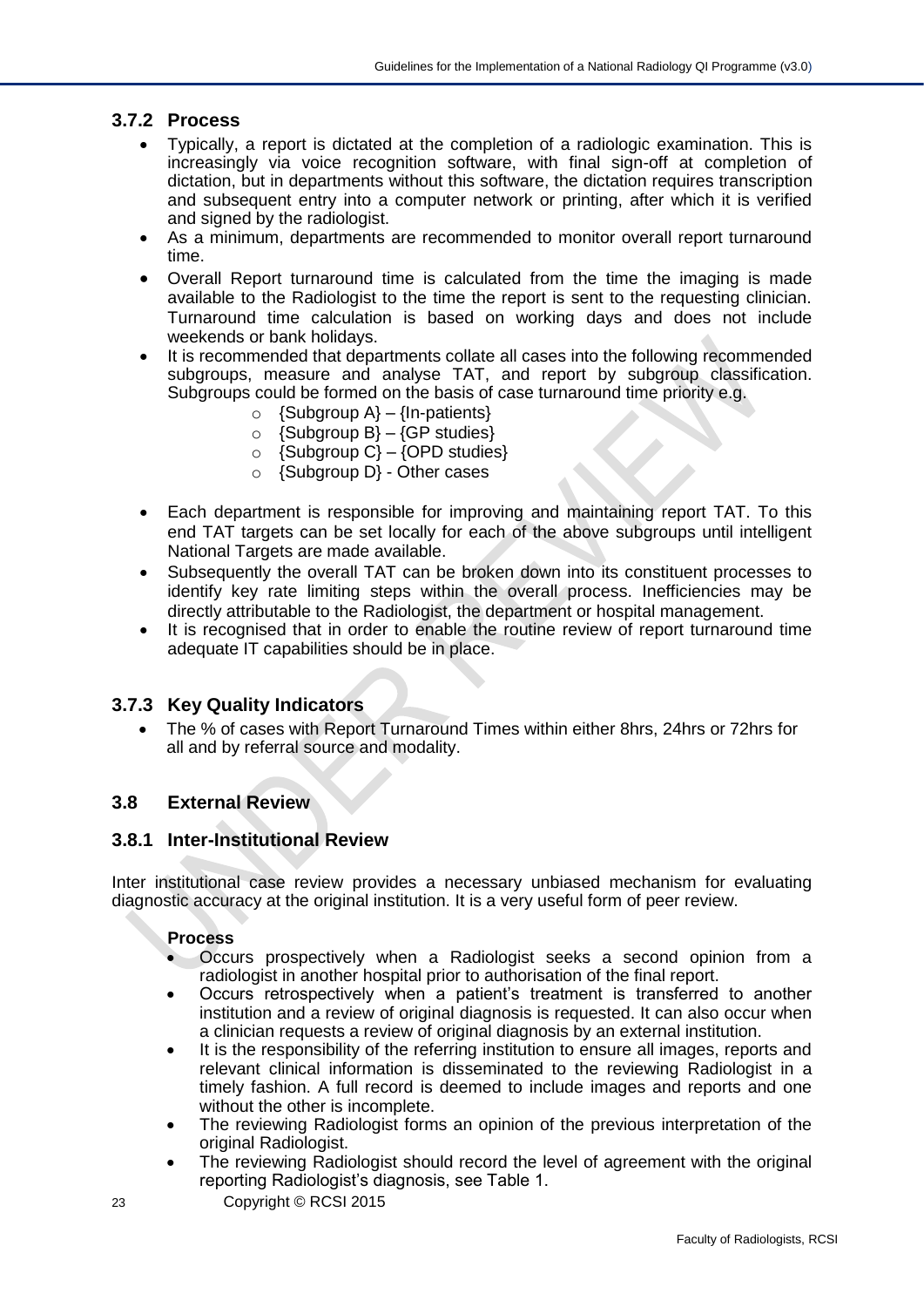- It is recognised that differences of opinion between the reviewing Radiologist and the original reporting Radiologist may arise due to the availability of additional information subsequent to the initial imaging. Many of these differences of opinion arise because the reviewing Radiologist is in possession of additional clinical facts relating to the patient's care; this may not have been the case in respect of the original reporting Radiologist. In the Faculty guide to Open Disclosure in Radiology, 2015, this circumstance is referred to as 'refinement of diagnosis' and it is not be considered an error on the part of the original reporting Radiologist.
- With the introduction of Quality Groups, it is anticipated that the number of Inter-Institutional Reviews will increase in those hospitals engaging in a Quality Group, as they will be routinely reviewing cases which have originated in other hospitals within their Group.
- If a quality issue has been noted, the reviewing Radiologist should inform the original reporting Radiologist, whenever possible, if deemed necessary. The specialist opinion of the reviewing Radiologist and any additional clinical information should be made available to the Radiology department of the original institution.
- The overriding concern is always patient safety and clinical need is always the first priority. In the event a reviewing Radiologist identifies an issue, their first obligation is to confer with the originating Radiologist, to ensure that the patient's safety is prioritised. Failing this radiologist to radiologist communication, direct communication with the referring clinician is appropriate. Where there is an electronic system the inter-institutional review can be captured at the time of retrospective peer review, where the other institution is noted.
- If the reviewing Radiologist submits the case for a Quality Improvement Meeting, this is a separate and secondary process to the clinical care episode.

## **3.8.2 Monitoring and Compliance**

As a suggestion, an audit of this quality activity can be carried out which would include the following measurements:

- Number of accession numbers received in for review.
- Number of accession numbers received from other institutions referred back to the original institutions RQI meeting (expressed as a % of total accession numbers reviewed, by modality)

### <span id="page-23-0"></span>**3.8.3 External Quality Assessment (EQA)**

This is a process whereby an external accredited unit would assess the diagnostic capabilities of a department. This is done by submitting images of known diagnoses to a Radiology department to report. The accreditation unit evaluates and scores the responses and feeds back the score to the department. This is a continual assessment in which a radiology department voluntarily participates.

There are few established EQA Schemes currently in place for Radiology. PERFORMS is an EQA scheme for Mammography operating in UK. The Faculty of Radiologists, RCSI, will evaluate existing schemes with respect to efficacy, cost and adaptability to the Irish Healthcare System. Depending on the outcome of this evaluation the Faculty of Radiologists, RCSI, will make recommendations on best practice EQA for diagnostic radiology.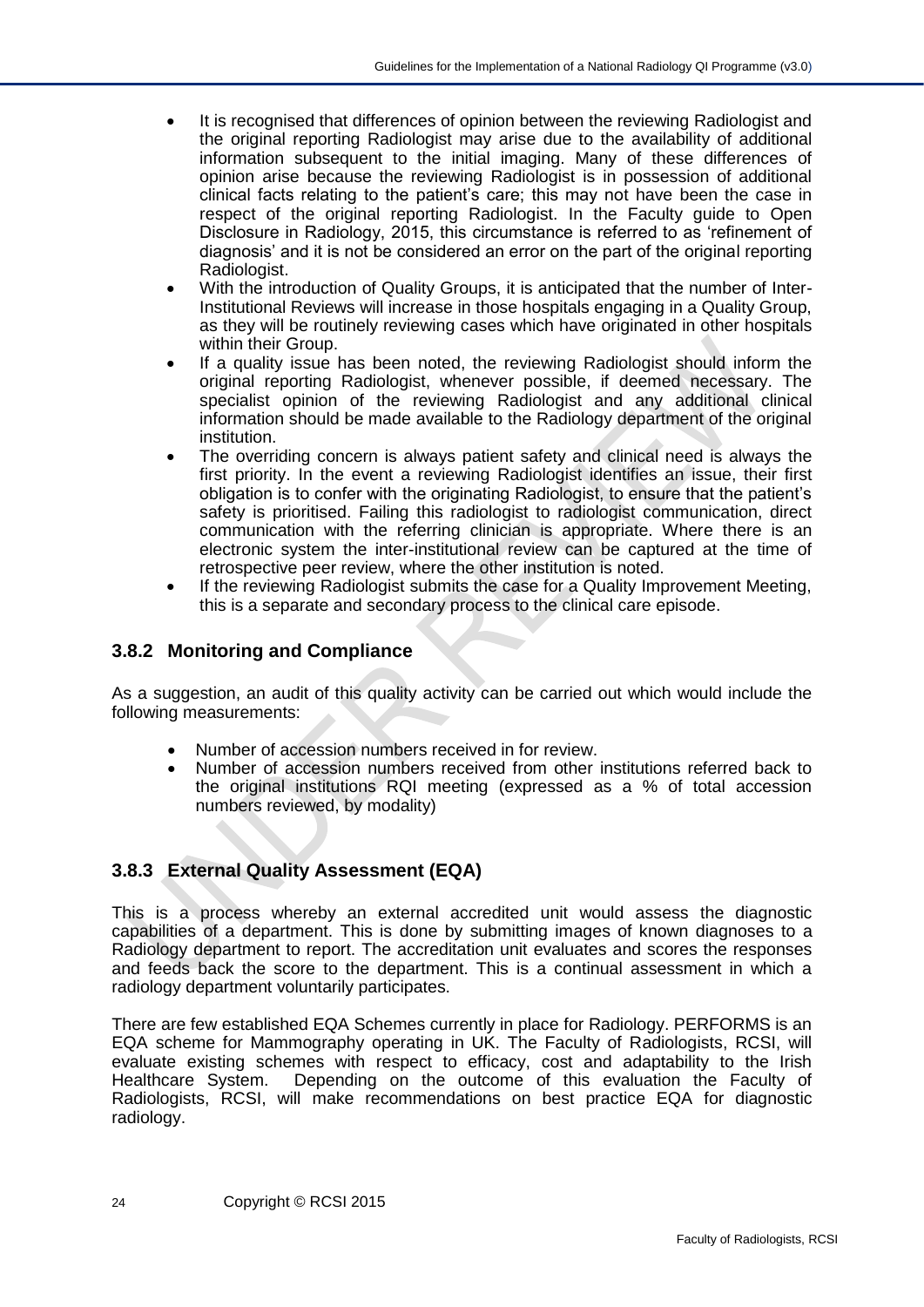# <span id="page-24-0"></span>**4 Interventional Radiology Guidelines**

In addition to the guidelines for diagnostic radiology which will apply equally to interventional radiology, there are some specific areas of quality assurance to interventional radiology which are outlined in this section.

## <span id="page-24-1"></span>**4.1 Use of a safety checklist.**

Arising from lessons learnt in the civil aviation industry and overwhelming evidence in the Surgical literature, Professor Michael Lee led a CIRSE Task force in the creation of a patient safety checklist for Interventional Radiology, based on the WHO model, with a view to decreasing mobidity and mortality associated with IR procedures. The checklist (Appendix IV) was successfully tested in four hospitals across Europe before launch in 2012. The single-page document comprises pre-procedural ("Sign-in") and post-procedural ("Sign-out") components and can easily be modified to suit the requirements of individual hospitals.

The first section is titled "Procedure Planning." It is envisaged that this should be completed by the IR nurse/ward nurse. The preprocedure checklist contains important items such as whether or not the patient is receiving anticoagulation medication, whether the patient is allergic to contrast material, and whether the patient has abnormal renal function requiring prophylaxis for contrast-induced nephropathy. These are items that can be easily forgotten on a busy day in the interventional suite, but their omission could result in potentially disastrous complications for the patient. It is hoped that adoption of the checklist will ensure that all of these items are recognised ahead of time and dealt with appropriately.

The second section of the checklist is a sign-in section, which can be completed by the IR resident, nurse, or staff interventional radiologist, and which deals with immediate checks that should be performed when the patient is in the IR room. This includes items such as checking that the patient is the correct patient, and that the correct side and site are being operated on.

The third section is entitled "Sign-out" and should be completed by the interventional radiologist who performed the procedure. The sign-out section encompasses patient orders, follow-up tests, and appointments made.

Interventional Radiologists are encouraged to incorporate the checklist into their clinical practice to help improve the safety of their patients. One could start by using the checklist for the most invasive procedures before applying it across the board.

## <span id="page-24-2"></span>**4.2 Outcomes Meetings**

Outcomes Meetings may include all procedure-related radiology in the department (i.e. not confined to formal Interventional Radiology, although it is likely to contribute most of the activity reviewed). Outcomes meetings include Morbidity & Mortality (M&M) meetings. The purpose of outcomes meetings is to review indications for, outcomes and potential complications of, interventional radiological procedures. Outcomes can be defined as radiology outcomes and clinical outcomes. These meetings do not replace the formal clinical follow-up of patients by an Interventional Radiologist.

Particular cases should be reviewed where an unexpected outcome has occurred or where there has been a complication or learning point. Equally, a series of cases may be reviewed where the outcomes of a group of similar procedures within a given unit may be analysed. In practice at present, these cases are discussed as part of the MDM of the sub-specialty in question.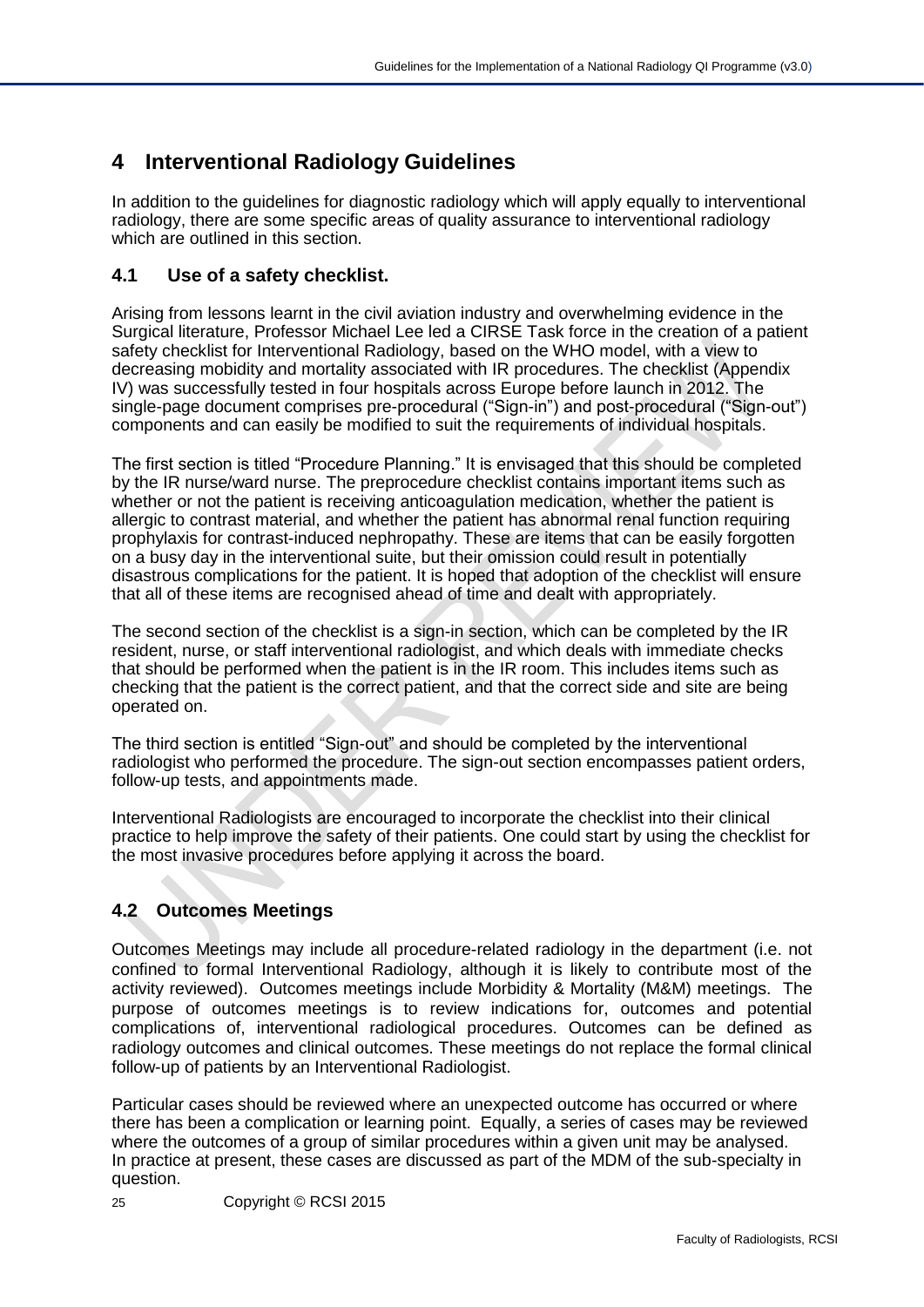Radiology Quality Improvement (RQI) meetings may also apply to Interventional Radiology, for example in cases where invasive procedures are performed on the basis of findings on non-invasive imaging, which may not prove accurate.

These meetings should be seen as an opportunity to review, learn and improve a service. In addition, nationally there is a forum at the bi-annual meetings of The Irish Society of Interventional Radiologists for the discussion of outcomes and complications. Cases with a particular learning point can be presented at this meeting improving learning nationally.

### <span id="page-25-0"></span>**4.2.1 Key Quality Indicators**

- Number of meetings held
- Number of patients reviewed (expressed as a percentage of total accession numbers)
- Number of patients for which learning points were listed or difficulties perceived (expressed as a percentage of total accession numbers)

### <span id="page-25-1"></span>**4.3 MDMs - Clinical-Radiology Conferences**

Interventional Radiologists will be present at many of these conferences and will sometimes participate as lead Radiologist. All aspects described in section 3.2 above apply equally to Interventional Radiologists. As above, outcome discussions form a portion of these meetings.

## <span id="page-25-2"></span>**4.4 Radiology Alerts**

As described in Section 3.5 together with Key Quality Indicators.

### <span id="page-25-3"></span>**4.5 Focused Audit**

Audit should be used by all practitioners of radiology be it basic biopsy and drainage work or more complex embolisation work. For interventional Radiologists these audits should be steered towards procedure success, complication rate, patient experience and patient outcomes.

Within the Royal College of Radiologists' (UK) list of audit recipes there is a category for audits applicable to Interventional Radiology which could assist radiology departments in the selection of audits [Link to RCR Audit Live -](http://www.rcr.ac.uk/audittemplate.aspx?PageID=1020&keywordID=19) Intervention Audits

#### <span id="page-25-4"></span>**4.5.1 Key Quality Indicators**

- Number of Audits commenced
- Name of Audit
- Audit Type: audits can be based on any aspect of interventional practice including,
	- o Indications for procedures
	- o Patient (and procedure) outcomes
	- o Radiation exposure
	- o Equipment and disposable usage
	- o Procedure success
	- o Complication rate
	- o Peri-procedural care
	- o Patient experience
- % of Audits with Audit Cycle complete
- % of Audits cancelled
- 26 Copyright © RCSI 2015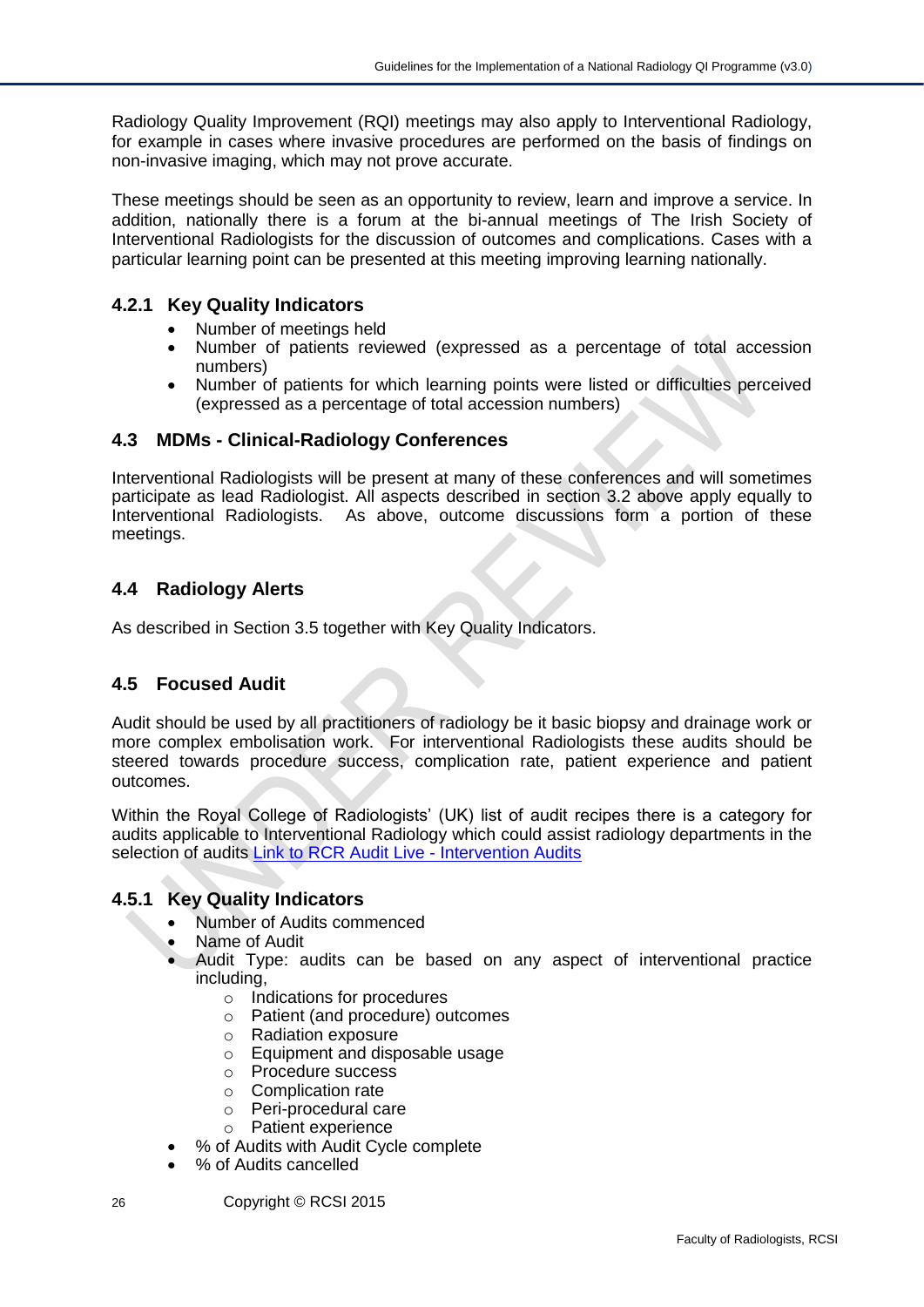#### <span id="page-26-0"></span>**4.6 Report Completeness**

Measuring the completeness of Interventional Radiology reporting is an important component of a department Quality Improvement plan and serves as one indicator of quality of care. Many studies have shown that standardised reporting forms, including synoptic reports or checklists, are highly effective in improving report adequacy, and help work towards a consistent approach for reporting.

There are a large number of documents and standards published for interventional radiology procedures, examples of which are those published by the professional societies e.g. CIRSE Standards of Practice (found at: http://www.cirse.org/index.php?pid=755) and SIR Reporting Standards (found at [http://www.jvir.org/content/reporting\)](http://www.jvir.org/content/reporting). For specific procedures, it is recommended that these published documents should be reviewed.

Interventional Radiology departments can then develop reporting for other procedures and it is suggested here that a complete report should include:

- Indication for procedure
- Consent from patient
- Technical aspects of the procedure (include disposables, implantables, medications used)
- Final outcome
- Any complications
- Any follow up treatment
- Any post procedure care
- Any further recommendations

It is acknowledged that the assessment of completeness of a report could prove difficult given the range of procedures, associated minimum datasets and other reports generated with varying subjectivity on report completeness. An approach to consider is to audit report completeness on those reports submitted for outcomes meetings and submission to external registries.

The RQI meeting facilitates capture of a KQI in relation to Report Completeness as a meeting outcome (see Table 2 and 3.3.6 RQI Meeting KQI.)

### <span id="page-26-1"></span>**4.7 External Review - Registries**

A number of registries of Interventional Radiology procedures are in existence internationally.

Application to such confidential registries provides very robust information concerning the practice of an individual Radiologist or unit in comparison to a large peer group. Departments can submit cases for procedures they perform and this allows a large cohort of cases and outcomes. The outcomes for a large group practising throughout the UK and Ireland are available. Some of the registries (e.g. iliac stents) will give feedback to the individual operator/unit as to where they sit in terms of their peers for success rates, complications etc. Some do not provide this service, but a comparison can still be made between an individual unit's outcomes and that of the larger cohort.

The British Society of Interventional Radiology provides several registries available to members to whom cases can be contributed (http://www.bsir.org/registries/). In some cases comparative information is provided to the contributor to see where they sit in terms of their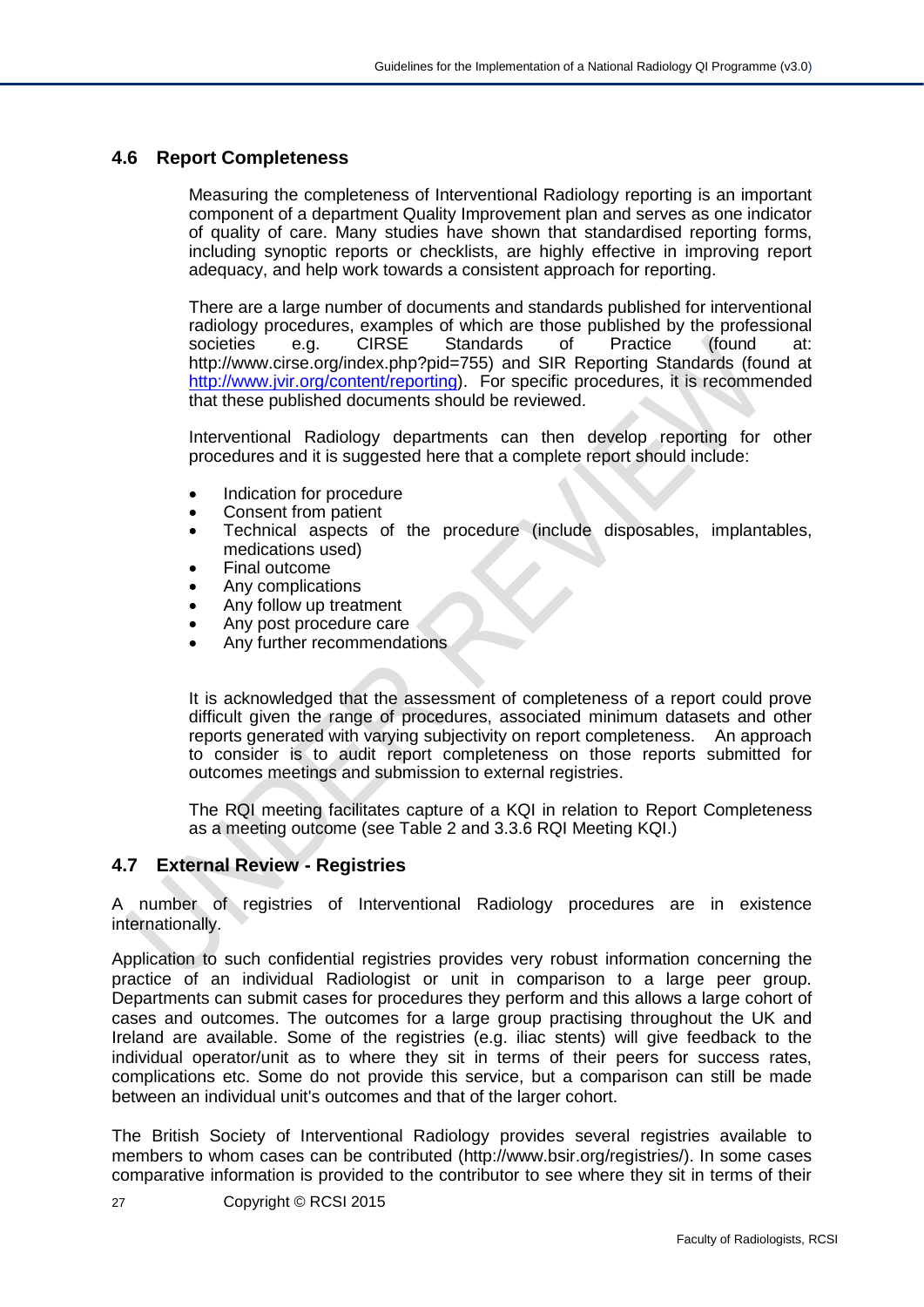peer group with respect to complications, outcomes and other indicators. Examples of such registries include aortic stents, iliac stents, biliary drainage, caval filters, carotid stents, vertebroplasties, and colorectal stents. It is recommended that all Radiology departments performing interventional procedures should submit cases to a recognised registry of Interventional Radiology. The registries are considered useful and should be encouraged, but are not yet compulsory.

#### <span id="page-27-0"></span>**4.7.1 Key Quality Indicators**

- Number of accession numbers submitted to a recognised Interventional Radiology Registry (expressed as a % of total cases)
- Rates of complication, relative to registry successful outcomes and use of medication in comparison to peers.

#### <span id="page-27-1"></span>**4.8 Annual Report**

An anonymised annual report is helpful in identifying department-wide errors and should be circulated to all participating Radiologists and the hospital Clinical Director outlining performance to KPI's. This anonymised annual report should document key learning and action points, including any recurrent patterns of error to demonstrate a departmental process for learning from mistakes. It is recognised that the identification of patterns of error should be sensitive to workload and work pattern.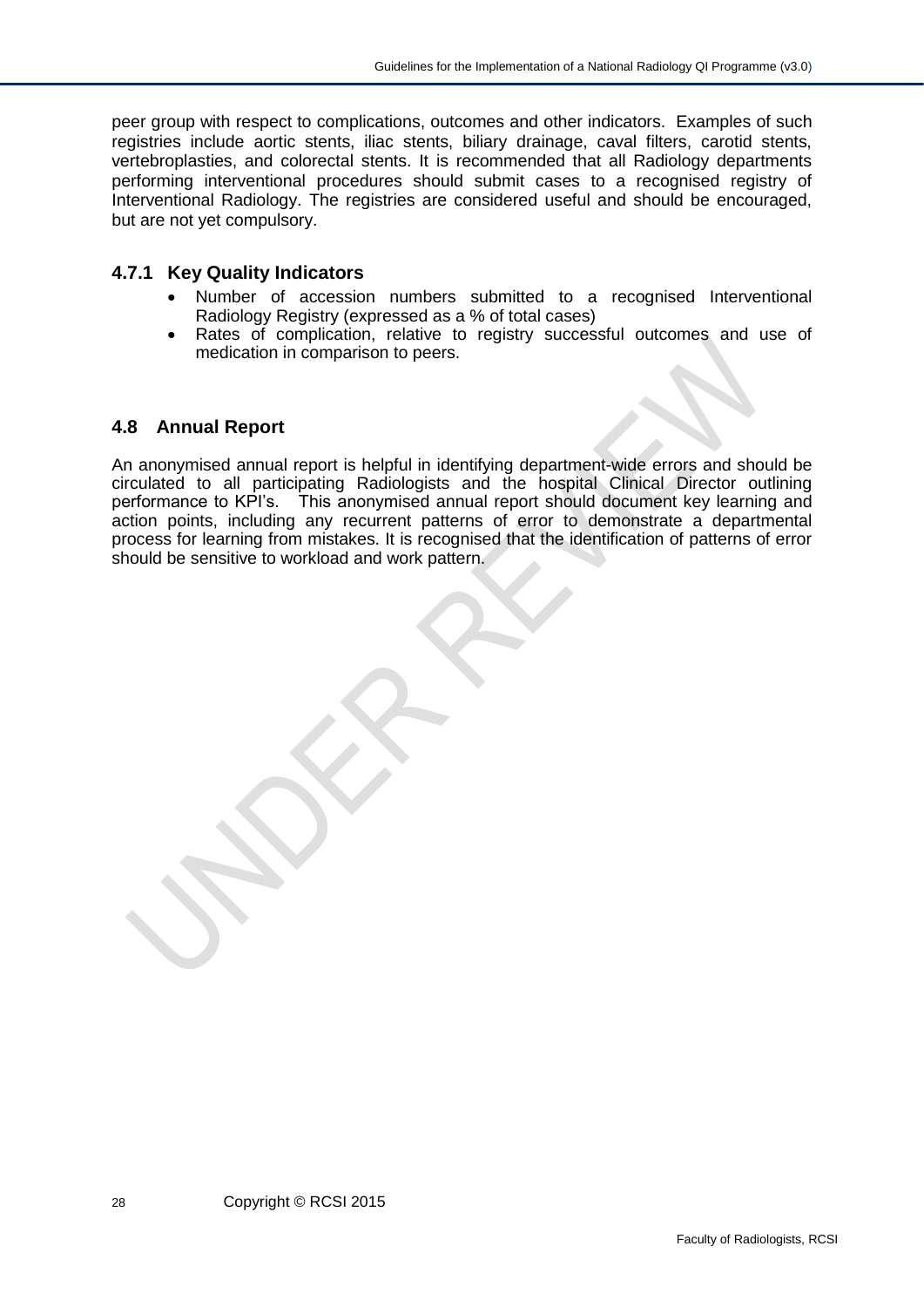# <span id="page-28-0"></span>**5 Glossary Of Terms**

| <b>Term</b>                           | <b>Definition</b>                                                                                                                                                                                                                                                                                                                                                                                                                                               |
|---------------------------------------|-----------------------------------------------------------------------------------------------------------------------------------------------------------------------------------------------------------------------------------------------------------------------------------------------------------------------------------------------------------------------------------------------------------------------------------------------------------------|
| <b>Accession number</b>               | The term Accession number refers to an identifier assigned to a<br>radiology image. The identifier is unique within the hospital. The<br>identifier is typically associated with one radiology image but may<br>be associated with multiple images (for example taken from<br>different angles).                                                                                                                                                                |
| Radiology Alert                       | The term "alert" refers to the communication and<br>acknowledgement of a high priority message from one health<br>professional to another.                                                                                                                                                                                                                                                                                                                      |
| <b>Audit Cycle</b>                    | The basic framework upon which all audit projects are based. An<br>audit topic is chosen and a standard to be met is defined. Data is<br>collected to identify what is really happening and this is compared<br>with the standard. If the required standard is not achieved,<br>changes are introduced to improve performance. The cycle should<br>then be repeated to assess whether changes have led to the<br>standard now being met.                        |
| Radiology alert<br>acknowledgement    | The term Radiology Alert acknowledgement, in relation to the QI<br>programme, is used to describe the communication by a referring<br>Clinician to the department that he/she is aware of the report and<br>what the radiology finding is.                                                                                                                                                                                                                      |
| <b>Clinical Audit</b>                 | Clinical Audit is a subset of Quality Assurance. It is a quality<br>improvement process that seeks to improve patient care and<br>outcomes through systematic review of care against explicit criteria<br>and the implementation of change.                                                                                                                                                                                                                     |
| <b>Critical Incident</b><br>Reporting | Errors that lead to mismanagement with resultant significant<br>morbidity or mortality should be recorded as critical incidents.<br>What constitutes a radiological critical incident needs to be clearly<br>defined in advance and not decided arbitrarily on a case by case<br>basis. Critical incident reporting should be used appropriately to<br>avoid errors being covered up or Radiologists being unfairly<br>treated (European Society of Radiology). |
| <b>Quality Issue</b>                  | Quality issue is defined as an interpretation or event with learning<br>potential for the radiologists (or radiographers) in the department to<br>include examples of differences of opinion, exemplary practice or<br>expertise sharing with a view to improving patient safety and care.                                                                                                                                                                      |
| Exam                                  | The term examination or exam refers to an order for a radiology<br>image and the resultant radiology images and radiology report.<br>There will typically be one radiology report for each exam and may<br>contain links to a number of accession numbers. An exam may<br>also be called a case, a study or an order.                                                                                                                                           |
| <b>Imaging Conference</b>             | Imaging conferences are held with representatives from different<br>disciplines and professional backgrounds who each have<br>complementary experience, qualications, skills and expertise.<br>Members of the team provide different services for patients in a<br>co-ordinated and collaborative way. Membership of the team may<br>vary and will depend on the patient's needs                                                                                |
| <b>MDM</b>                            | Multidisciplinary Team Meeting. These are focused on a particular<br>discipline eg Oncology, Vascular Surgery, Rheumatology.<br>Oncology MDMs are most frequently subdivided according to<br>organ e.g. breast, lung, prostate etc. The MDT team comprises an<br>organiser, specialist surgical, medical and radiation oncologists<br>who meet with sub specialist radiologists and pathologists so that                                                        |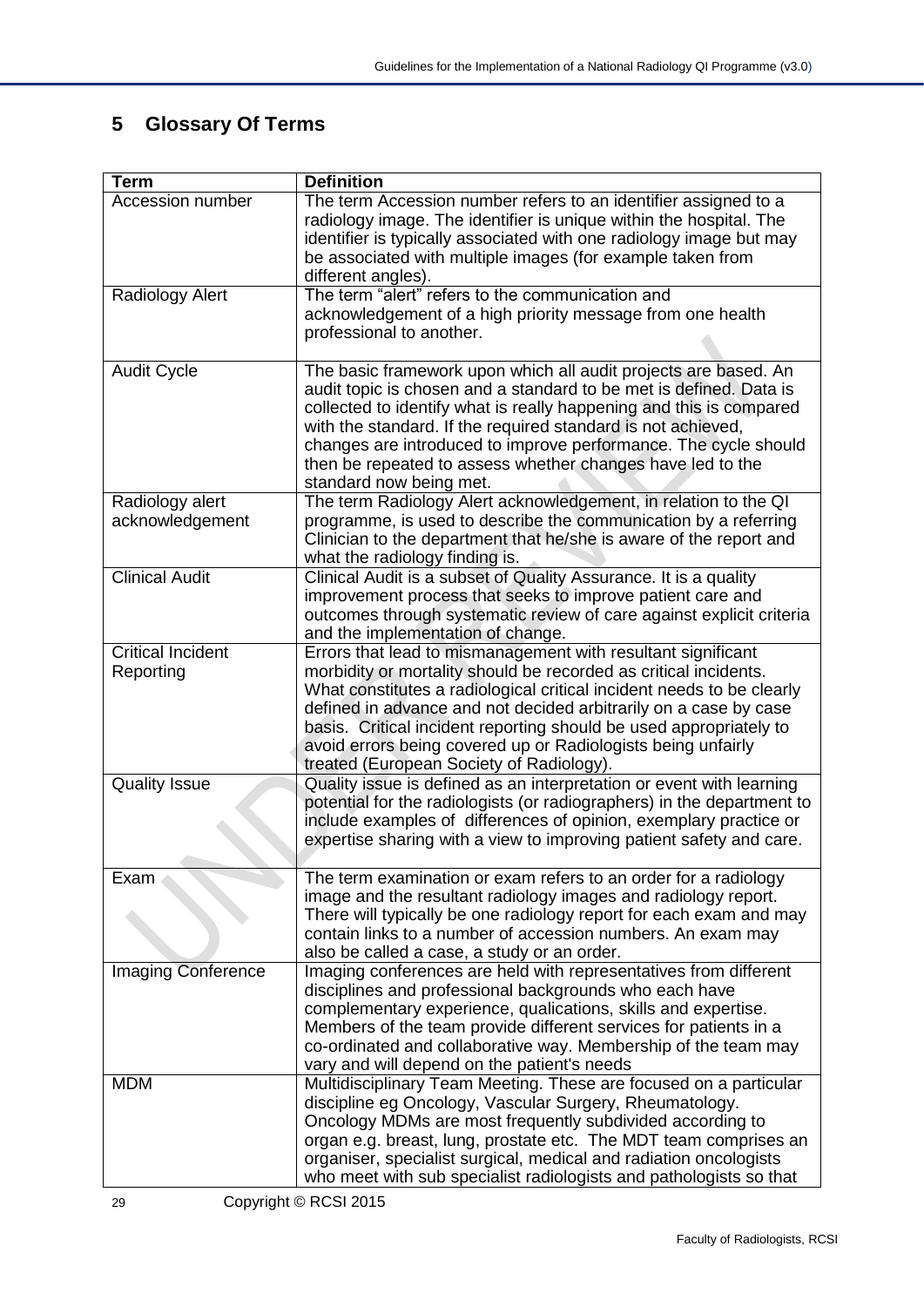|                              | all aspects of a patients care; diagnosis and staging to multistage    |  |  |  |
|------------------------------|------------------------------------------------------------------------|--|--|--|
|                              | treatment and follow up and management of relapse can be               |  |  |  |
|                              | comprehensively evaluated.                                             |  |  |  |
| <b>NQAIS</b>                 | National Quality Assurance Intelligence System - The QI Data           |  |  |  |
|                              | Reporting Tool for the KQIs set out in these guidelines.               |  |  |  |
| Outcomes                     | A result of the procedure: radiology outcome, clinical outcome and     |  |  |  |
|                              | financial outcome.                                                     |  |  |  |
| PeerVue QICS                 | The QI ICT Data Collection procured for public hospitals.              |  |  |  |
| Percentage                   | % of attendees from total number of Radiologists in a department.      |  |  |  |
| Attendance                   |                                                                        |  |  |  |
| <b>Report Completeness</b>   | When reviewing a report for completeness it is recommended that        |  |  |  |
|                              | the report be evaluated for the presence of core items defined by a    |  |  |  |
|                              | standard. If any one of these core items is omitted the report is      |  |  |  |
|                              | considered incomplete. If all core items are present the report is     |  |  |  |
|                              | considered complete.                                                   |  |  |  |
| Percentage                   | % of reports which are 100% complete when compared to a                |  |  |  |
| Completeness                 | minimum dataset.                                                       |  |  |  |
|                              |                                                                        |  |  |  |
|                              |                                                                        |  |  |  |
| QI Data                      | All data pertaining to the National Radiology QI Programme as set      |  |  |  |
|                              | out in the KQI of these guidelines.                                    |  |  |  |
| <b>Quality Groups</b>        | Two or more hospitals that work together in Quality Improvement        |  |  |  |
|                              | activities (including those set out in these guidelines) in a formal   |  |  |  |
|                              | relationship.                                                          |  |  |  |
| Referring Clinician          | A medical practitioner, hospital Consultant /GP, who refers a          |  |  |  |
|                              | patient to a radiology department for diagnosis/treatment.             |  |  |  |
|                              | Sometimes referred to as "Attending Clinician."                        |  |  |  |
| Registry                     | A medical registry is a record of actual medical procedures and        |  |  |  |
|                              | associated outcomes. International registries provide the              |  |  |  |
|                              | opportunity to gather and analyze a large volume of data to better     |  |  |  |
|                              | inform practice.                                                       |  |  |  |
| <b>Reporting Radiologist</b> | The term "reporting radiologist" refers to a medical specialist who is |  |  |  |
|                              | creating and signing the radiology report for an examination.          |  |  |  |
|                              | Sometimes referred to as "Interpreting" Clinician.                     |  |  |  |
|                              |                                                                        |  |  |  |
| <b>Reviewing Radiologist</b> | The term "reviewing radiologist" refers to the reporting radiologist   |  |  |  |
|                              | reviewing a report created by another radiologist at an earlier time.  |  |  |  |
|                              |                                                                        |  |  |  |
| <b>Quality Improvement</b>   | Quality Improvement (QI) is a framework for a complete and             |  |  |  |
|                              | organised approach to service improvement comprising a systems         |  |  |  |
|                              | approach for strategies for error reduction and prevention.            |  |  |  |
|                              |                                                                        |  |  |  |
|                              |                                                                        |  |  |  |
|                              |                                                                        |  |  |  |
|                              |                                                                        |  |  |  |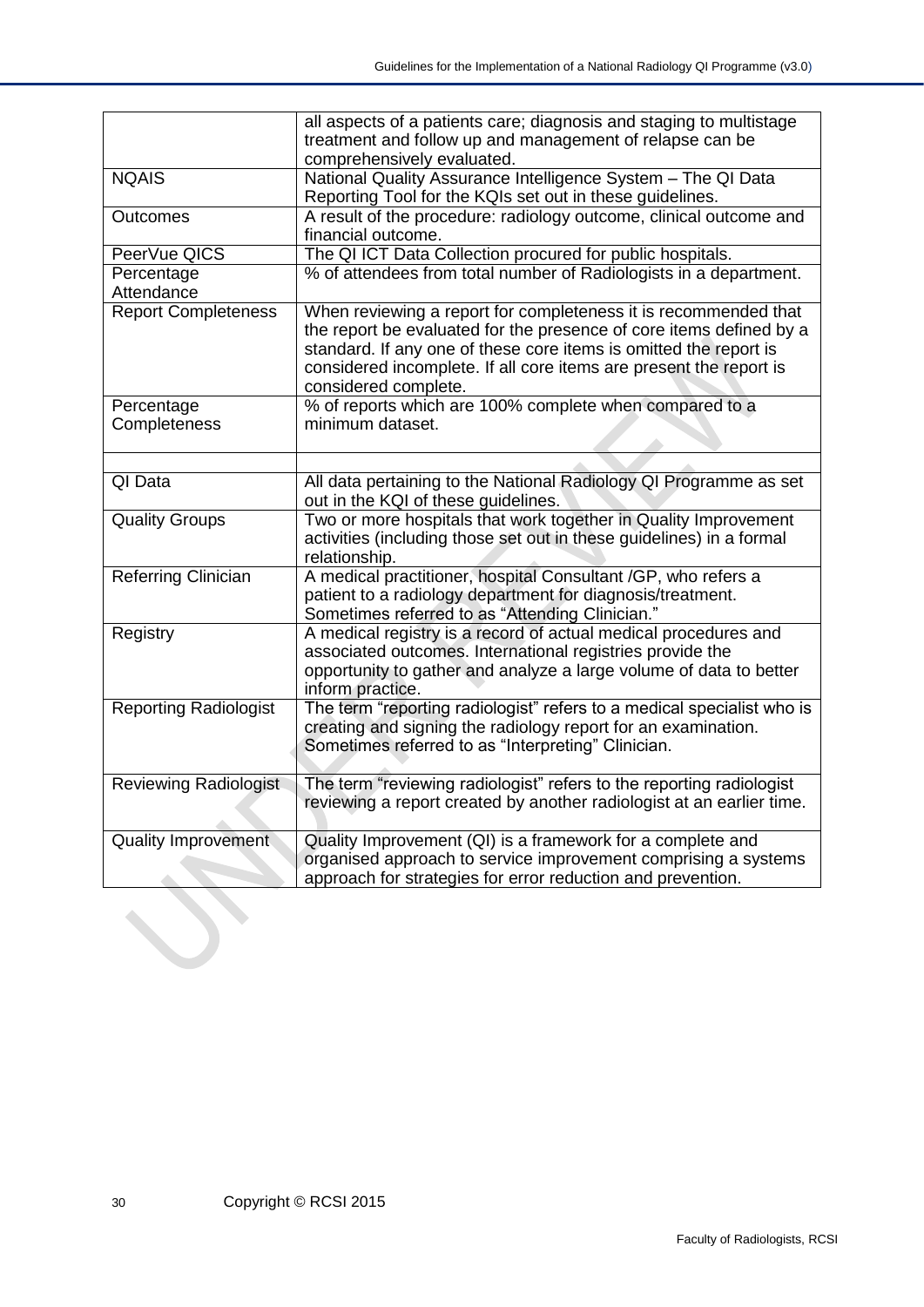## <span id="page-30-0"></span>**6 References**

| 1               | Irish Statute Book Medical Practitioner Act 2007, Section 11                                                                                                                                                                                                                                                                                                                                                                                                       |
|-----------------|--------------------------------------------------------------------------------------------------------------------------------------------------------------------------------------------------------------------------------------------------------------------------------------------------------------------------------------------------------------------------------------------------------------------------------------------------------------------|
| $\overline{2}$  | Building a Culture of Patient Safety - Report of the Commission on Patient Safety<br>and Quality Assurance. Department of Health and Children. Dublin: 2008.                                                                                                                                                                                                                                                                                                       |
| 3               | HSE Risk Assessment tool and guidance (Including guidance on application).<br>Revision 5. October 2011. Quality and Patient Safety Directorate                                                                                                                                                                                                                                                                                                                     |
| 4               | Requirements for Clinical Audit in Medical Radiological Practices (Diagnostic<br>Radiology, Radiotherapy and Nuclear Medicine). HSE, Faculty of Radiologists<br>(2011).                                                                                                                                                                                                                                                                                            |
| 5               | European Commission Guidelines on Clinical Audit for Medical Radiological<br>Practices (Diagnostic Radiology, Nuclear Medicine and Radiotherapy) -<br>http://ec.europa.eu/energy/nuclear/radiation protection/doc/publication/159.pdf                                                                                                                                                                                                                              |
| 6               | Guidelines for Quality Assurance in Mammography Screening. Breast Check. The<br>National Screening Programme. (Ireland)                                                                                                                                                                                                                                                                                                                                            |
| $\overline{7}$  | RCR Audit Live - https://www.rcr.ac.uk/audittemplate.aspx?PageID=1016                                                                                                                                                                                                                                                                                                                                                                                              |
| 8               | Clinical Audit in Radiology: 100 + Recipes<br>Gerald de Lacy, Ray Godwin and Adrian Manhire                                                                                                                                                                                                                                                                                                                                                                        |
| 9               | Clinical Practice in Interventional Radiology, from the task force on clinical practice in<br>IR, CIRSE (Cardiovascular and Interventional Radiology Society of<br>Europe)- this comprehensive 2 volume report details standards for individual<br>procedures and peri-procedural care                                                                                                                                                                             |
| 10 <sup>°</sup> | Interventional Radiology- improving quality and outcomes for patients. A report of the<br>National Imaging Board, UK, Nov 2009. This report details how a health service can<br>improve quality, safety and productivity while delivering comparable or better<br>outcomes for patients with shorter hospital stays and fewer major complications. It<br>describes how IR services can help to ensure patient safety whilst delivering the<br>highest quality care |
| 11              | Shaping the Future of interventional Radiology, Royal College of Radiologists,<br>London, 2007. This document aims to identify the challenges facing the field of<br>Interventional radiology over the next 10 years and advise on how the service should<br>be adapted to meet future needs including patient safety, provision of 24 hour care<br>etc.                                                                                                           |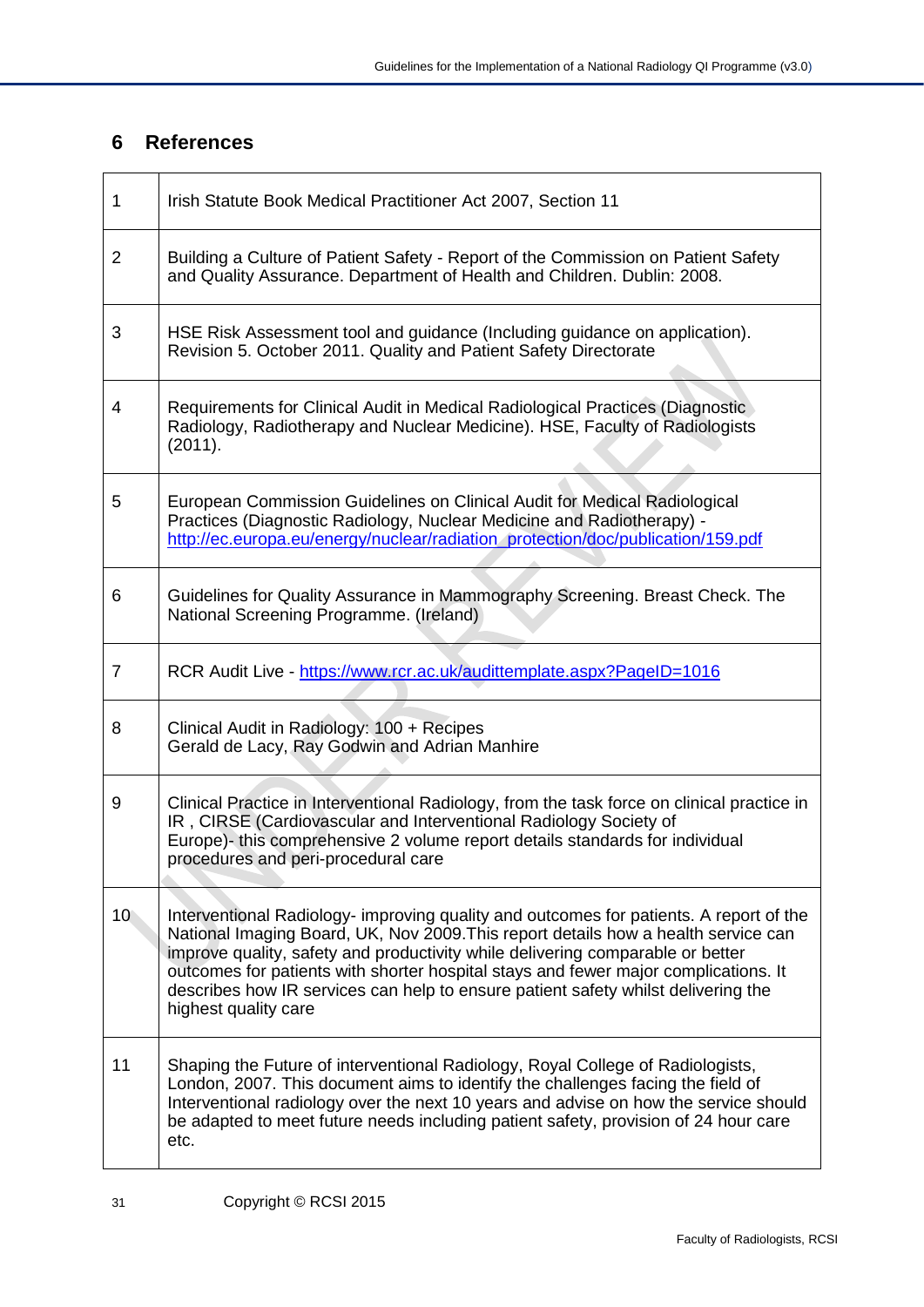$\overline{\phantom{a}}$ 

| 12              | Interventional oncology: guidance for service delivery, Royal College of<br>Radiologists, London, 2013. This document aims to identify best practice in<br>interventional oncology. It looks at current models of practice ensuring that areas of<br>clinical responsibility are clear and that interventional radiology procedures are part<br>of the overall multidisciplinary care pathway.                                                                                                                                         |
|-----------------|----------------------------------------------------------------------------------------------------------------------------------------------------------------------------------------------------------------------------------------------------------------------------------------------------------------------------------------------------------------------------------------------------------------------------------------------------------------------------------------------------------------------------------------|
| 13              | Royal College of Radiologists, UK<br>www.rcr.ac.uk<br>2012<br>BFCR (12)11 Standards for the communication of critical, urgent and unexpected<br>significant radiological findings<br>2010<br>BFCR(10)6 Standards for the recording of second opinions or reviews in radiology<br>departments<br>BFCR(10)5 Standards for a results acknowledgement system<br>2007<br><b>BFCR(07)8 Standards for Radiology Discrepancy Meetings</b><br>2005<br>BFCR(05)9 Cancer Multidisciplinary Team Meetings - Standards for Clinical<br>Radiologists |
| 14              | American College of Radiologists (ACR)<br>www.acr.org<br>2005 ACR Guidelines and Technical Standards. ACR Position Statement on Quality<br>Control and Improvement, Safety, Infection Control, and Patient Education<br>Concerns.                                                                                                                                                                                                                                                                                                      |
| 15              | ACR Practice Guideline for Communication of Diagnostic Imaging Findings                                                                                                                                                                                                                                                                                                                                                                                                                                                                |
| 16              | Radiological Society of North America (RSNA)<br>www.rsna.org                                                                                                                                                                                                                                                                                                                                                                                                                                                                           |
| 17              | Rethinking Peer Review: What Aviation Can Teach Radiology about Performance<br>Improvement. Radiology.rsna.org volume 259 number 3. Larson, Nance                                                                                                                                                                                                                                                                                                                                                                                      |
| 18 <sub>1</sub> | American Roentgen Ray Society (ARS)<br>www.ars.org                                                                                                                                                                                                                                                                                                                                                                                                                                                                                     |
| 19              | Journal of Digital Imaging. Business Intelligence Tools for Radiology: Creating a<br>Prototype Model for Open-Source Tools. Prevedello, Andriole, Hanson, Kelly,<br>Kharasani                                                                                                                                                                                                                                                                                                                                                          |
| 20              | Radiographics, Vol 30 Number 3. Massachusetts General Hospital and Harvard<br>Medical School. Quality Initiatives: Key Performing Indicators for Measuring and<br>Improving Radiology Department Performance. Abujudeh et al.                                                                                                                                                                                                                                                                                                          |

 $\mathsf{r}$ 

 $\top$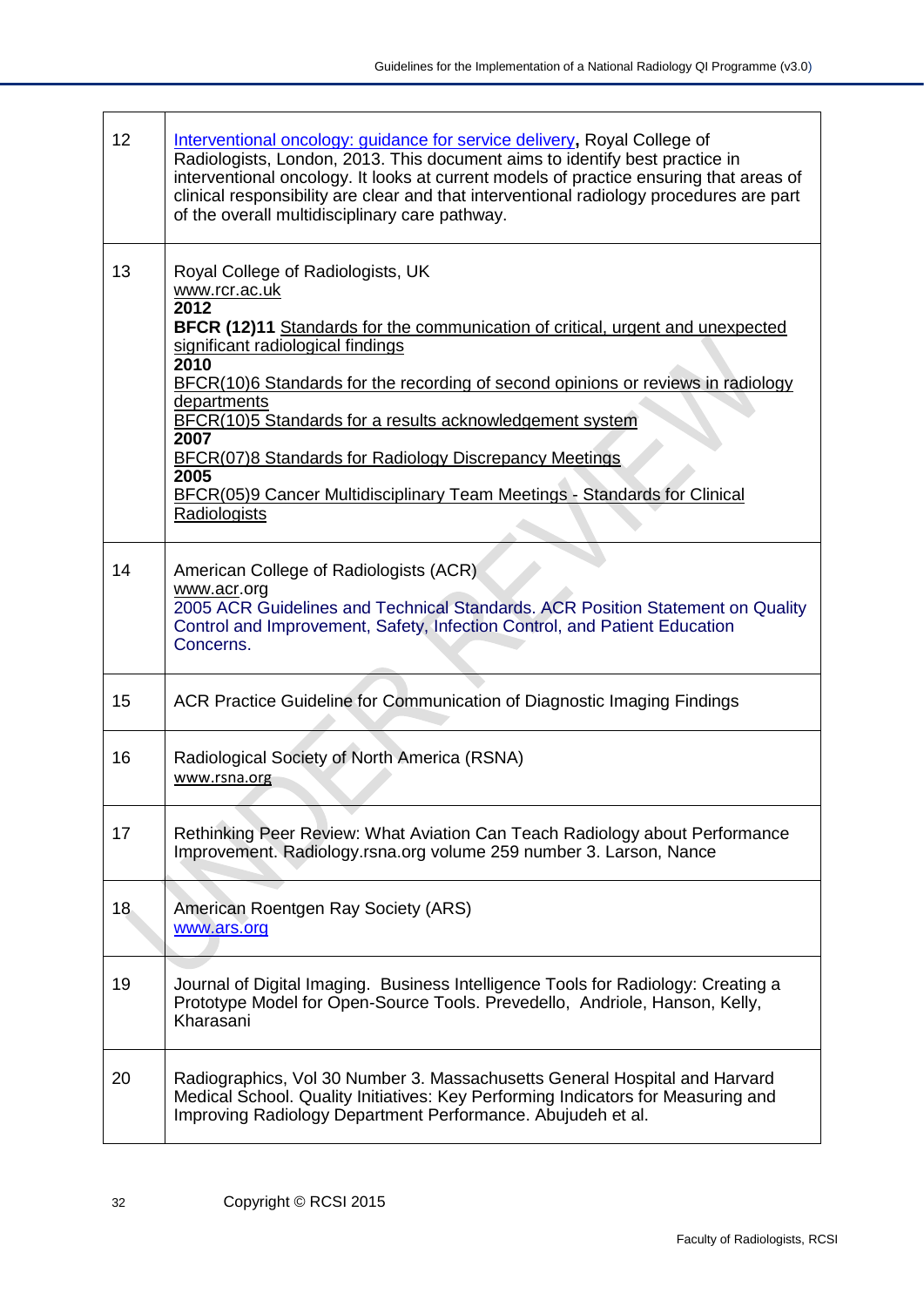| 21 | Ulster Med J 2012;81(1):3-9; Discrepancy and Error in Radiology, Concepts,<br>Causes and Consequences. Brady, O'Laoide, McCarthy, McDermott                                                          |
|----|------------------------------------------------------------------------------------------------------------------------------------------------------------------------------------------------------|
| 22 | National QA Programme in Histopathology, Faculty of Pathology, RCPI: Guidelines<br>and Implementation                                                                                                |
| 23 | Quality Management in Anatomic Pathology. Promoting Patient Safety Through<br>Systems Improvement and Error Reduction. College of American Pathologists 2005<br>Nakhel RE, Fitzgibbons PL            |
| 24 | Patient Safety in Interventional Radiology: A CIRSE IR Checklist. Michael J. Lee,<br>Fabrizio Fanelli, Patrick Haage and Krijn P. van Lienden. CVIR (April 2012, Volume<br>35, Issue 2, pp 244-246). |
| 25 | S.I. No. 478/2002 - European Communities (Medical Ionising Radiation Protection)<br>Regulations 2002, http://www.irishstatutebook.ie/2002/en/si/0478.html.                                           |
| 26 | Faculty of Radiologists Guidance Document on Open Disclosure in Radiology, June<br>2015, www.radiology.ie                                                                                            |

E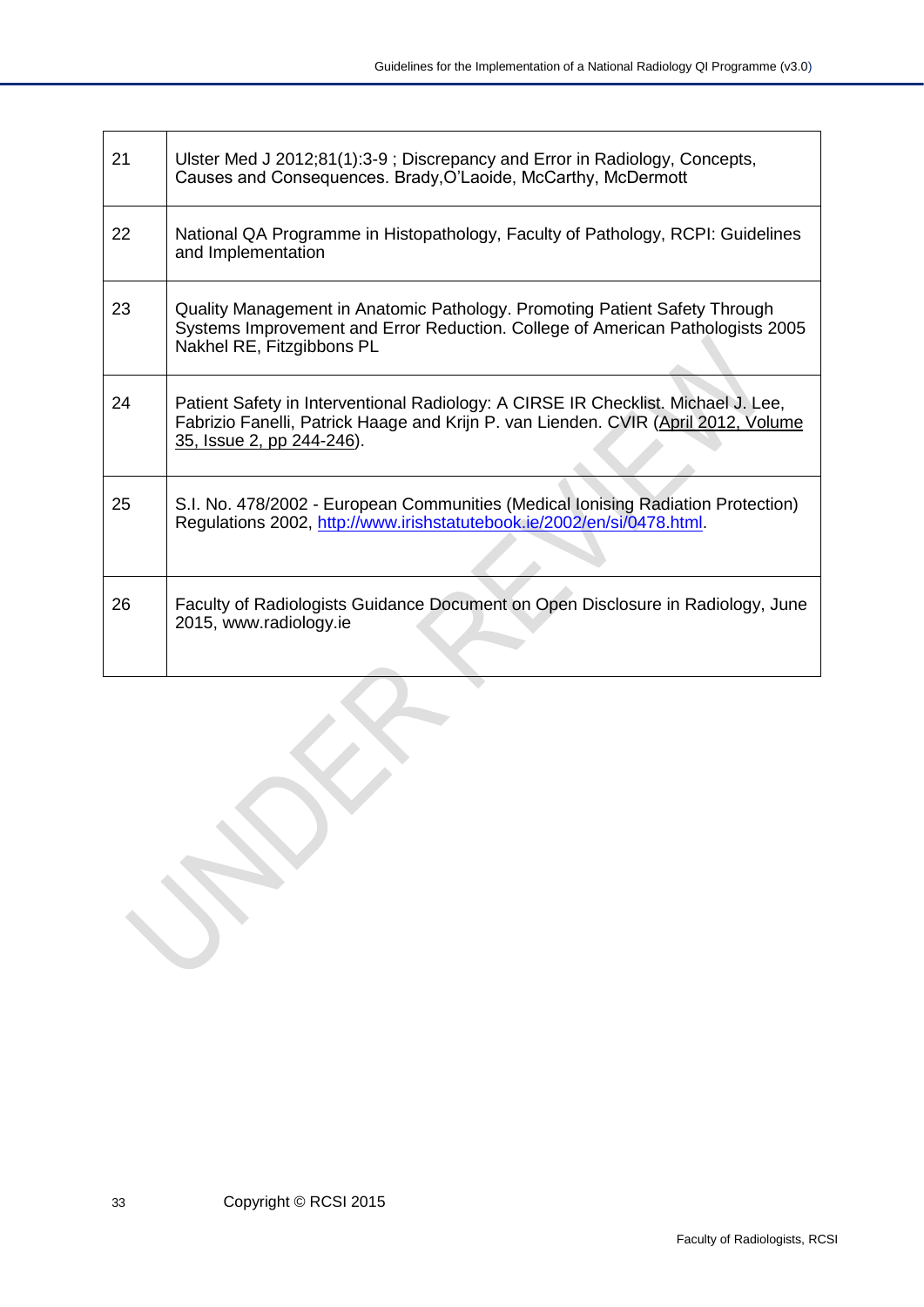## <span id="page-33-0"></span>**7 Footnotes**

#### <sup>i</sup> Bias

-

- *Sampling bias* only a percentage of radiology discrepancies will be uncovered and reviewed. Therefore, quality improvement meetings cannot be used to derive error rates for individual Radiologists.
- *Selection bias* can arise if a certain type of study is reported by only one Radiologist, if a Radiologist reports more examinations than others (and thus may be over-represented in discrepancies), or if there is friction between individuals, which can lead to a lower threshold for submission of cases (Hawk effect). The corollary may potentially occurs where radiologists have a close personal relationship (e.g. good friends or Husband and Wife, which may dissuade them from highlighting the other's error (Dove effect). Ultrasound also tends to be under-represented relative to CT, MR and plain films, because of the nature of the permanent record.
- *Presentation bias* presentation and discussion needs to be focused to learning points, so inevitably, discrepancies provide the focus of the discussion
- *Information bias* can be minimised by only giving the clinical information that was available at the time of the original report
- *Hindsight bias* cases are being reviewed in a quality improvement meeting, so inevitably participants suspect a discrepancy has occurred.
- *Outcome bias* there is a recognised tendency to attribute blame more readily when the clinical outcome is serious. This can be reduced by withholding information on the subsequent clinical course of the patient when coming to a consensus decision on the degree of error.
- *Attendance bias* poor attendance may inhibit ability to reach a reasoned consensus on whether an error has occurred, or its severity, because of a lack of critical mass of individuals who carry out the same type of work.
- *Variation* all processes are subject to variation in performance over time (common cause variation). Sometimes variation is greater than expected, suggesting a specific cause for performance falling outside the usual range (special cause variation). Causes for special cause variation need to be sought in particular, once it is identified  $[1,2]$

#### ii *Audit Cycle* **- a cycle that encompasses the clinical audit through to the implementation of change and improvements made**

#### **Recommended reading:**

• Quality and Safety in Radiology. Hani H. Abujudeh, Michael Bruno. Oxford University Press. ISBN 978 -0-19-973575-4.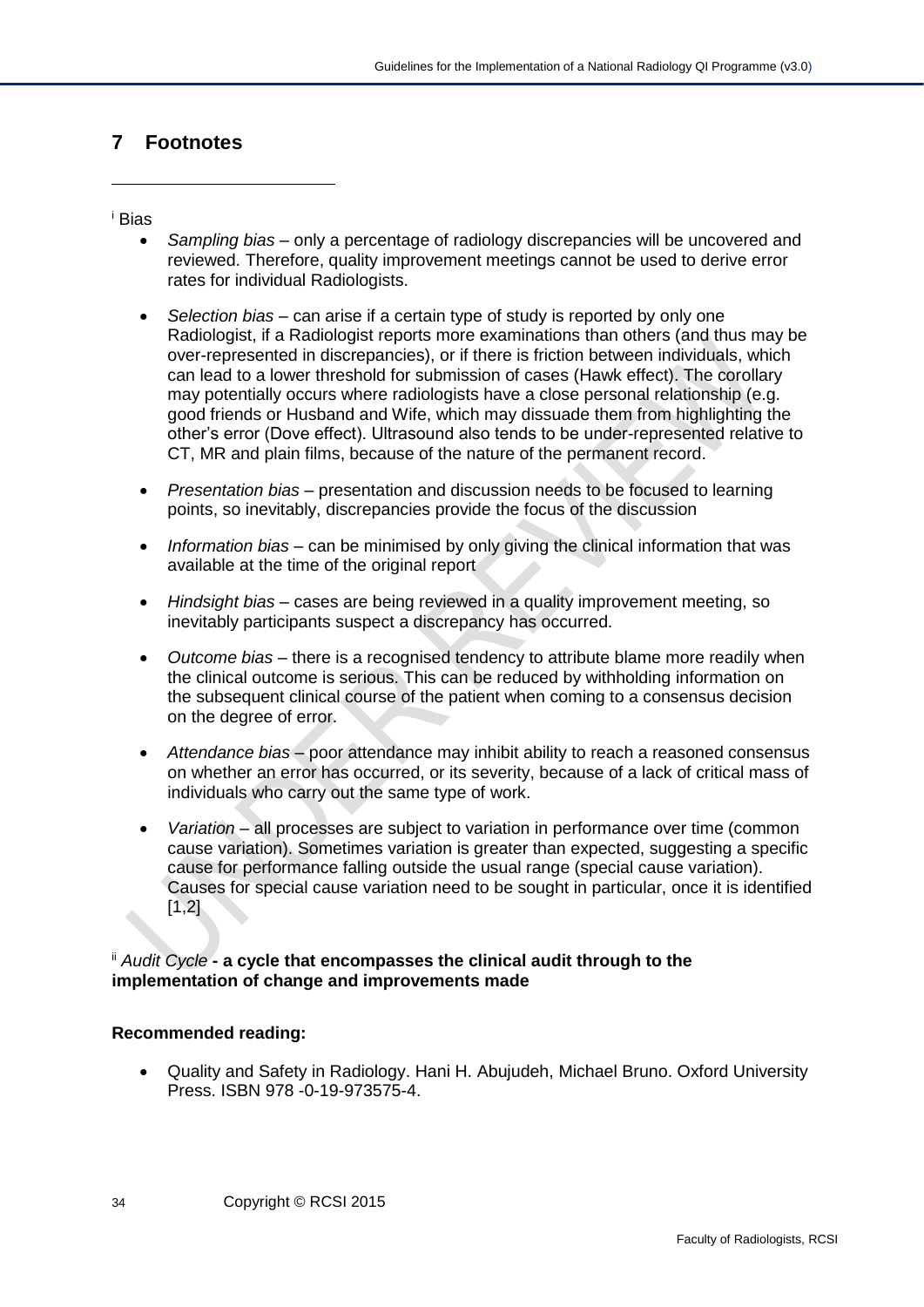## <span id="page-34-0"></span>**8 Appendices**

## <span id="page-34-1"></span>**8.1 Appendix I : Governance Structure**

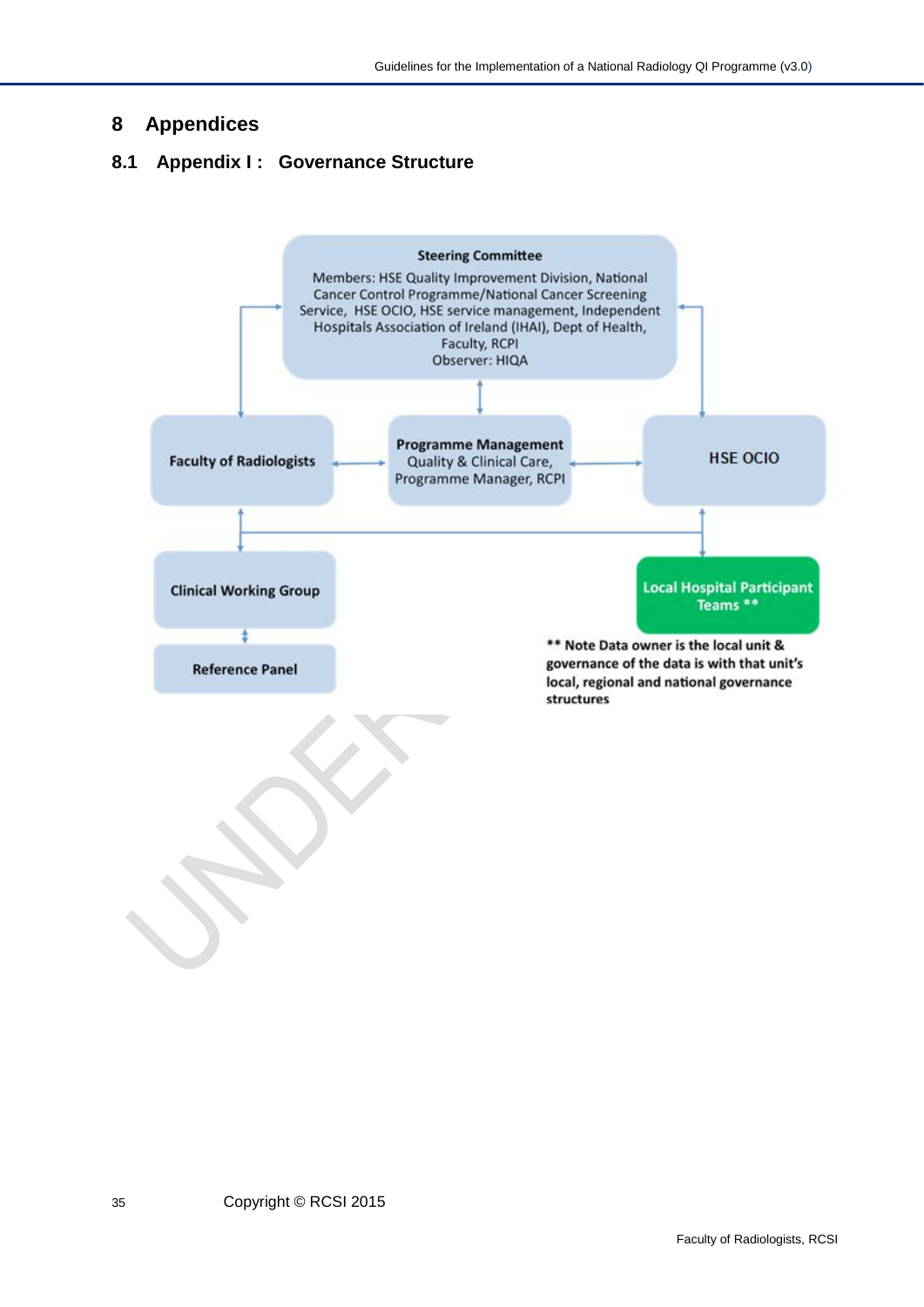## <span id="page-35-0"></span>**8.2 Appendix II : Standarised Feedback Form from RQI Meeting**

#### **Purpose of this form:**

An RQI meeting was held at the hospital named below in accordance with the quality assurance activity described in the National QI Guidelines in Radiology by the Faculty of Radiologists. The purpose of the Radiology Quality Improvement (RQI) meeting is to improve patient safety and care by mutual learning. An accession number that you originally reported on was discussed at this meeting and in line with the Guidelines, this form sets out the feedback to you:

#### **Required Action:**

If the quality issue identified has any clinical implications, the responsibility and duty of care to the patient remains with the original reporting radiologist.

#### **WITHIN THE HOSPITAL**

#### **Discussed at Radiology Quality Improvement Meeting**

**Date**: **Hospital: Convenor Name: Feedback to original reporting Radiologist : YES/NO Outcome:** 

| <b>Meaning</b>                       | <b>Description</b>                                              |
|--------------------------------------|-----------------------------------------------------------------|
| Observation                          | The quality issue is that the reporting radiologist over-stated |
|                                      | or under-stated the significance of an observed feature or      |
|                                      | failed to observe something in the initial report that may      |
|                                      | have had an impact of the patient's episode of care.            |
| Interpretation                       | The Reviewing Radiologist's interpretation of the report        |
|                                      | differed from the reporting radiologist's. This includes        |
|                                      | 'Refinement of Diagnosis.'                                      |
| Misleading patient data              | Reviewing Radiologist referred the case to a RQI Meeting        |
|                                      | as they believed there was inadequate or ambiguous patient      |
|                                      | data upon which the original report was based.                  |
| <b>Report Completeness</b>           | A Reviewing Radiologist referred a report for consideration     |
|                                      | at a RQI Meeting, as they believed the initial report was       |
|                                      | incomplete and the missing information may have been            |
|                                      | material to the patient's episode of care.                      |
| Inter-observer Variability           | A difference in interpretation and/or perception of clinical    |
|                                      | relevance of the same finding between two/or more               |
|                                      | Radiologists.                                                   |
| Information and educational feedback | Feedback which could be provided to Reporting Radiologist       |
|                                      | providing them with information to make more informed           |
|                                      | judgments in the future.                                        |
| Compliment                           | Reviewing Radiologist submits a case to an RQI Meeting          |
|                                      | highlighting quality work by the Reporting Radiologist and      |
|                                      | wants that work to be recognised as such.                       |
| Technical                            | The case was referred to a RQI Meeting for review as the        |
|                                      | Reviewing Radiologist could not form an opinion due to the      |
|                                      | poor technical quality of the image(s) used by the Reporting    |
|                                      | Radiologist in the preparation of the report.                   |
| Other                                | The "Other" category can be used if the outcomes do not fall    |
|                                      | into one of the reasons above.                                  |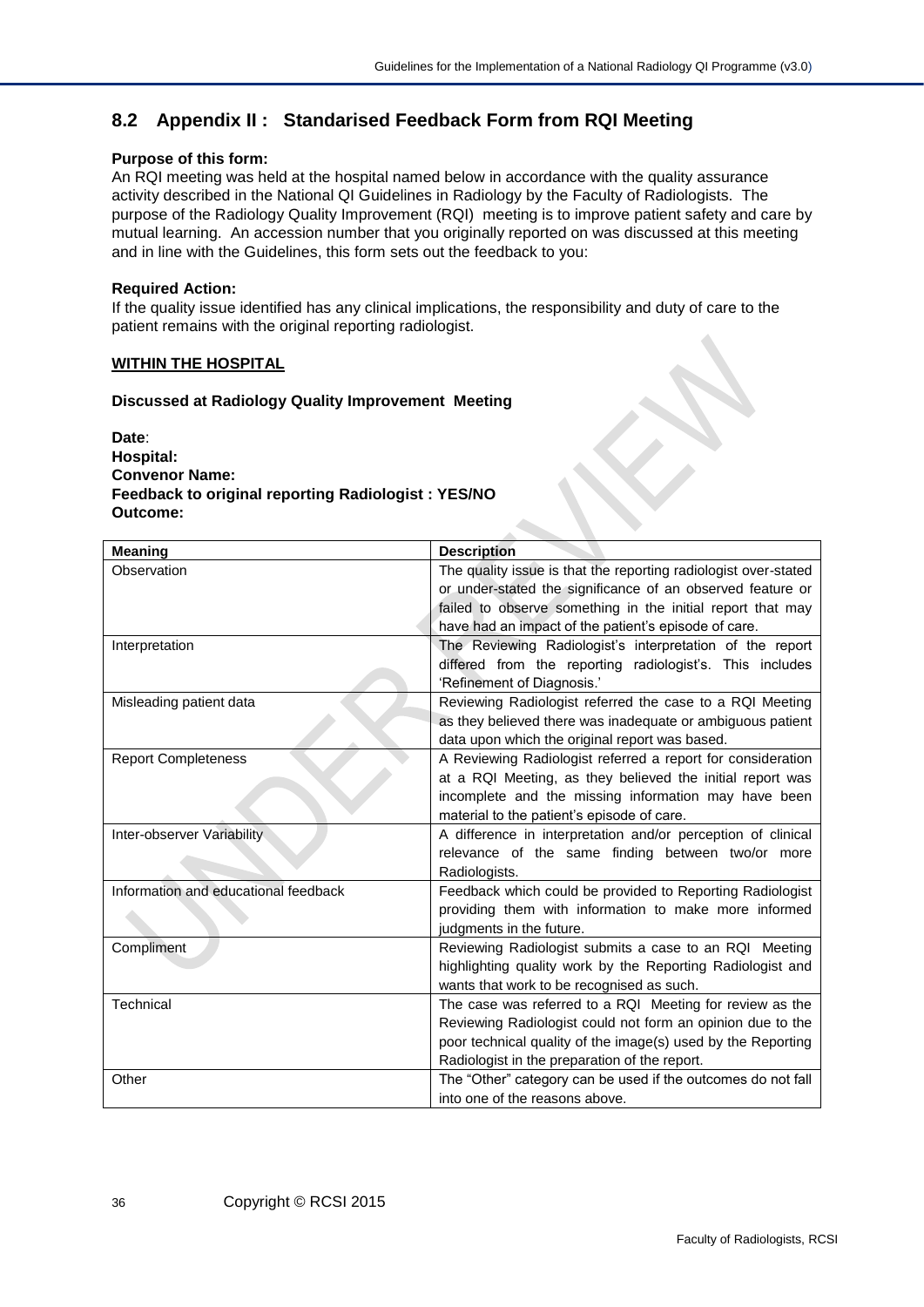#### **Comment:**

#### **EXTERNAL HOSPITAL**

#### **Quality issue noted within Hospital : Name of Hospital**

**Notification sent to Chair of the Radiology Unit/Lead Radiologists of External Radiology Dept:**

#### **Name of Chair /Lead Radiologist: Name of External Radiology Dept:**

| Outcome:                             |                                                                 |
|--------------------------------------|-----------------------------------------------------------------|
| <b>Meaning</b>                       | <b>Description</b>                                              |
| Observation                          | The quality issue is that the reporting radiologist over-stated |
|                                      | or under-stated the significance of an observed feature or      |
|                                      | failed to observe something in the initial report that may      |
|                                      | have had an impact of the patient's episode of care.            |
| Interpretation                       | The Reviewing Radiologist's interpretation of the report        |
|                                      | differed from the reporting radiologist's. This includes        |
|                                      | 'Refinement of Diagnosis.'                                      |
| Misleading patient data              | Reviewing Radiologist referred the case to a RQI Meeting        |
|                                      | as they believed there was inadequate or ambiguous patient      |
|                                      | data upon which the original report was based.                  |
| <b>Report Completeness</b>           | A Reviewing Radiologist referred a report for consideration     |
|                                      | at a RQI Meeting, as they believed the initial report was       |
|                                      | incomplete and the missing information may have been            |
|                                      | material to the patient's episode of care.                      |
| Inter-observer Variability           | A difference in interpretation and/or perception of clinical    |
|                                      | relevance of the same finding between two/or more               |
|                                      | Radiologists.                                                   |
| Information and educational feedback | Feedback which could be provided to Reporting Radiologist       |
|                                      | providing them with information to make more informed           |
|                                      | judgments in the future.                                        |
| Compliment                           | Reviewing Radiologist submits a case to an RQI Meeting          |
|                                      | highlighting quality work by the Reporting Radiologist and      |
|                                      | wants that work to be recognised as such.                       |
| Technical                            | The case was referred to a RQI Meeting for review as the        |
|                                      | Reviewing Radiologist could not form an opinion due to the      |
|                                      | poor technical quality of the image(s) used by the Reporting    |
|                                      | Radiologist in the preparation of the report.                   |
| Other                                | The "Other" category can be used if the outcomes do not fall    |
|                                      | into one of the reasons above.                                  |
|                                      |                                                                 |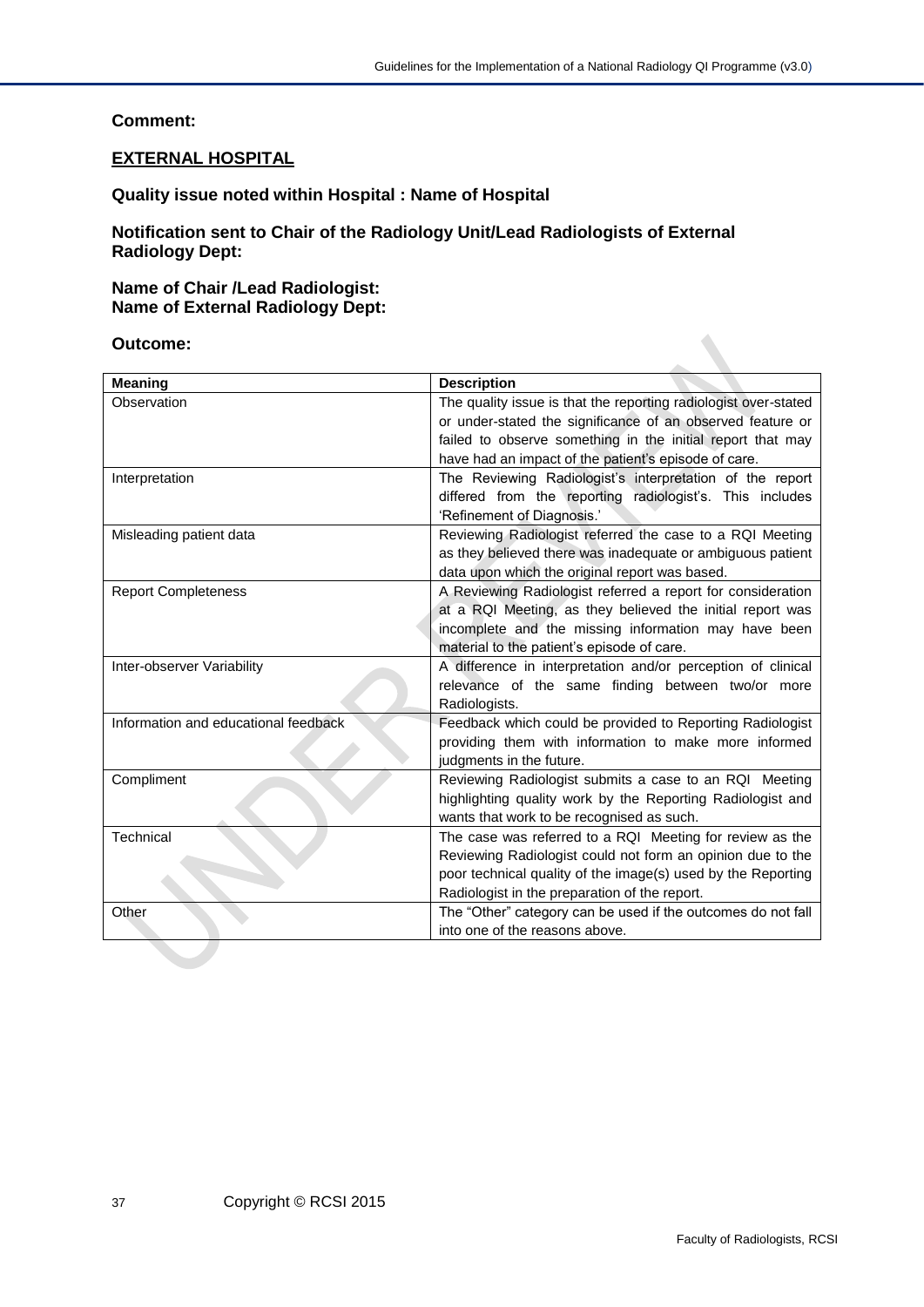## <span id="page-37-0"></span>**8.3 Appendix III : Local Department Policy**

It is recommended that any department policy for communication of unexpected clinically significant, urgent and critical findings, and the department escalation process, contain the following elements:

- 1) Background
- 2) Purpose of the policy and procedure
- 3) Scope
- 4) Glossary of Terms
	- Definitions e.g. What findings are considered Critical results?
	- Abbreviations
- 5) Roles and Responsibilities
	- If the referring clinician has nominated individuals who can acknowledge alerts on their behalf (while they still have overall responsibility), they should be detailed in writing and recorded here.
- 6) Policy
	- A Policy is a short synopsis on the approach that the department has set for itself. It provides guidance to be followed in drafting Procedures.
- 7) Procedure
	- A description of how to complete the alerts process
- 8) References / Bibliography
- 9) Revision History
- 10) Signature Sheet
	- For all members of the department to sign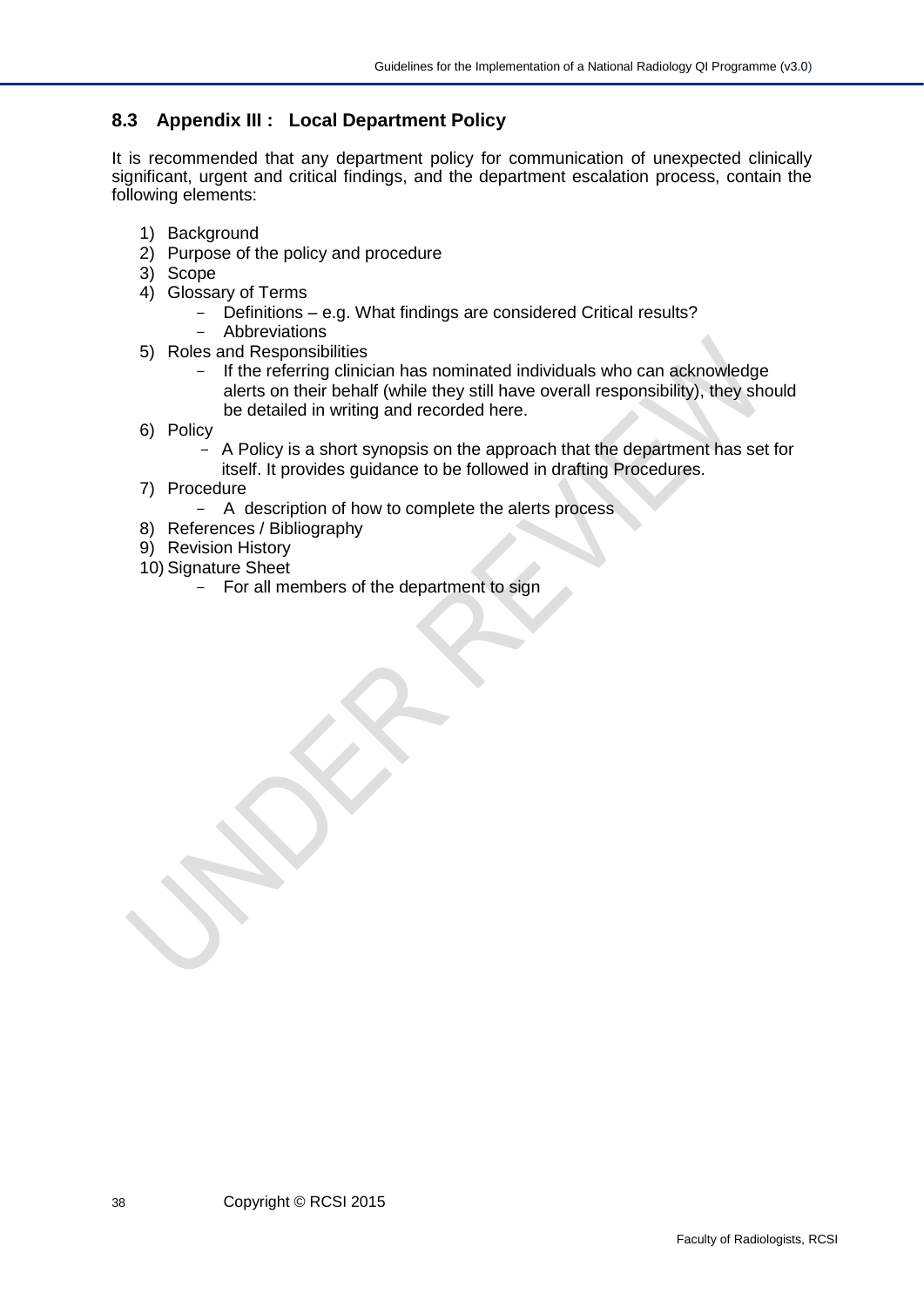## <span id="page-38-0"></span>**8.4 Appendix IV : CIRSE IR Patient Safety Checklist**

| <b>Patient Name</b><br>Patient ID<br>Date of Birth<br>Male<br>Female<br>$\Box$<br>П<br>Ward:<br>Referring Physician |                       | <b>CIRSE IR Patient Safety Checklist*</b><br>Procedure:<br>Date: |                  | Cardiovascular and Interventional Radiological Society of Europe | C RSE          |
|---------------------------------------------------------------------------------------------------------------------|-----------------------|------------------------------------------------------------------|------------------|------------------------------------------------------------------|----------------|
| <b>PROCEDURE PLANNING</b>                                                                                           | <b>YES</b><br>NO N/A  | <b>SIGN IN</b>                                                   | NO N/A<br>YFS.   | <b>SIGN OUT</b>                                                  | YES NO N/A     |
| Discussed referring Physician/MDT                                                                                   | г                     | All team members introduced                                      | г                | Post-op Note Written                                             | $\Box$         |
| Imaging Sss Reviewed                                                                                                |                       | All Records with Patient                                         | n<br><b>In</b>   | Vital signs normal during procedure                              | $\Box$ $\Box$  |
| <b>Relevant Medical History</b>                                                                                     | п                     | Correct patient/side/site                                        | E                | Medication and CM Recorded                                       | <b>III</b>     |
| <b>Informed Consent</b>                                                                                             |                       | <b>Patient Fasting</b>                                           | E<br>п           | <b>Lab Tests Ordered</b>                                         | $\Box$         |
| <b>CIN Prophylaxis</b>                                                                                              | IO                    | <b>IV Access</b>                                                 |                  | All Samples Labelled and Sent to Lab                             | .              |
| Specific Tools Present/Ordered                                                                                      | IП                    | Monitoring Equipment Attached                                    | ın               | Procedure Results discussed with Patient                         | п              |
| <b>Fasting Order Given</b>                                                                                          | IП                    | Coagulation screen/Lab Tests checked                             | IП<br>n          | Post-discharge instruction given                                 | E.<br>LГ<br>n. |
| Relevant Lab Tests Ordered                                                                                          | IO                    | Allergies and/or Phrophylaxis Checked                            | <b>ITI</b><br>п. | Follow-up tests/imaging ordered                                  | Im.            |
| Anaesthesiologist Necessary                                                                                         |                       | Antibiotics/other drugs administered                             | m<br>LT 1<br>n.  | Follow-up OPD appointment made                                   | 8. S. S        |
| <b>Anticoagulant Medication Stopped</b>                                                                             | In                    | Consent/Complications Discussed                                  | п<br>$\Box$      | Procedure results communicated to<br>referrer                    | 0 O            |
| Postinterventional (ICU) Bed Required                                                                               | U                     |                                                                  |                  |                                                                  |                |
| Contrast Allergy Prophylaxis Necessary                                                                              | O.<br>u<br><b>ICI</b> |                                                                  |                  |                                                                  |                |
| Name:                                                                                                               |                       | Name:                                                            |                  | Name:                                                            |                |
| Signature:                                                                                                          |                       | Signature:                                                       |                  | Signature:                                                       |                |
|                                                                                                                     |                       | * Modified from RADPASS & WHO SURGICAL CHECKLIST                 |                  |                                                                  |                |

Michael J. Lee, Fabrizio Fanelli, Patrick Haage and Krijn P. van Lienden. CVIR [\(April](http://link.springer.com/content/pdf/10.1007%2Fs00270-011-0289-5.pdf)  2012, Volume 35, Issue 2, [pp 244-246\)](http://link.springer.com/content/pdf/10.1007%2Fs00270-011-0289-5.pdf).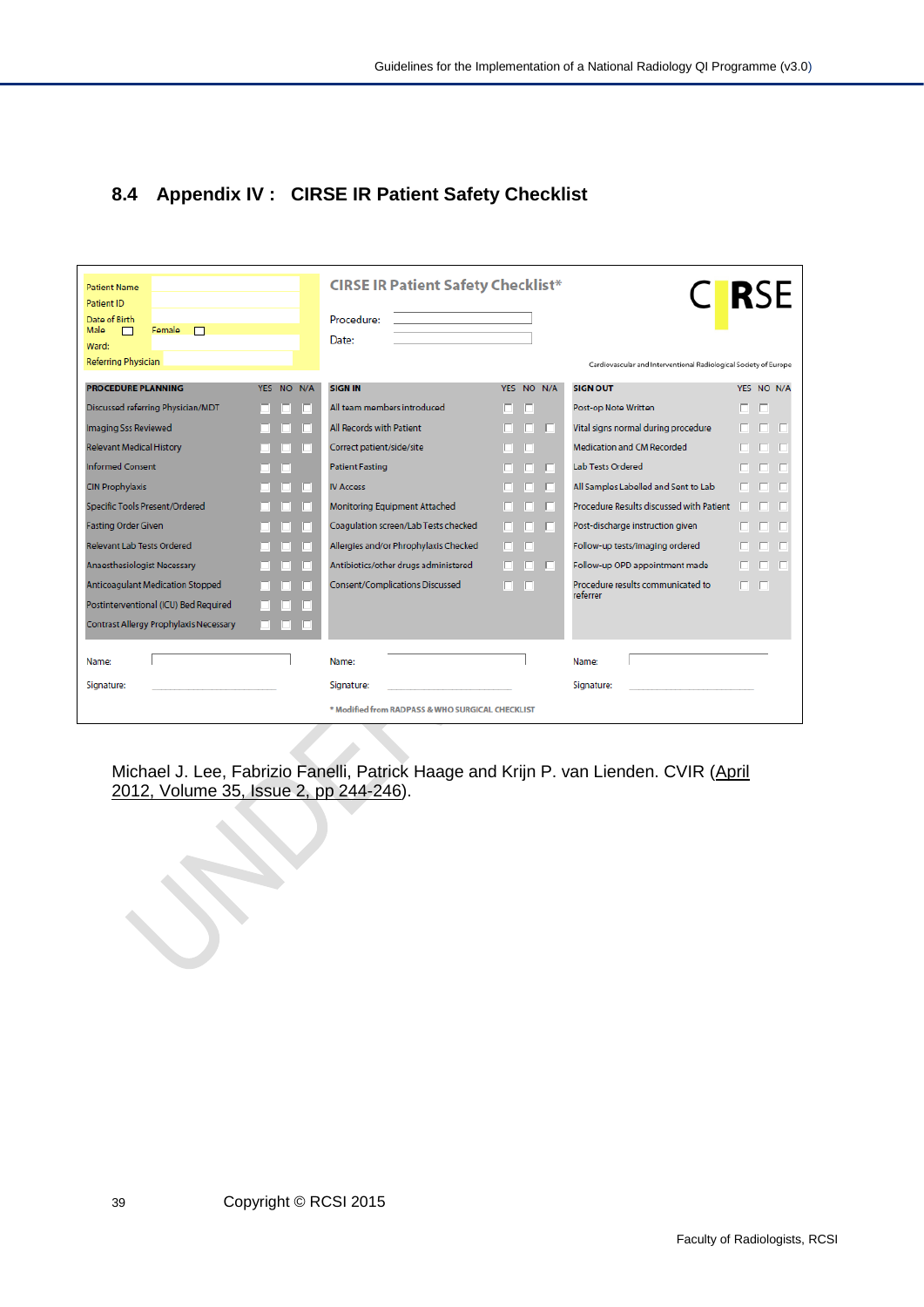## <span id="page-39-0"></span>**8.5 Appendix V : Activities and KQIs at a glance**

# **Prospective Review**

#### **Prospective Review Rate**

No. of Prospective Reviews divided by the Study Volume

*Analysis over time, by modality and by patient class*

### **Other statistics**

Prospective Review Type<sup>1</sup>

## **Retrospective Review**

#### **Retrospective Review Rate**

No. of Retrospective Reviews divided by the Study Volume

*Analysis over time, by modality and by patient class*

### **Other statistics**

Retrospective Review Outcome<sup>2</sup>

## **Assigned Peer Review**

#### **Assigned Peer Review Rate**

No. of Assigned Peer Reviews divided by the Study Volume

*Analysis over time, by modality and by patient class*

### **Other statistics**

- Assigned Peer Review Outcome<sup>3</sup>
- Assigned Peer Review Rejection Reason<sup>4</sup>

## **Combined Retrospective Peer Review**

#### **Combined Retrospective Review Rate**

No. of Retrospective Reviews and Assigned Peer Reviews divided by the Study Volume

#### *Analysis over time, by modality and by patient class*

#### **Other statistics**

- Combined Retrospective Peer Review Outcome
- 40 Copyright © RCSI 2015

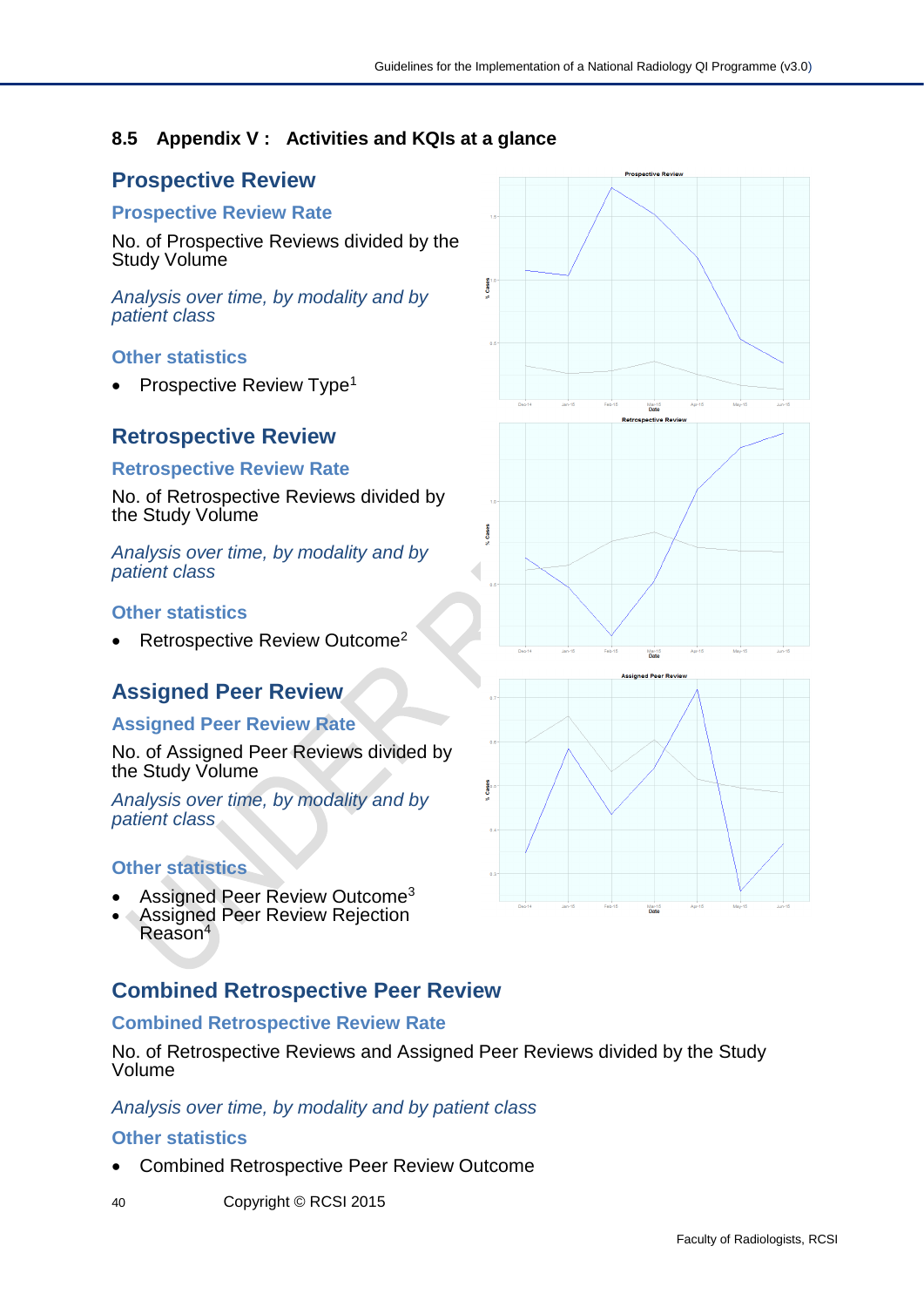## **Radiology Alerts On-tir Radiology Alerts Radiology Alert On Time Ack. Rate**  No. of Radiology Alerts acknowledged within the timeframe defined in the Guidelines divided by Radiology Alert Volume į *Analysis over time and by patient class* **Other statistics** • Radiology Alerts over time, by modality and by urgency<sup>5</sup> • Radiology Alert Actions and Communications • Escalated Radiology Alerts .<br>Iveie - 8 *24 &* 72 hre **Turnaround Time Turnaround Time Within 24 hrs** No. of Studies with a Turnaround Time of less than 24 hours divided by Radiology Alert Volume **Cases** Z *Analysis over time, by modality and by patient class* **Other statistics**

- Turnaround time within 2 hours, 8 hours and 72 hours and over 72 hours over time, by modality and by patient class
- Turnaround time percentiles ( $25<sup>th</sup>$ ,  $50<sup>th</sup>$ ,  $75<sup>th</sup>$  and  $90<sup>th</sup>$ )

# **RQI Meetings**

### **RQI Meeting Volume**

No. of RQI Meetings

### **Other statistics**

- RQI Meeting Attendance Rate
- RQI Meeting Studies
- RQI Meeting Study Source<sup>6</sup>
- RQI Category<sup>7</sup>

## **Multi-Disciplinary Meetings**

#### **Multi-Disciplinary Meeting Volume**

No. of Multi-Disciplinary Meetings

#### **Other statistics**

- Multi-Disciplinary Meeting Studies
- 41 Copyright © RCSI 2015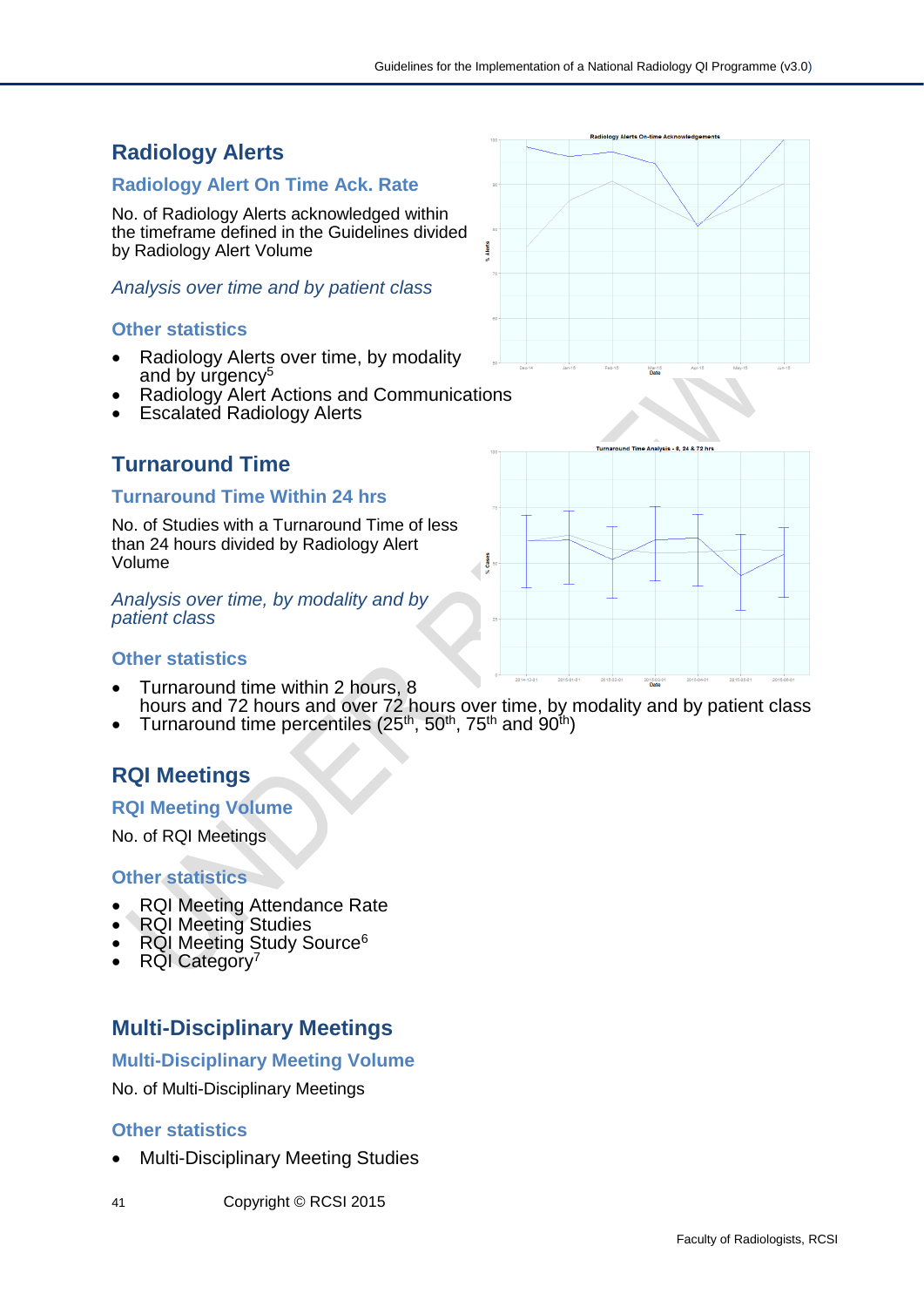## **Outcome Meetings**

#### **Outcome Meeting Volume**

No. of Outcome Meetings

#### **Other statistics**

- Outcome Meeting Reviews
- Outcome Meeting Studies

## **Focused Audits**

#### **Focused Audits Completed Volume**

No. of Focused Audits completed

#### **Other statistics**

- No. of Focused Audits started, cancelled and on-going
- Focused Audit Categories<sup>8</sup>

## **External Registry Reviews**

#### **External Registry Review Volume**

No. of External Registry Reviews submitted

#### **Other statistics**

- No. of External Registry Reviews with response
	- No. of External Registry Reviews with:
	- Acceptable complications - Acceptable outcomes
	- Normal medication
	- 1 Prospective Review Type: Consultation; Routine Double Read
	- 2 Retrospective Review Outcome: Concur; Minor discrepancy; RQI meeting
	- 3 Assigned Peer Review Outcome: Concur; Minor discrepancy; RQI meeting; Reject case
	- 4 Assigned Peer Review Rejection Reason: Incorrect Specialty; Workload; Other
	- 5 Radiology Alert Urgency: Critical; Urgent; Unexpected-significant
	- 6 RQI Meeting Study Source: Retrospective Review; Retrospective Review (MDM); Assigned Peer Review
	- 7 RQI Category: Observation; Interpretation; Misleading Patient Data; Report Completeness; Inter-observer Variability; Information or Educational Feedback; Compliment; Technical; Other
	- 8 Focused Audit Category: Structure; Process; Outcome; Interventional Radiology